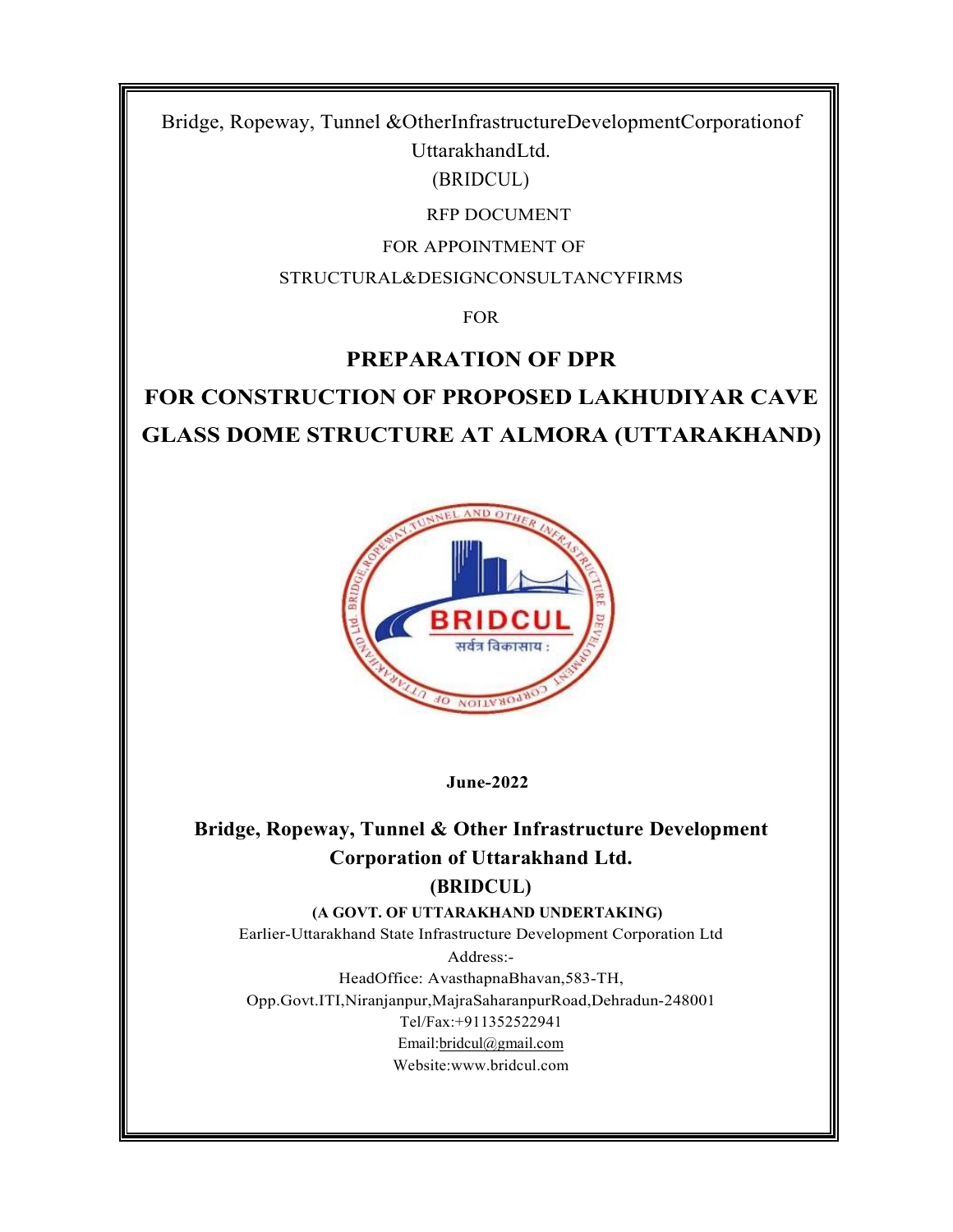Description Notice InvitingProposal Issue of RFPDocuments 2.1 Declaration by Bidder Introduction **Objective** Submission ofBid Instructions/Guidelines Method of Application Document to besubmitted 4.1 Evaluation of Bids 5.1 Design Brief 6.1 Scope of Consultancy 7.1 Architectural Design 8.1 Structural Design 9.1. Service Design 10.1 Environmental Protection 11.1 Land-Scalping& Arboriculture 12.1 Other Services 13.1 Detailed Estimate 14.1 Site Visits 15.1 Payment of Consultancy Fees 16.1 Payment Schedule 17.1 Performance Guarantee 18.1 Forfeiture of Performance Guarantee 19.1 Additions and Alterations 20.1 Time Schedule 21.1 Extension of Time 22.1 Output/Design Submittals of the Consultancy 23.1 Copy right 24.1 Responsibility for Accuracy of Project Document 25.1 Indemnification 26.1 Guarantee 27.1 Determination and Rescission of Agreement 28.1 Disputes 29.1 Procedure for Disputes 30.1 Replacement of Disputes Review Expert 31.1 Arbitration

32.1 Foreclosure of Contract Due to Abandonment or Reduction in Scope of Work

33.1 Modification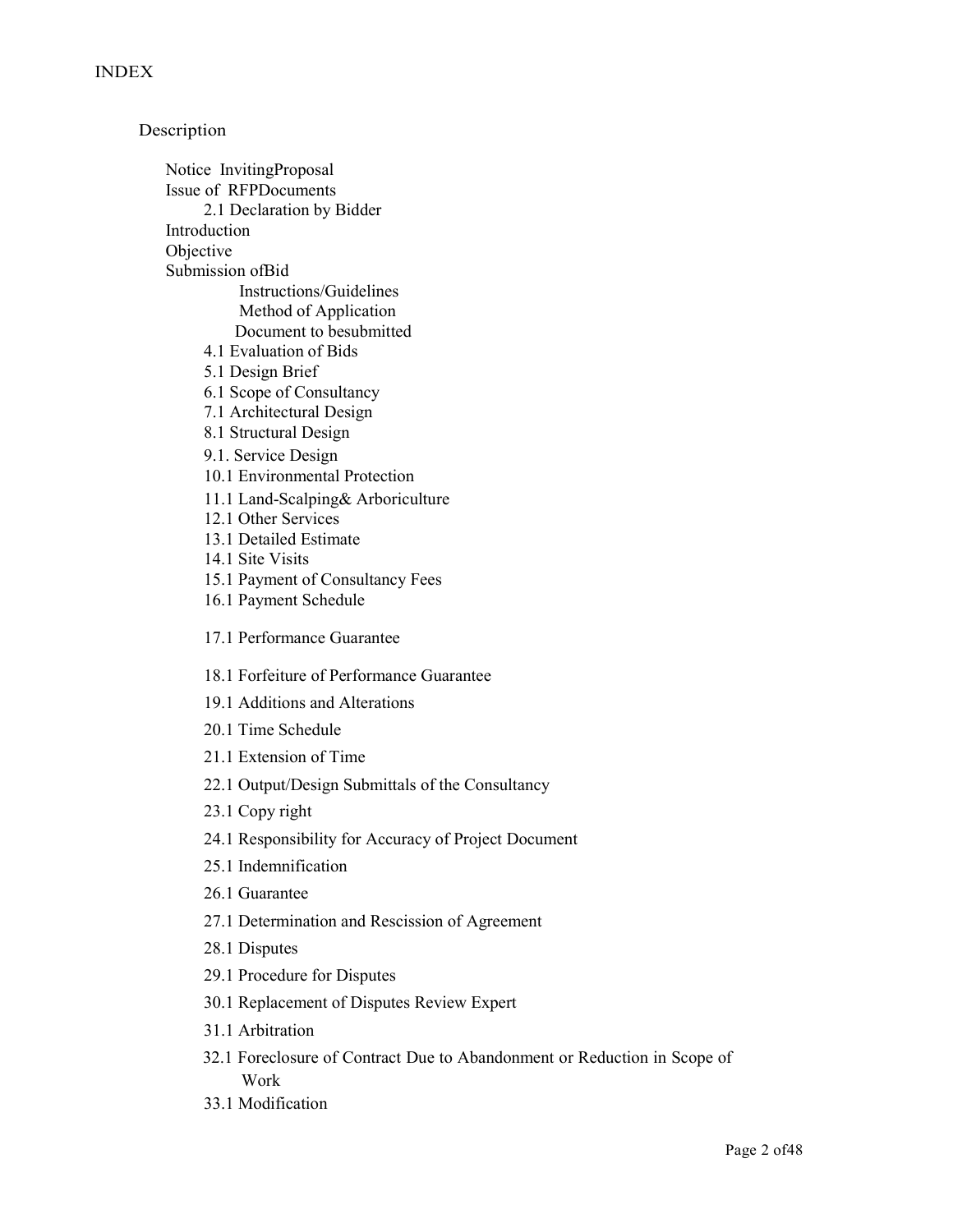- 34.1 Operation
- 35.1 Key Personnel
- 36.1 Penalty
- 37.1 Application Form
- 38.1 Eligibility
- 39.1Technical StaffStrength
- 40.1 AssociatedConsultants
- 41.1 Work Experience

Clause 6 Annexure

- I. TentativeRequirement
- II. Time Frame & Payment Schedule for Deliverables at VariousStages
- III. Agreement
- IV. ApplicationForm

V Details of Technical & Administrative personnel employed with the firm

VI List of Associated Consultants

VII FinancialInformation

VIII List of consultancy works completed during the last 5 years

IX List of consultancy works in hand

X List of relevant software and equipment available with the firm

XI Particulars of litigation/Arbitration cases

### XII PROFORMA FOR PERFORMANCEGUARANTEE

XIII Details of proposed Technical & Administrative personnel deployed for thisproject

XIV List of Associated Consultants

XV . The FinancialQuote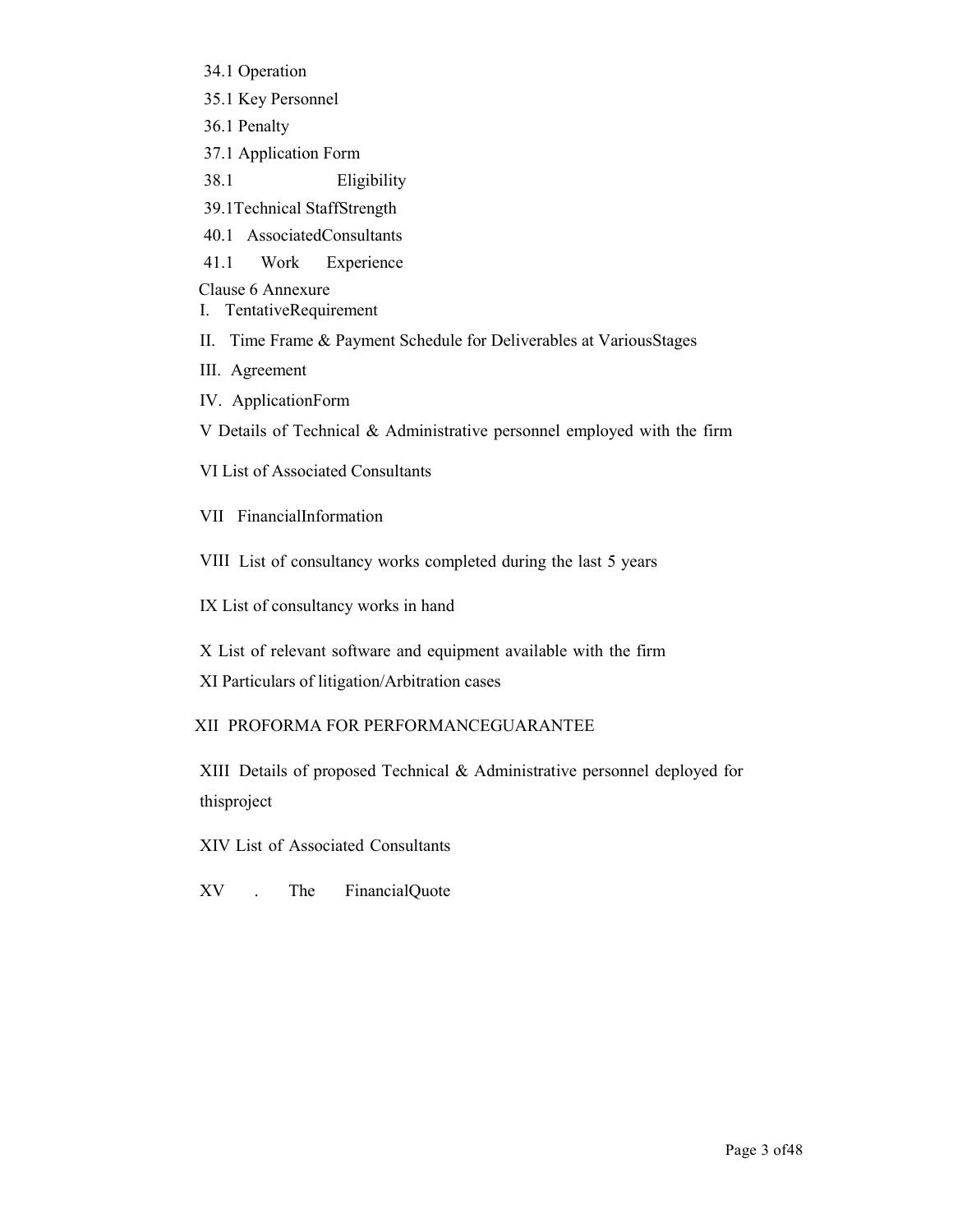### 1.1 NOTICE INVITINGPROPOSAL

BRIDCUL invites proposals from Consultants empanelled with any Govt./Semi Govt./ PSU organization for providing Consultancy services for the following works:-

### REF No 750 /BRIDCUL/Tender-53/2022 Dated 31/05/2022 NIP (Notice Inviting Proposal)-2nd Call

### Name of Work: PREPARATION OF DPR FOR CONSTRUCTION OF PROPOSED LAKHUDIYAR CAVE GLASS DOME STRUCTURE AT ALMORA UTTARAKHAND.

### (a) Particulars

| 1.               | Location                                                                                     | Barechhina<br>District<br>Road,<br>Almora Uttarakhand                                                                                  |
|------------------|----------------------------------------------------------------------------------------------|----------------------------------------------------------------------------------------------------------------------------------------|
| 2.               | Tentative budgetary cost of the project                                                      | Rs. 200.00Lac (approximate)                                                                                                            |
| 3.               | <b>Cost of Document</b>                                                                      | Rs. $3000.00/- + GST$ 18% (non-<br>Refundable and non-adjustable).                                                                     |
| $\overline{4}$ . | Earnest Money deposit (Bid Security)                                                         | Rs. 17,000.00 (in the form of<br>Demand Draft)                                                                                         |
| 5.               | Performance Guarantee                                                                        | In form of Bank<br>Guarantee<br>issued from any<br>Scheduled/<br>Nationalizedbank                                                      |
| 6.               | Date of issue of RFP document                                                                | 02/06/2022                                                                                                                             |
| 7.               | Date, Time and Venue of Pre-bid meeting                                                      | 08/06/2022<br>1100<br>hrs<br>at<br><b>BRIDCUL Rautela Colony, Choti</b><br>Mukhani, P.O. Badi Mukhani,<br>Haldwani, District-Nainital  |
| 8.               | Closing date $\&$ time of receipt of Document $\&$<br>Venue                                  | 15/06/2022<br>1500<br>at<br>hrs<br><b>BRIDCUL Rautela Colony, Choti</b><br>Mukhani, P.O. Badi Mukhani,<br>Haldwani, District-Nainital. |
| 9.               | Date & time of opening of Bidding Document                                                   | 15/06/2022 at 1530 hrs                                                                                                                 |
| 10.              | Date $\&$ time of Pre technical presentation of To be intimated later.<br>Successful bidders |                                                                                                                                        |

### 1.2 Issue of RFPDocument

This RFP document is issued to Structural and Design Consultancy Firms empanelled with any Govt./Semi Govt./ reputed organization PSU for providing Consultancy services uploaded on our website www.bridcul.com. A payment of nonrefundable document fee Rs.3000.00+18% GST through cash/DD issued from any Scheduled/ Nationalized bank favoring "PM, BRIDCUL HALDWANI" payable at Haldwani shall be submitted by thebidder.

### Project Manager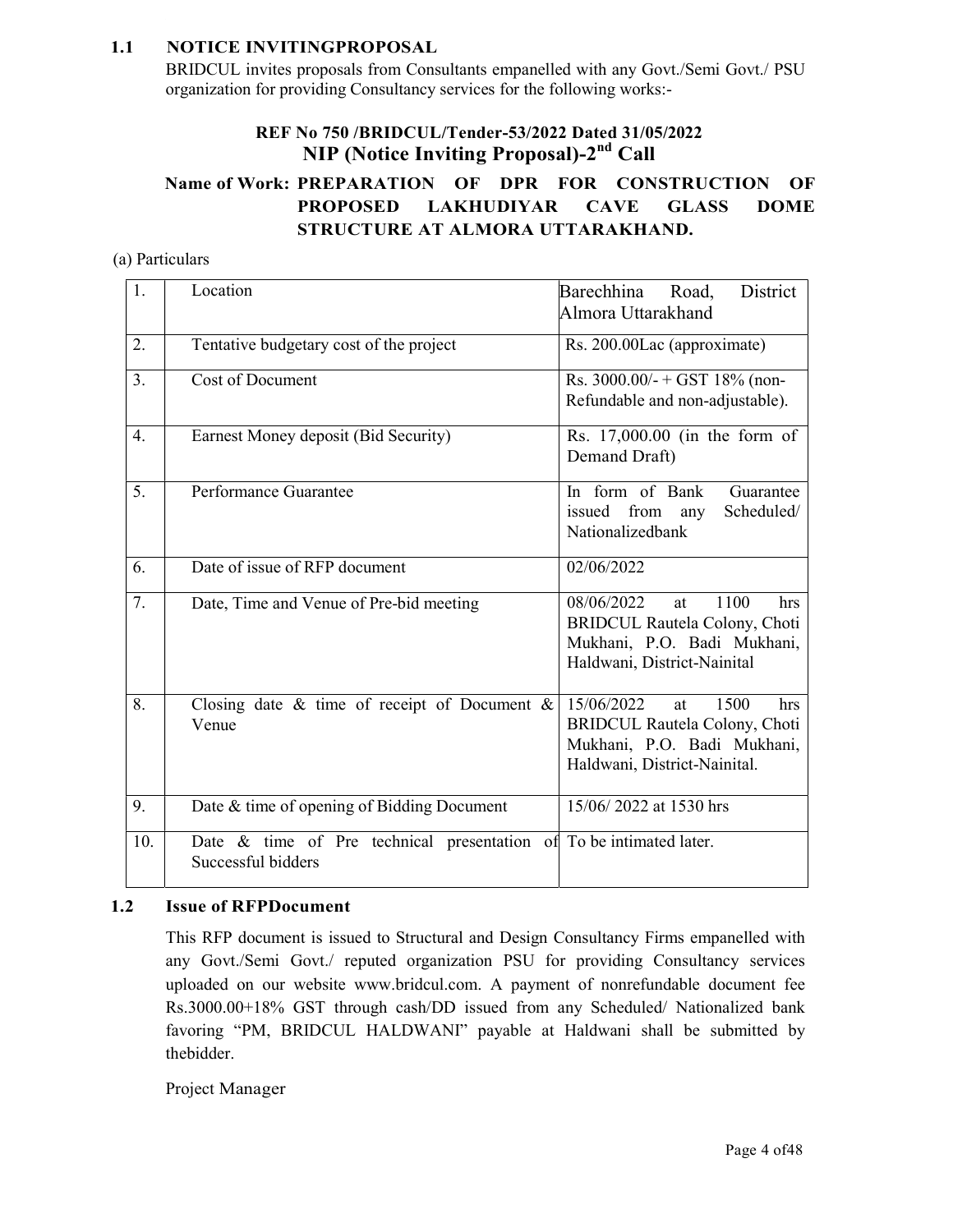#### 2. DECLARATION BYBIDDER

I/We have read and examined the bid document, terms and Conditions of bid and other documents and Rules referred to in the bid and all other contents in the bid documents for the Architectural consultancy.

I/We hereby submit bid for the Structural and Design Consultancy as perthe stated scope of work for providing consultancy services forPreparation of DPR forConstruction of proposed Lakhudiyar Cave Glass Dome Structure at AlmoraUttarakhand within the specified time schedule.

I/We agree to keep the bid open for ninety (90) days from the due date of submission therefore not to make any modifications in its terms and conditions.

I/We hereby declare that I/We treat the bid documents, drawings and other records connected with the consultancy as secret/ confidential documents and shall not communicate information/ derived there from to any person except to whom, I/We may be authorized to communicate the same or use the information in any manner prejudicial to the interest of the company.

If I/We fail to commence the consultancy specified I/We agree that the said BRIDCUL shall without prejudice to any other right or remedy, be at liberty to forfeit the said Performance Guarantee absolutely otherwise the said Performance Guarantee shall be retained by the BRIDCUL as security against consultancy referred to in the bid documents as per terms and conditions contained therein and to carry out such deviations as may be ordered.

Seal of the consultant Signature of the consultant Signature of the consultant

Place :

Date: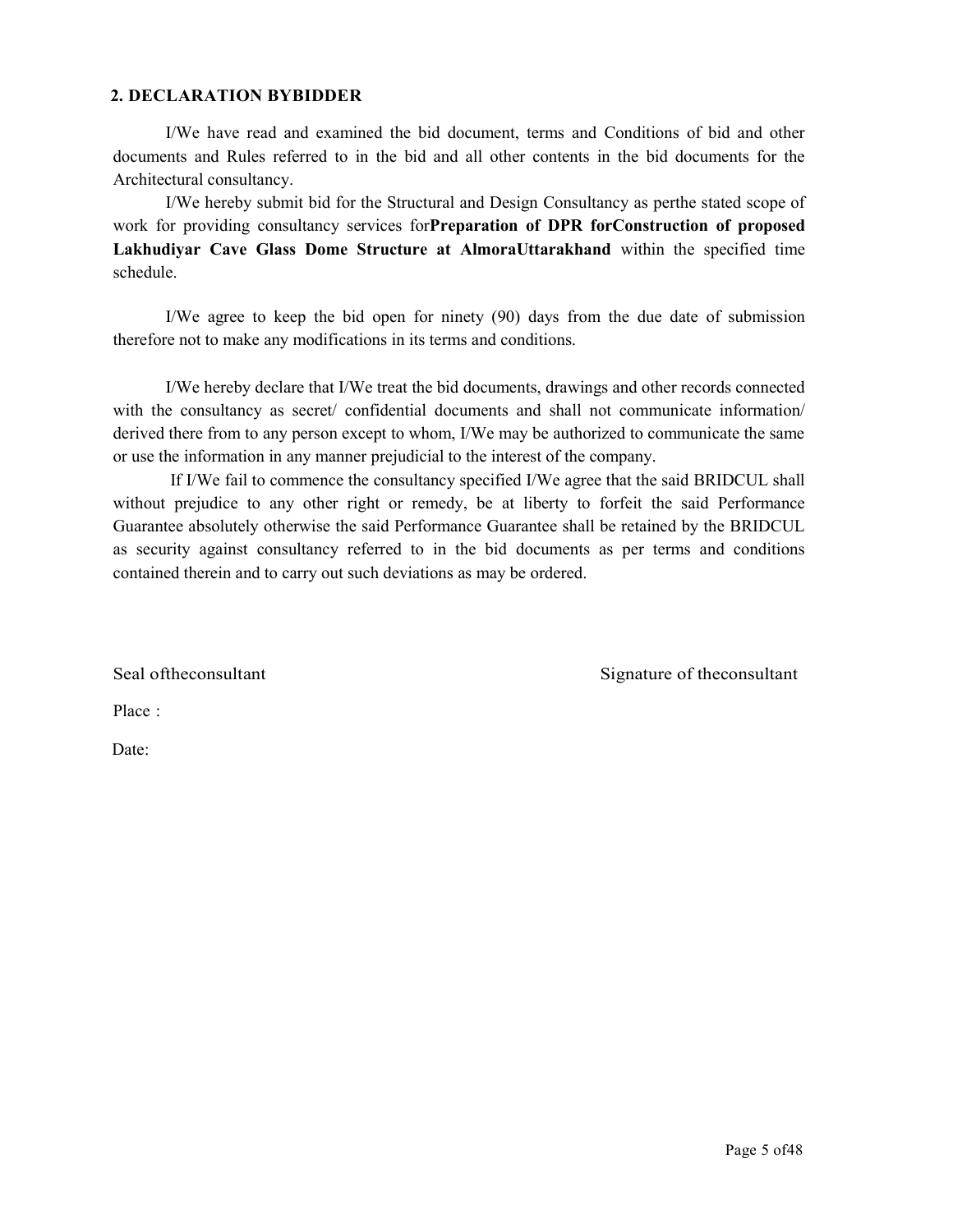### 3.1 Introduction

BRIDCUL intends to appoint a reputed Structural/Design consultancy firm for providing consultancy services forStructural planning, Structural design, Approval of plans from respective authorities etc.

BRIDCUL appoint a reputed consultancy firm for Preparation of DPR for Construction of proposed Lakhudiyar Cave Glass Dome Structure at Almora Uttarakhand.For providing Consultancy Services for Design and Detailing of Glass Dome and Walkway, Design and Detailing of Foundation / Sub Structure. Providing Basic Design Report, Analysis Report, Providing BOQ & Estimation for Glass Dome & Civil Works, Preparation for Structural Drawings for Super Structure as well as supervision at the time of construction etc. for the proposed Consultancy Services for the said work. The schedule of tentative requirement of the project is as per Annexure- I. Approximate duration of the services under this contract is 1.5 months. The tentative cost of the project is Rs. 200.00 Lacs.

### 3.2 Objective

The objective of the proposal is to provide consultancy service for Preparation of DPR for Construction of proposed Lakhudiyar Cave Glass Dome Structure at Almora, Uttarakhand. as per the requirement given by Tourism Department of Govt. of Uttarakhand. A detailed estimate for construction of Proposed Glass Dome and Elevated Glass Walkway so that it provides clear access for the visitors to watch the paintings closely. The time frame for submission of detailed estimate is given at Annexure-III.

### 3.3 Submission of Bids

Thebidwillbesubmittedinon envelope super-scribed Bid for Providing Consultancy services for Construction of proposed Lakhudiyar Cave Glass Dome Structure at AlmoraUttarakhand."Containingfollowing:-

- (a) Document fee as per clause no1.1
- (b) Earnest Money deposited as per clause no1.1
- (c) The Complete RFP document duly signed.
- (d) Document pertaining to clause no.3.6

### 3.4 Instructions / Guidelines

The BRIDCUL shall appoint a consultant for the project through the technical competition from Structural and Design Consultancy Firms empanelled with any Govt./Semi Govt./ PSU organization for providing Consultancyservices.

The Consultants are advised to visit and examine the site of work and its surroundings and obtain any information that may be necessary, in addition to those provided in this document, for preparing the design concept. The Consultant shall be deemed to have fully acquainted himself about the site condition before bidding, whether he inspects it or not.

The design concepts should adhere to the, I.S. Code& building bye-laws applicable for the area.

All clarifications shall be sought during the Pre Bid Meeting. The bidders may make suggestions which shall be considered during the Pre Bid Meeting. No further clarifications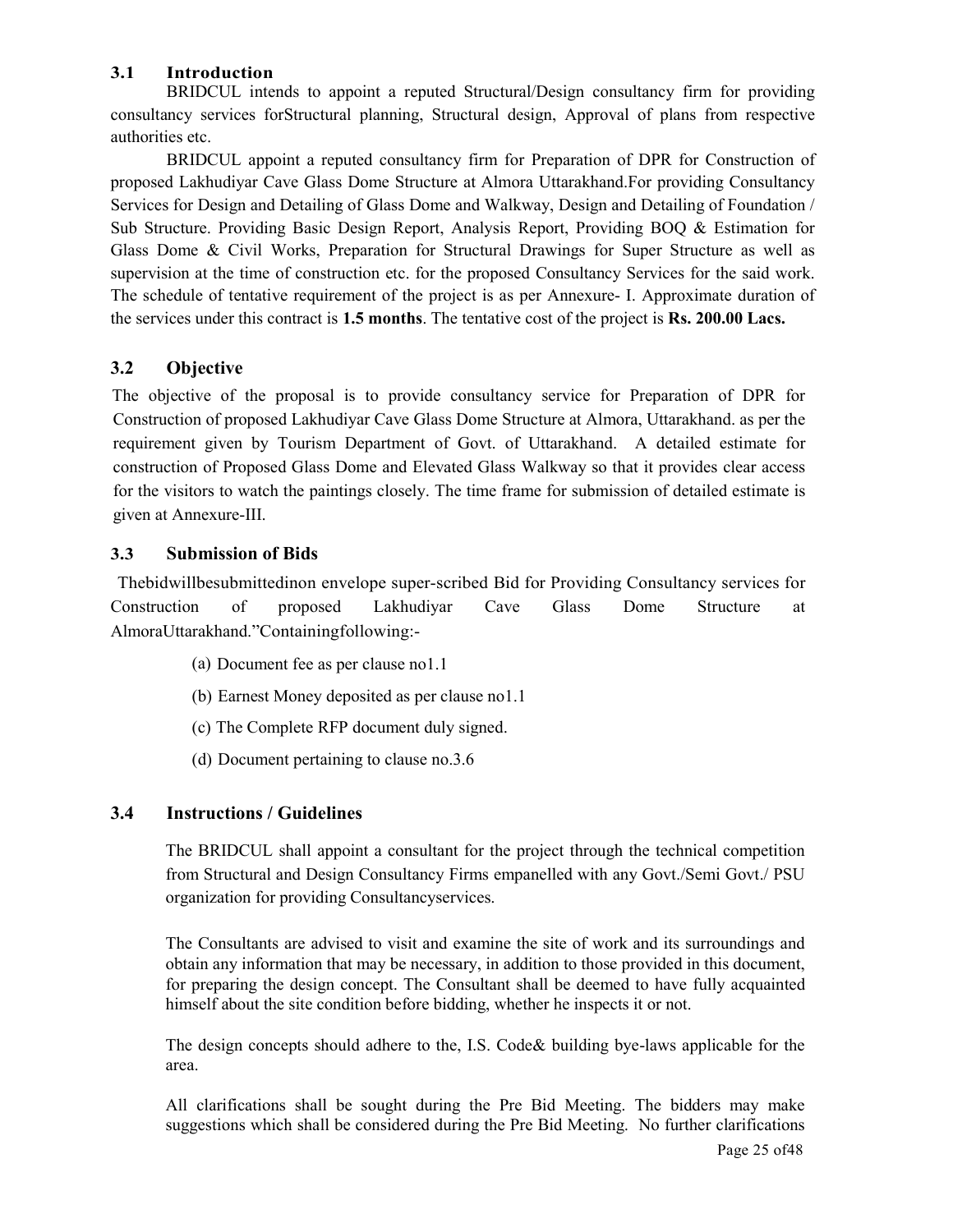shall be issued after replies to the pre-bid queries. Reply to the pre-bid queries/commonsetofdeviationsshallformintegralpartofthebiddingdocument. The submission of the bid by a Consultant would imply that the Consultant has carefully

read and agreed to the terms and conditions contained in this biddocument.

The assignment entails performance by the consultant in two distinct stages i.epreparation of DPR and certifying the correctness of work as per drawing and design during the construction stage. In the event of client not proceeding ahead withthe construction of the project, the second stage of the consultancy services will not be applicableandtheconsultantwillhavenorighttoclaimthepaymentforthesaidstage.

The bid for the workshall remain open for acceptance for a period of 90 (ninety) days from the date of submission of the bids, which may be extended by mutual agreement and the consultant shall not cancel or withdraw the offer during thisperiod.

This bid document shall form part of the contractagreement.

The successful Consultant shall be required to execute an agreement on non-judicial stamp paper as per Annexure-III to this bid document, with the Project Manager within 07 days of submission of Performance Guarantee.

The stamp duty payable under the law in respect of this agreement shall be borne by the Consultant.

The BRIDCUL is not bound to accept any of the proposals submitted and reserves the right to reject any or all proposals without assigning any reasonsthereof. Deleted.

### 3.5 MethodofApplication

- 3.5.1 If the Consultant is an individual or proprietary firm, the bid shall be signed by the individual /proprietor.
- 3.5.2 In the event of the bid being submitted by a partnership firm, it must be signed by each Partner thereof or in the event of absence of any partner, it must be signed on his behalf by a person holding a power-of attorney authorizing him to do so, such power of attorney to be produced with the bid, and it must disclose that the firm is duly registered under the Indian PartnershipAct.
- 3.5.3 A certified copy of the partnership deed, Form A from Registrar of Firms, contact details and current address of all thepartners of the firm shall also accompany the bid.
- 3.5.4 Where the consultant is a partnership firm, the prior approval in writing of the Engineer- in-Charge shall be obtained before any change is made in the constitution of the firm. Where the consultant is an individual or a Hindu undivided family business concern such approval as previously mentioned shall likewise be obtained before the consultant enters into any partnership agreement where-under the partnership firm would have the right to carry out the works hereby undertaken by theconsultant.
- 3.5.5 If the Consultant is a limited company, the bid shall be signed bya duly authorized person holding power of attorney for signing the application. The power of attorney shall be on non-judicial stamp paper of appropriate value and attested by Notary Public and its attested copy shall be furnished with the bid. The Architectural Consultant should also furnish a copy of the memorandum of articles of association duly attested by a Public Notary, and it must disclose that the Company is duly registered under the Indian Companies Act, 1956.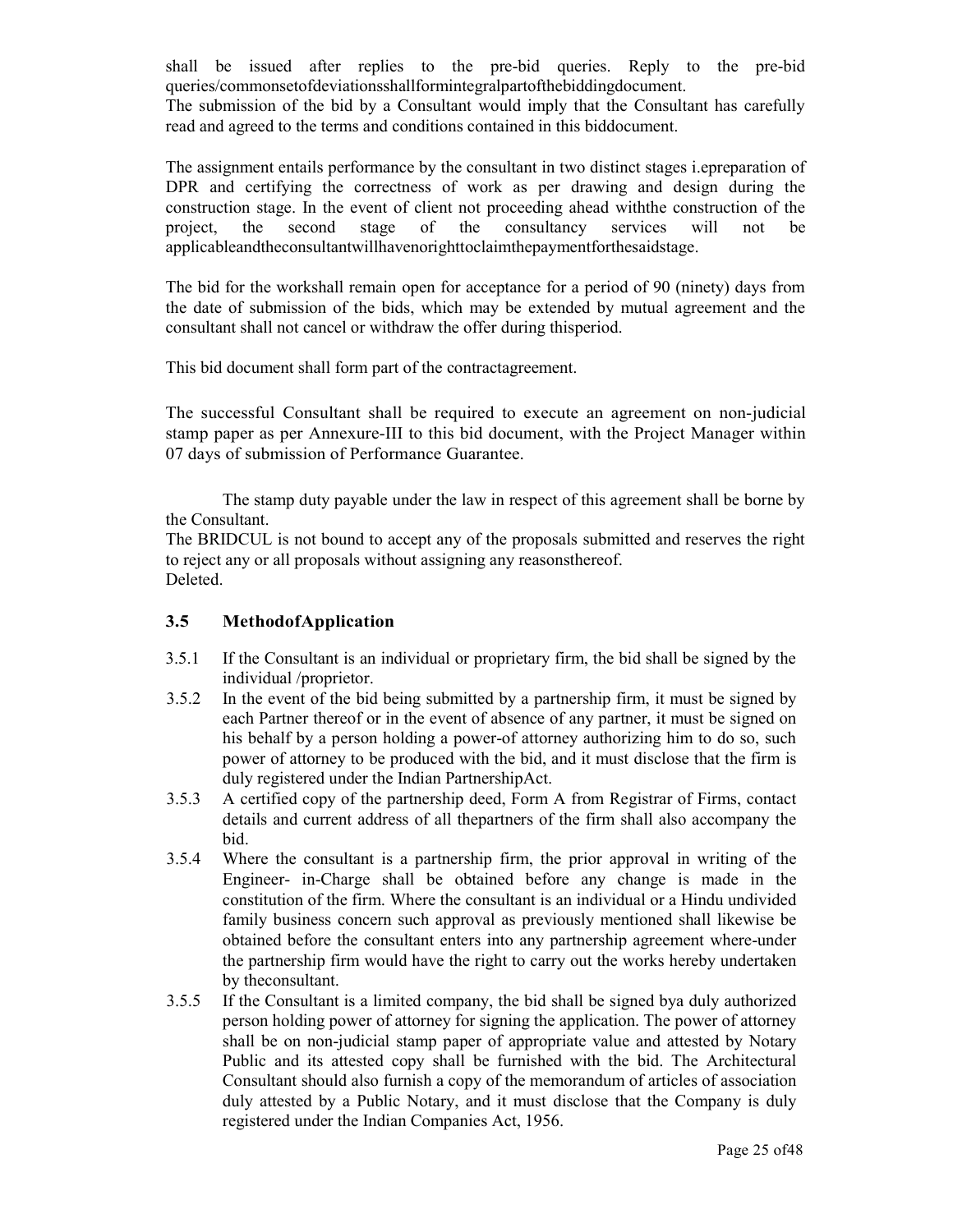- 3.5.6 Over-writing should be avoided. Correction, if any, should be made by neatly crossing out, initialing, dating and rewriting and dulyendorsed.
- 3.5.7 The architectural and design consultancy firms must be empanelled with other Govt./Semi-Govt. reputed organizations and must submit their letter of empanelment with them. However, reputed consultancy firms may also be considered based on their work experience and performance. Firms should have a valid registration with the Council of Architecture for their architects under the Architects Act- 1973 and valid registration of firms with the appropriate authorities. Either sole owner (in case of proprietary firm) or one of the partners (in case of partnership firm) should be a Senior Architect who can represent hisfirm during interaction with and presentation of the plan to theclient.

### 3.6 Document to besubmitted(Envelope-I)

- 3.6.1 Non-refundable document fee, of Rs. 3000+ GST. in the form of Demand Draft/Drafts in favor of " Project Manager BRIDCUL" payable at Haldwani
- 3.6.2 Bid Security in the form of Demand Draft in favor of "Managing Director, BRIDCUL" payable at Dehradun asbelow.
- 3.6.3 Detailed profile of thefirm.
- 3.6.4 Dulyfilledinapplicationformfor empanelment toArchitectural andDesignConsultancy Firms (As perAnnexure-IV).
- 3.6.5 The list of in-house technical staff with details of their qualifications, experience and field of expertise (As perAnnexure-V).
- 3.6.6 Details of associated consultants. (As perAnnexure-VI).
- 3.6.7 Details of average annual turnover certified by CA (As perAnnexure-VII).
- 3.6.8 Details of experience of work during the last 5 years (As per Annexure-VIII).
- 3.6.9 Current works in hand (As perAnnexure-IX).
- 3.6.10 List of relevant software and equipment available with the Firm (As perAnnexure-X).
- 3.6.11 Information regarding any litigation, current or during the last five years, in which the Bidderisinvolved,thepartiesconcernedanddisputedamount.(AsperAnnexure-XI)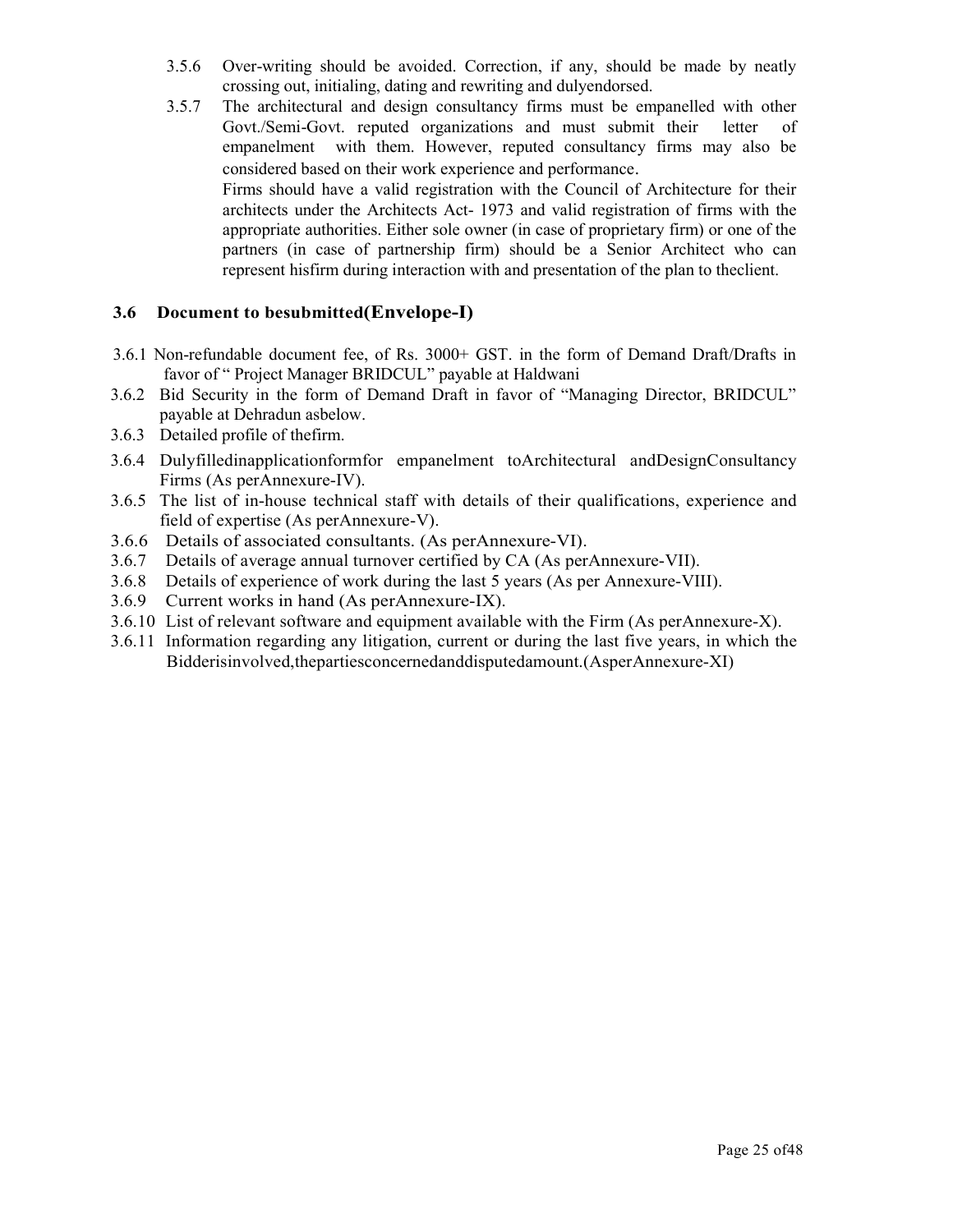### 4.1 EVALUATION OFBIDS:-

(A) DOCUMENT CHECKING: The Envelope-I containing the documents as mentioned in Clause no. 3.6 shall be opened first. In case the requisite document fee is not found enclosed, the bid shall be considered non-responsive and will bedisqualified.

The documents must be submitted in confirmation with the eligibility criteria given in clause no. 38.1.

(B) TECHNICAL PRESENTATION: All responsive Structural Consultant shall be invited for participating in the detailed design concept presentation and discussion. Only those consultants who scored marks above 60 shall be invited for technical presentation. The Consultant must come along with hard and soft copies of their design concept and related details at the time ofpresentation.

The Committee shall evaluate the presentation on design concept and assign the marks as stipulated under table 4.1. The Committee shall evaluate the presentation on design concept and assign the marks as stipulated under table4.1

Minimum marks for qualification for final stage presentation are60%

#### Table 4.1

| S.no             | <b>Description</b>                                                                                               | <b>Marks</b>   |
|------------------|------------------------------------------------------------------------------------------------------------------|----------------|
| A.               | <b>Planning &amp; Zoning</b>                                                                                     | 35             |
| 1.               | Cost effective site utilization.                                                                                 | 10             |
| 2.               | Site Orientation                                                                                                 |                |
| (a)              | Massing                                                                                                          | 5              |
|                  | Phase-wise planning                                                                                              | 10             |
| (b)              | Circulation (Integration)                                                                                        | 5              |
| 3.               | Landscape blending with existing profile                                                                         | 5              |
| B                | <b>Design Concept Planning</b>                                                                                   | 50             |
| 1.               | Aesthetics and environment friendly considerations                                                               | 5              |
| 2.               | Energy efficient building design                                                                                 | $\overline{5}$ |
| 3.               | Façade and Elevation                                                                                             | 10             |
| $\overline{4}$ . | Disaster resistant methods/technologies                                                                          | 10             |
| 5.               | Innovative architectural features                                                                                | 5              |
| 6.               | Economical design                                                                                                | 10             |
| 7.               | Vernacular features (Uttarakhand Hilly Architecture)                                                             | 5              |
| $\mathbf{C}$ .   | <b>Presentation</b>                                                                                              | 15             |
| 1.               | Overall presentation                                                                                             | 5              |
| 2.               | Overall understanding, planning $&$ design of the project                                                        | 5              |
| 3.               | Interpretation of design concept $\&$ interaction on concept and response to<br>queries of the Committee members | 5              |
| <b>Total</b>     |                                                                                                                  | 100            |

The consultant shall have no right to challenge the marks assigned by the committee members. No correspondence will be entertained challenging the marking by the committee.

Note: Consultant/Consultancy firm getting passing marks shall only be eligible for opening of Financial bid.

Consultants are advised to visit our website www.bridcul.com regularly for updated details/ information.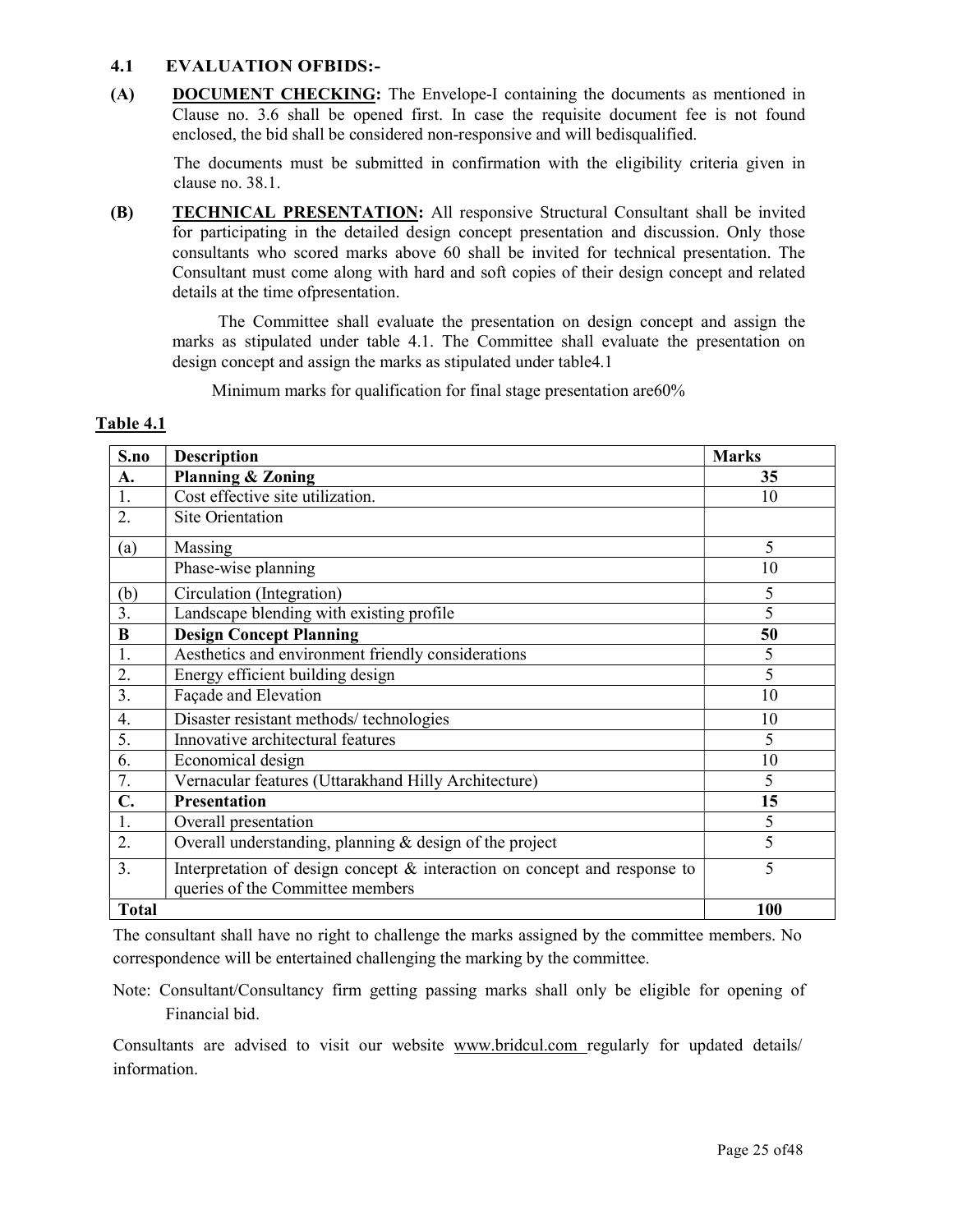(C) Financial EvaluationS(Encelope-II): The financial proposal of the consultantwhohavesuccessfullyqualifiedinthe technical presentationwillbeopeningonascheduleddateandtime weshouldbeintime atelater.Theworkwillbeawardedtotheconsultantwhosefinancialquotewillbetheleast. Theformatforsubmissionof financialproposalisatAnnexure-XV

### 5.1 DESIGNBRIEF

The proposed Consultancy servicefor Design and Planning for Construction of proposed LakhudiyarCave Glass Dome Structure at Almora Uttarakhand. The site which shall comprise of the requirements as detailed in Annexure-Ialong with the structural detail, design analysis of structural and services etc.

The above requirements are tentative and opened to suggestion by the bidders as per norms and essential requirement of Client Department, Govt. of Uttarakhand and as per tentative concept plan of theproject.

The Consultant shall inspect the site, collect all required engineering data, study the options taking into consideration the local climatic inflounceetc.

The consultant shall examine and propose the full utilization ofspace.

The structure shall be designed as per applicable norms. The design should have provisions of structuralguidelines and conform to latest Indian Standard Code of practice for variousdisciplines.

The design and specification of the structure shall take into account the maintenance and durability aspects.

 The proposed structure shall be designed for comfortable environment, aesthetic and psychological appeal. The building shall reflect contemporary attitude towards environmental control and aesthetic excellence.

Special attention shall be given to energy saving devices/designs with maximum natural lighting and ventilation, renewable energy sources and eco-friendly features and cutting edge technology with green feature.

Fire safety norms in accordance with local fire bye–laws/ codes are to be followed by the Consultant for the project.

### 6.1 SCOPE OFCONSULTANCY:

The successful bidder shall submit the DPR consisting of following volumes:

The DPR shall consist of following volumes:

- a. Main Report including detailed topographical survey. Geotechnical investigation will be carried out by the consultant in consultation with the BRIDCUL.
- b. Detailed Estimate with details of measurement & Bill of Quantity (BOQ) with complete nomenclature, specifications as per state PWD/CPWD schedule of rates with code No etc.
- c. Rate Analysis.

Delhi Schedule of rates (DSR) as directed by BRIDCUL with applicable index.

Rate analysis of those items which are not available in Uttarakhand state PWD schedule of rates, but are available in DSR based on CPWD rates, be taken after taking cost index for that particular block/district.

Rate analysis of non-schedule items shall be prepared with market price list from vendors along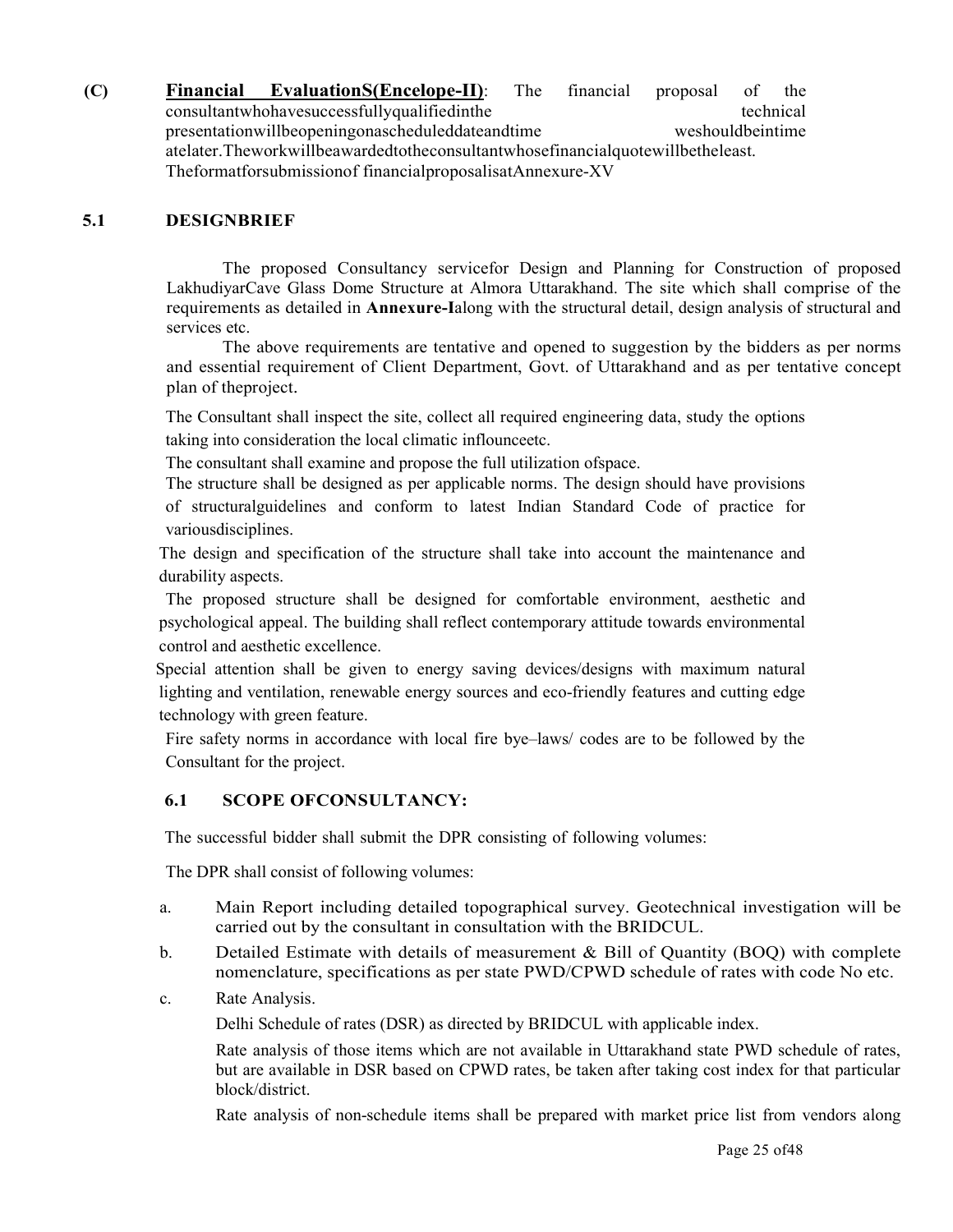with other supporting documents.

- d. Technical specifications.
- e. Material Report & schedule of finishes (Justification of suitability of material shall be provided, if required by client.
- f. Technical Specification
- g. Drawings {Architectural, structural and working (Good for construction drawings).
- h. Design reports for various items of work.
- i. Power point presentation shall be given by the consultant in due stages whenever required by Client/ Employer/ User department along with 3D view.
- j. Proof checking of the drawings and design shall be got done from any of the following institutions.
	- a) IIT, Kanpur
	- b) IIT, Banaras (BHU)
	- c) IIT, Delhi
	- d) IIT, Mumbai
	- e) IIT, Roorkee
	- f) C.B.R.I.
- Note: (i) The detailed design report including detailed structural drawing for proof checking and detailed working drawings shall be submitted after client's approval of DPR, but well before start of the work if required.

### 7.1 ARCHITECTURALDESIGN:

- a) This shall include detailed discussions with the BRIDCUL, User department & concerned statutory bodies, Evaluation of Site, Analysis and impact of existing structures, if any/ proposed development of its immediate environments etc. and ascertaining Local Bye-laws, Ground/ design controls applicable to the site of work,detailsofvariousapprovalsrequiredfromLocal/StatutoryAuthorities.
- b) Survey of the existing premises as built of existing structure & prepare/ plan the existing structure.
- c) Preparation of layout plans which shall be in accordance with bye- laws of local/statutory authorities and obtaining approval of BRIDCUL/ Client Department.
- d) The layout plan shall include an area statement giving details of permissible ground coverage, setbacks etc., and actual built up area generated vis-à-vis schedule of accommodation.
- e) Preparation of preliminary drawings using Auto CAD for various Levels etc. explaining the general planning with schedule of internal and external materials and finishes and dimensions including all drawings and obtaining approval of BRIDCUL and submission of preliminary project report and obtaining approval of theBRIDCUL.
- f) Submission of plans/drawings to local civil bodies for obtaining approval according to the applicable acts, laws, regulations etc. and make any changes desiredbysuchauthoritiesatnoextracost.Theapproveddocumentsinoriginalshall be submitted to BRIDCUL for its reference and record.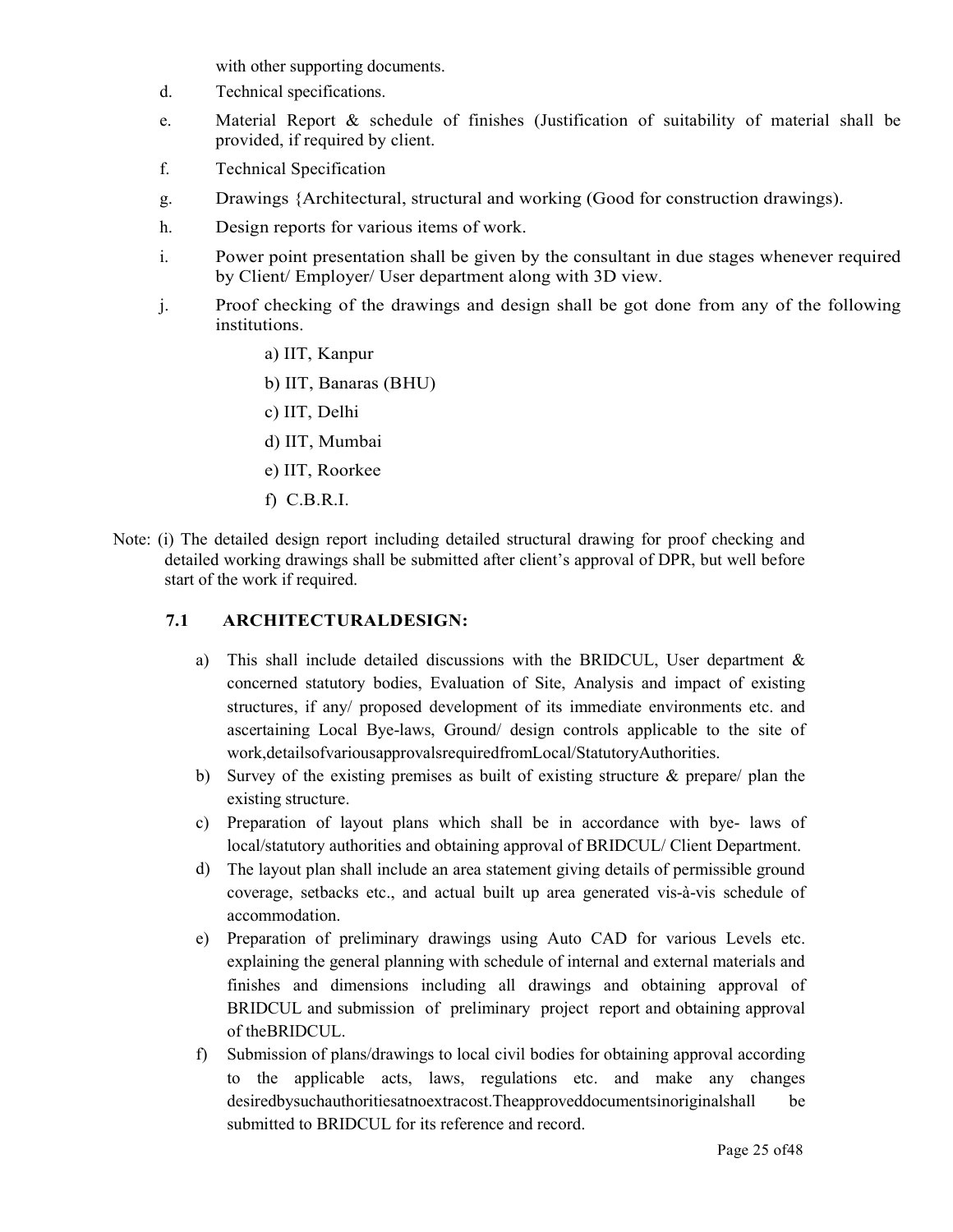- g) Preparation of detailed drawings wherever required all pertaining to various specialist services and disciplines.
- h) Preparation and submission of detailed designs, drawings and documents for all internal utility and specialized services etc. or as per the requirements of the Project suitable for construction and release to site.
- i) Submission of final detailed project report as per details given at Para6.1.1

### 8.1 STRUCTURALDESIGN:

- a) The Structure shall be designed to withstand static/dynamic loading (wind/seismic load as per zone) and the design shall be strictly in accordance with the latest Indian Standard Code of Practices/National Building Code. The structural analysis and design shall be done by using latest version of software packages such as STAAD PRO or equivalent. The provisions in various BIS Codes shall override the packages output.
- b) The Structural consultant shall supply all design calculations/computer input and output giving specific reference to BIS/ NBC, along with soft copies. The structural drawing showing the reinforcement details / bar bending schedule shall be prepared as per latest edition of SP: 34 (S&T) etc. All overriding conditions prescribed by IS: 13920 or any other BIS code shall be taken into account while preparing the structural drawings.
- c) The consultant shall also submit the design parameters as desired by BRIDCUL.
- d) The design period of the structure shall be as perIS code. The design of the structure shall be got vetted/ proof checked by the consultant from any reputed Govt. engineering institution/structural consultant empaneled with Govt. of Uttarakhand or as directed by BRIDCUL. The cost of vetting/proof checking by the IITsshall be borne by the bidder. No extra charges will be paid for it by BRIDCUL, other than the overall accepted offer cost of the bidder.

### 9.1 SERVICESDESIGN

The design for the following services shall be carried out as per the provisions of the design brief for respective services and shall be approved by BRIDCUL.

### 10.1 ENVIRONMENTAL PROTECTION

Cautious effort shall be made to ensure positive contribution to the Environment and confirm to local pollution control norms.

### 11.1 LAND-SCAPING & ARBORICULTURE

Appropriate hard and soft landscaping shall be designed to be in harmony with the surrounding Environment and neighborhood. The objective is to provide a harmonious and friendly environment with green area and landscape features.

### 12.1 OTHER SERVICES

Any other services connected with the work shall be designed as per standard practice.

### 13.1 DETAILED ESTIMATE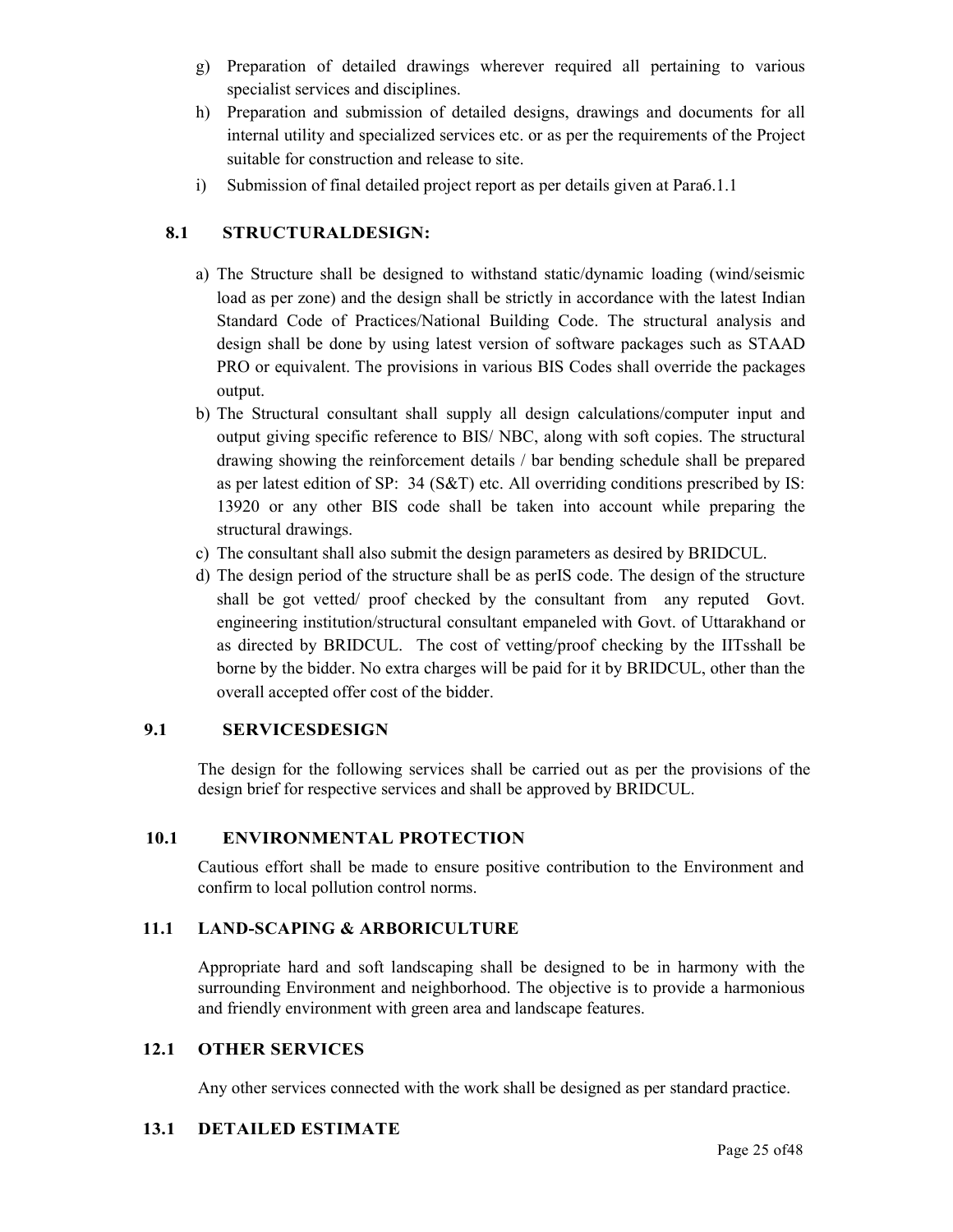Preparation of detailed estimate for proposed lakhudiyar cave glass dome structure at Almora(Uttarakhand)as per Para 6.1.1 above, with complete working details and take-off sheet, schedules such as bill of quantities including those of various services all based on Delhi schedule of rates (DSR) conforming to specifications and procedures approved and prescribed by the BRIDCUL to describe the whole project adequately, supplying details of calculations of such Schedule of quantities to enable the BRIDCUL to invite tenders for the said project. Where prescribed specifications and/or schedule of rates do not provide for certain items/services, specification and rates based on proper market rate analysis supported by Quotations from reputed/specialized agencies shall be adopted along with Engineering Market Rate Analysis for these items with the approval of theBRIDCUL.

### 14.1 SITEVISITS

During the execution (Construction Stage) of the project, the consultant is required to visit the site before presenting his bill for payment for each stage of construction as given in Clause 16.1.3(b). Additional visits, if any, required during construction stage shall be paid at the rate of Rs. 2500.00 per visit for consultants located within 100 km of site and Rs. 8000/- per visit for other consultants.

### 14.1.1 COST OF THE PROJECT DOES NOT INCLUDE FOLLOWING ITEMS/EXPENDITURE FOR THE PURPOSE OF PAYMENT CALCULATION FOR CONSULTANCYFEE

To arrive at the payment of architectural fee to the architect, the cost of project shall be derived by deducting following items from sanctioned cost of project by the Government:-

- i. Contingency charges sanctioned
- ii. Centage charges/ supervision charges sanctioned
- iii. Payment allowed for external power connection, sewerage, water supply etc and to development authorities to sanction the project maps etc and any type of eligibletaxesas applicable and any other payment made directly to Govt. agencies. In no case, the project cost should be more than the sanctioned cost.
- iv. Any other items of works/services sanctioned for which architectural services are not required/approved.
- v. Lift equipment's, tube well equipment'sand pumps.
- vi. Gadgets/appliance like refrigerators, AC units, EPABX, CCTV and any otherworkshop equipment.
- vii. Cost of land, ifany.

### 15.1 PAYMENT OF CONSULTANCYFEES:

The BRIDCUL agrees to pay to the appointed Consultant the fee for the professional services to be rendered by them, for the stipulated schedule of services, as arrived at based on the agreed rate which is accepted by all consultancy firms during empanelment with BRIDCUL i.e. cost of project as calculated at Clause 14.1 above multiplied by the accepted lowest bid rate for class A.

GST shall be paid separately.

Page 25 of48 The Consultant shall have to submit the self-attested copy of his PAN No. along with the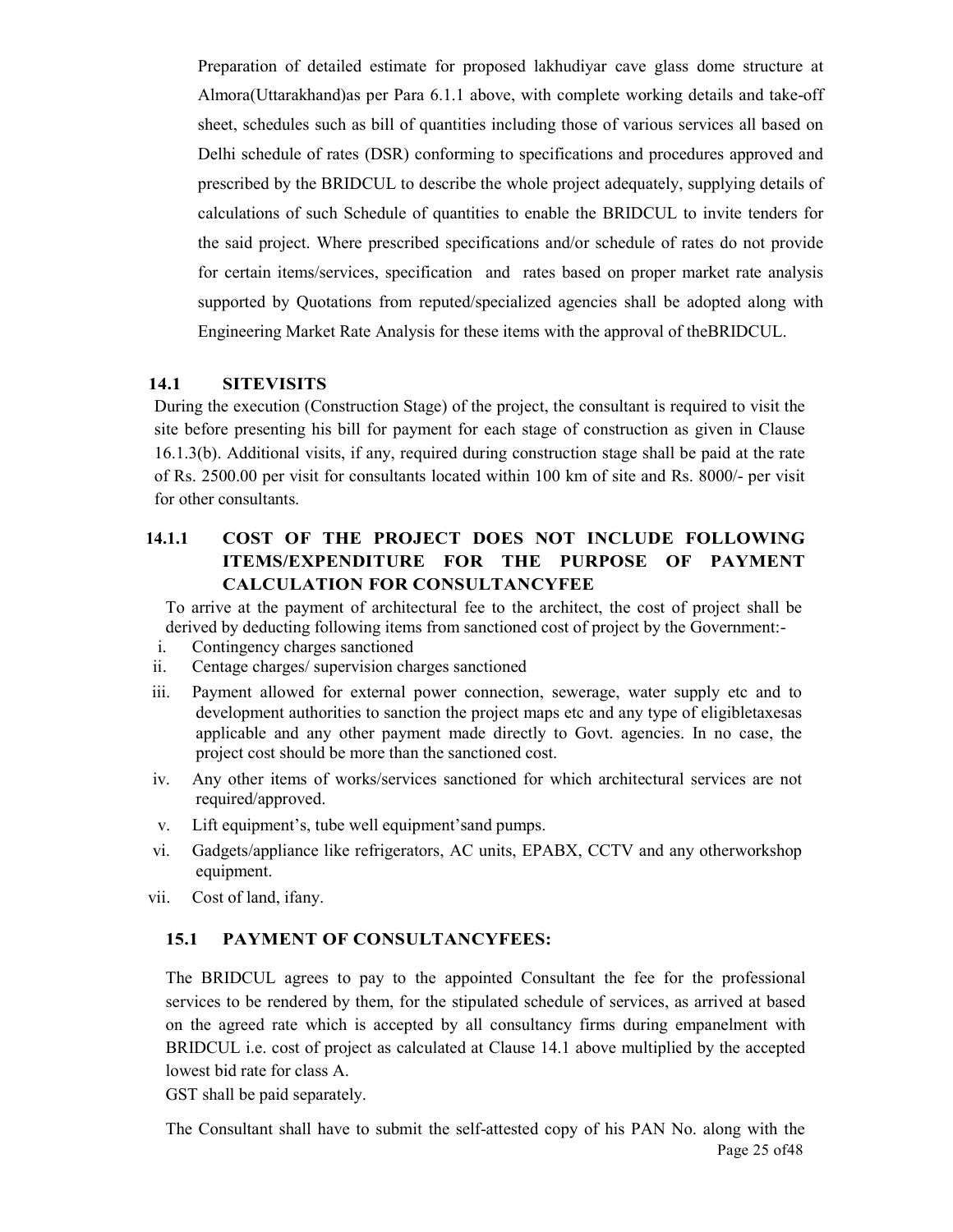RFPDocument.

### 16.1 PAYMENTSCHEDULE

Payments to the consultant shall be "on account" and shall be adjusted against thefinal bill.

All payments shall be subject to Income Tax deduction at source.

The Consultant shall be paid for each of the services in the schedule as far as possible by 14<sup>th</sup> working day after the day of submission of the bill, complete in all respect to the Project Manager in the various stages as follows:

### A) PAYMENT AT DPRSTAGE:-

Payable fee =70% of amount arrived at Para 14.1.1:-

| 1. | On Submission of Geotechnical survey 25% (Twenty percent) of the payable |                                                                          |
|----|--------------------------------------------------------------------------|--------------------------------------------------------------------------|
|    | report, Survey work, Concept Plan and fee as above.                      |                                                                          |
|    | Master Plan and on approval of Client                                    |                                                                          |
|    | department.                                                              |                                                                          |
| 2. | On approval of Architectural Drawings                                    | 15% (Fifteen percent) of the payable                                     |
|    | and Design and approval of documents                                     | fee as above.                                                            |
|    | from statutory bodies (if any)                                           |                                                                          |
|    |                                                                          |                                                                          |
| 3. |                                                                          | On submission of Preliminary DPR in 15% (Fifteen percent) of the payable |
|    | Hard & Soft copy                                                         | fee as above.                                                            |
|    |                                                                          |                                                                          |
| 4. |                                                                          | Submission of DPR- including Detail 20% (Fifteen percent) of the payable |
|    | Design Report and Structural Drawings fee as above.                      |                                                                          |
|    | for proof checking.                                                      |                                                                          |
|    | (i) On Approval of DPR byBRIDCUL-                                        |                                                                          |
|    |                                                                          |                                                                          |
|    |                                                                          |                                                                          |
| 5. | (ii) On Approval of DPR by the                                           | 25% (Fifteen percent) of the payable                                     |
|    | Client/Govt.-Deptt.                                                      | fee as above.                                                            |

Note: (i) 5 % security deposit will be deducted from each running bill which shall be released after two months of completion of project and shall work as performance guarantee during the construction stage.

(ii) Till finalization of project cost as per Para 14.1.1, the cost of the project shall be assumed as Rs200.00 lac. However, the final cost of the project will be the cost approved by the tourismDeptt.of Govt. ofUttarakhand.

### B) PAYMENT AT CONSTRUCTIONSTAGE:- Payable fee =30% of amount arrived at Para 14.1.1.

| On submission of Detailed Working Drawings<br>for all stages of construction. | 15% of the payable fee as above. |
|-------------------------------------------------------------------------------|----------------------------------|
|                                                                               |                                  |
| Site visits on completion of following sub-<br>stages.                        |                                  |
| Completion of foundation                                                      | 25% of the payable fee as above. |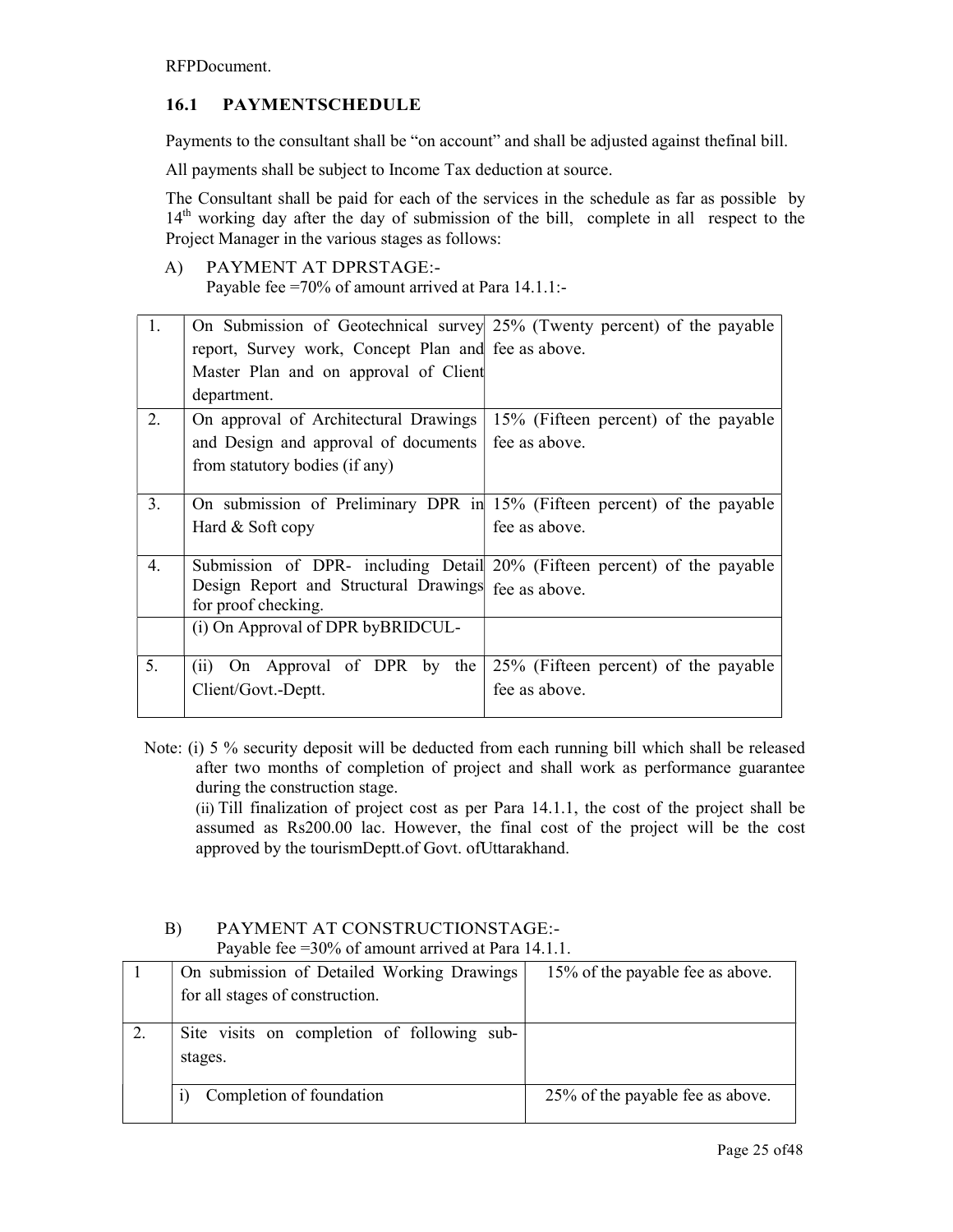| ii) Completion<br>of Glass<br>and<br>structure<br>walkway.        | 30% of the payable fee as above. |
|-------------------------------------------------------------------|----------------------------------|
| iii) Completion of Glass work in glass dome<br>structure.         | 20% of the payable fee as above. |
| On submission of Completion Drawings &<br>Completion Certificate. | 10% of the payable fee as above. |

Note: 5% Security Deposit will be deducted from each running bill, which shall be released after two months of completion of the work and shall work as Performance Guarantee during the construction stage.

### 17.1 PERFORMANCEGUARANTEE:

The Consultant shall submit an unconditional Performance Guarantee/FDR/NSC of 5% (Five Percent) of the consultancy fee or Rs. 50,000 whichever is more for proper performance of the contract agreement from a nationalized/scheduled Bank valid for 15 months in the prescribed Performa at Annexure-XII, notwithstanding and/ or Guarantee without prejudice to any other provisions in the contract within 07 days of issue of Letter of Acceptance.

In case, the Consultant fails to deposit performance guarantee within 07 days of issue of letter of acceptance, the offer of appointment of Architectural consultant shall stand cancelled.

Performance guarantee shall be released after 2 months from date of completion of work.

### 18.1 FORFEITURE OF PERFORMANCEGUARANTEE:

When the consultant has made himself liable for action under any of the clauses aforesaid, the Engineer-in-Charge on behalf of the BRIDCUL shall have powers:

To determine or rescind the contract as aforesaid (of which termination or rescission notice in writing to the contractor under the hand of Engineer-in-Charge shall be conclusive evidence) upon such determination rescission, the Security Deposit already recovered and Performance Guarantee under the contract shall be forfeited and placed absolutely at the disposal of theBRIDCUL.

In case the consultant fails to complete the work, the BRIDCUL, without prejudice to rights and remedies available under the agreement shall forfeit Performance Guarantee in cash and/or by en-cashing the Bank Guarantee.

### 19.1 ADDITIONS ANDALTERATIONS:

19.1.1 The BRIDCUL shall have the right to make changes, additions, modifications or deletion in the design and drawings or any part of work and instructions given in writing for any such additions / alterations, deletions during the progress of the work and the same shall be complied by the consultant without any extra cost.

### 20.1 TIMESCHEDULE:

The date of commencement of project will be reckoned from the seventh day of the date of signing of the contract.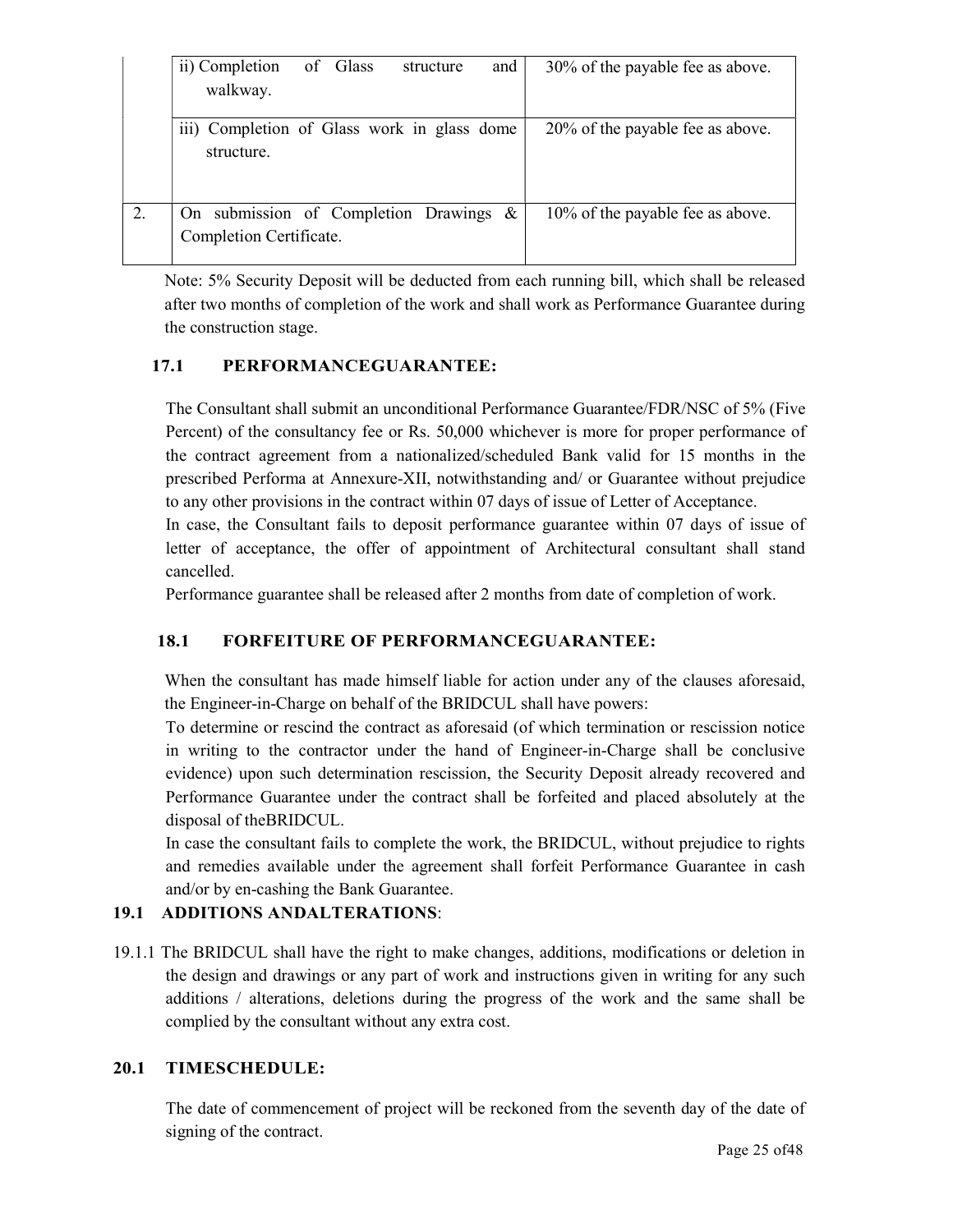Completion of various professional services/activities shall be achieved within the time frame for submission of DPR as per the Annexure-II.

As the project has to be completed on fast track, the work shall be carried out with due diligence and as per time frame for submission of DPR for the assigned project. In case of any delay /default, performance/deficiency by the Consultant, to the agreed time schedule, for pre commencement activities the Consultant shall pay by way of agreed compensation and amount equivalent to 0.25% (Zero decimal two five percentage) of the total amount of fee payable for each stage for each week of delay subject to a maximum of 10% (Ten percent) of the fee quoted for the services.

### 21.1 EXTENSION OFTIME

If the consultant shall desire an extension of time for completion of the work on the grounds of his having been unavoidably hindered in its execution or on any other ground he shall apply in writing to the BRIDCUL within seven days of the date of hindrance on account of which he desires such extension as aforesaid.

The BRIDCUL after satisfying itself about the reasonableness of grounds may grant extension of time which shall be final and binding as in his opinion be justified and communicate the same in writing. Wherever such extension of time is granted, it would be without prejudice to the rights of BRIDCUL to take any other action under the provisions of the Contract. Any extension of time granted as stated above shall neither entitle the consultant to any claim for increase in their fees nor shall it release him from any of the obligations under the said agreement.

The consultant shall extend the validity of his Performance Guarantee if warranted on account of extension of time.

### 22.1 OUTPUT/DESIGN SUBMITTALS OF THECONSULTANCY:-

The output of the consultancy and any other details envisaged under this agreement shall be supplied as specified in the following table:

| S.No.          | Description                                                                                                                                                                                                                                                                                                                                                                                                                    | No. of Copies | Scale |
|----------------|--------------------------------------------------------------------------------------------------------------------------------------------------------------------------------------------------------------------------------------------------------------------------------------------------------------------------------------------------------------------------------------------------------------------------------|---------------|-------|
|                | Geotechnical Investigation Report $-soil$ sampling & bore<br>holes as per norms, Dynamic cone penetration test, standard<br>penetration test, Plate load test, safe Bearing capacity of soil<br>,Determination of in-situ Density, Detailed Laboratory<br>Analysis etc and as desired by structural engineer/BRIDCUL.                                                                                                          | As regd.      |       |
| $\overline{c}$ | Concept Design Stage:- Concept plan having concept of Glass 6 copies<br>Dome Structure, Design and Detailing of Glass Dome and<br>Walkway, Design and Detailing of Foundation / Sub Structure<br>& Providing Design Basic Report, Design & Analysis Report,<br>Providing BOQ & Estimation for Glass Dome & Civil Works,<br>Preparation for Structural Drawings for Super Structure,<br>specifications and rough estimates etc. |               | 1:200 |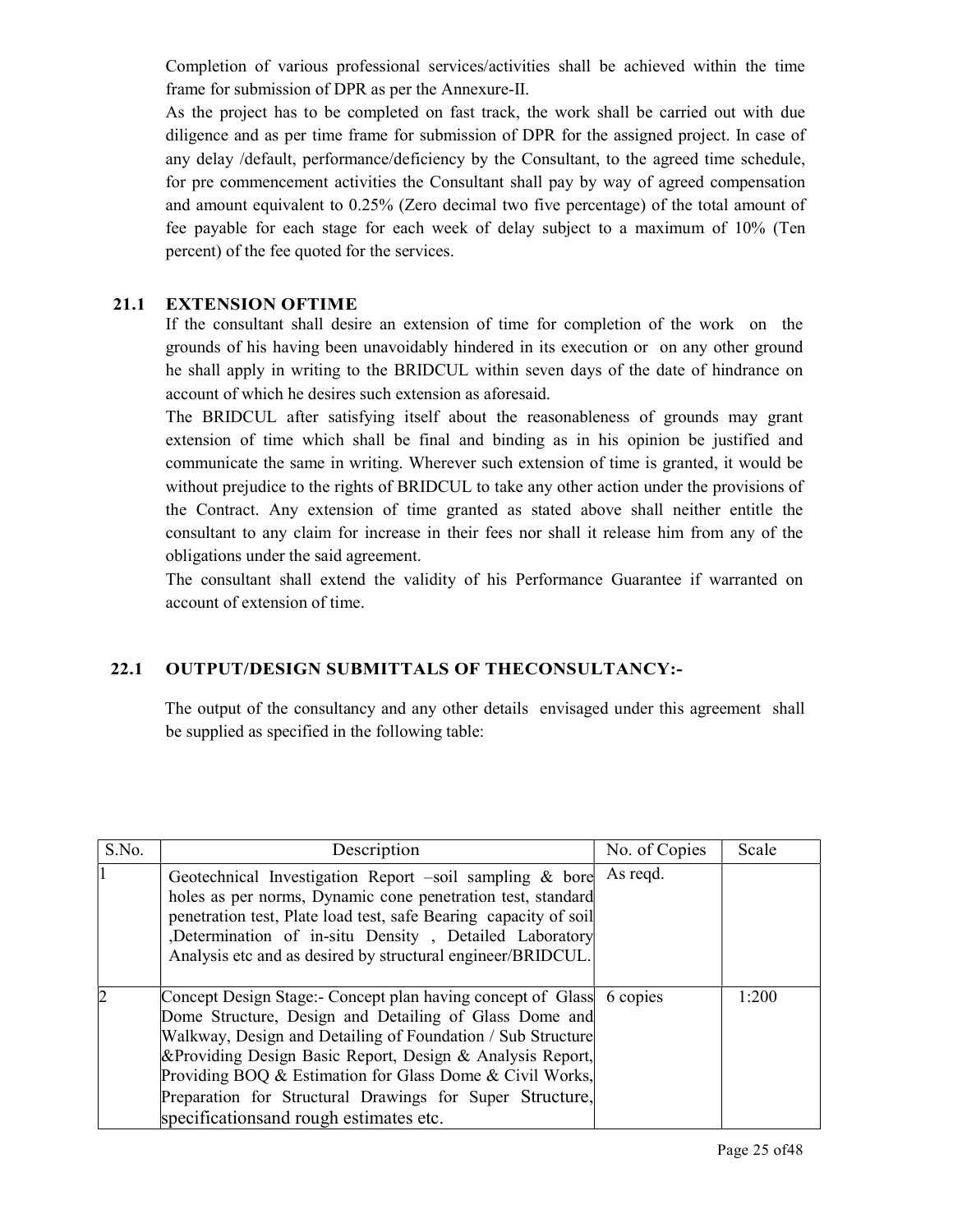| $\overline{3}$ | Final Master Plan.                                                                                  | 6 copies                                         | 1:100     |
|----------------|-----------------------------------------------------------------------------------------------------|--------------------------------------------------|-----------|
| 4              | Architectural/Structural Drawings<br>showing<br>Elevations,<br>sections for Glass Dome and Walkway  | 6 copies                                         | 1:50      |
| $\overline{5}$ | Drawings for submission to local / statutory authorities.                                           | As Reqd.<br>by<br>local/statutory<br>authorities | As Reqd.  |
| 6              | elevations<br><b>Working Drawings</b><br>for plans,<br>sections,<br>of<br>Dome structure.           | 6 copies                                         | 1:50      |
| 17             | Working Drawings for Glass Dome structure and walkway                                               | 6 copies                                         | 1:50      |
| $\vert 8$      | <b>Detailed Structural Drawings</b>                                                                 | 6 copies                                         | 1:20      |
| 9              | Detailed Structural Design                                                                          | 6 copies $\&$<br>Soft copy in<br>CD              |           |
| 10             | Detailed Estimate of proposed Glass dome structure.                                                 | 6 copies                                         |           |
| 11             | Detailed Working Drawings for execution of work (Good<br>for Construction drawings)                 | 6 copies                                         | 1:20/1:10 |
| 12             | Preliminary Detailed Project Reports                                                                | 2 copies                                         |           |
| 13             | Final Detailed Project Reports as per detail given at Para<br>3.1.1                                 | 6 copies                                         |           |
| 14             | A soft copy of all drawings in AutoCAD and that of<br>reports and statements in relevant soft form. | 5 CDs                                            |           |
| 15             | Completion drawings and completion certificate                                                      | 6 copies                                         |           |

The BRIDCUL shall be supplied with such all Detailed Architectural and Structural Drawings in AUTOCAD and PDF format along with one reproducible hard copy in A- 0/A-1 size. If there is any revision of any detail in any drawing for any reason whatsoever, same number of drawings shall be reissued in desired format to BRIDCUL after such corrections without any extra charge.

All drawings (Architectural, structural and services) shall be prepared by using latest version of Auto CAD or latest software.

 The BRIDCUL shall be supplied with all Design Calculation and Detailed Project Reports in format as desired byBRIDCUL.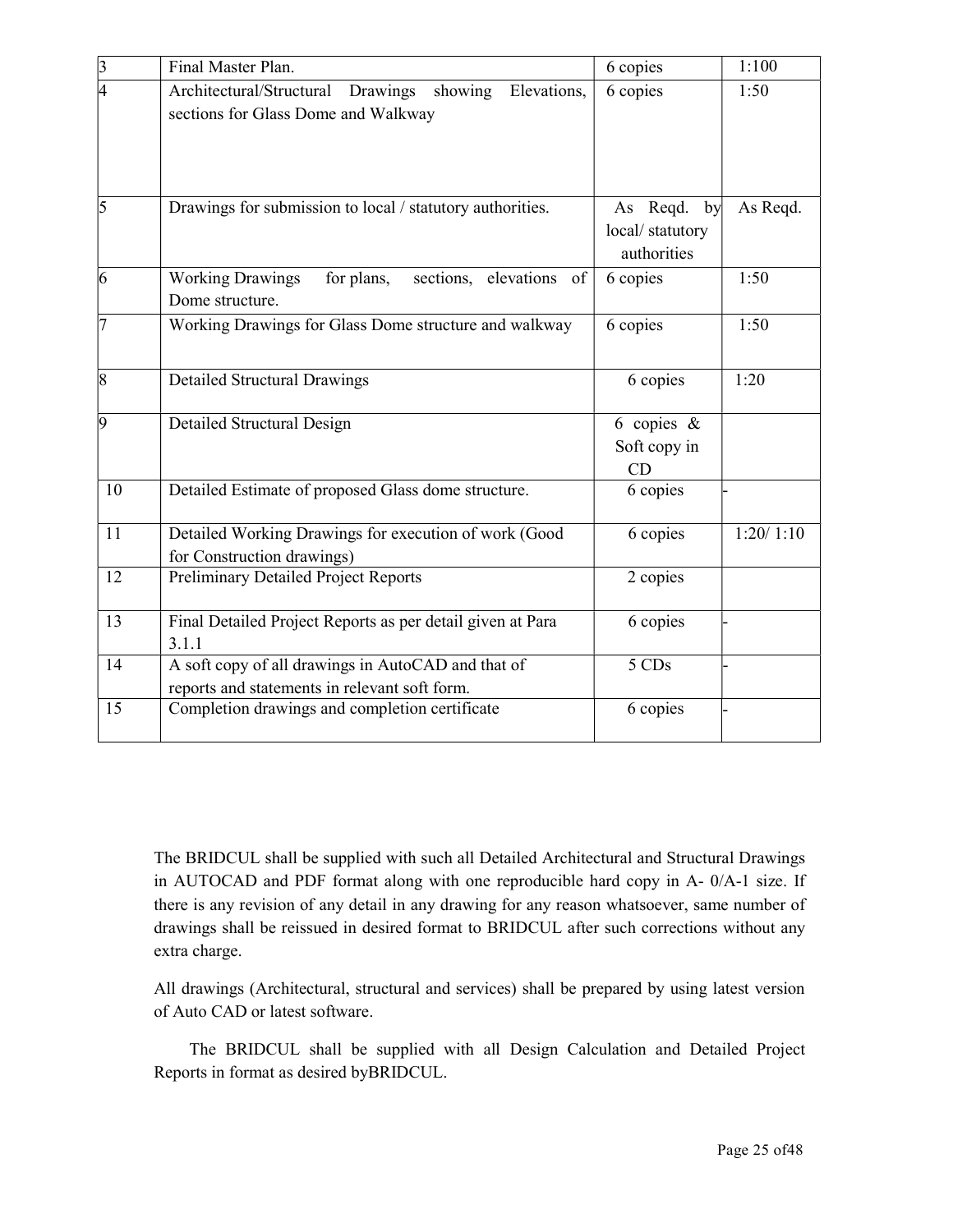### 23.1 COPYRIGHT

All these drawings shall become the absolute property of the BRIDCUL and the consultant shall have no right to use the same anywhere else. Such drawings and designs shall not be issued to any other person, firm or authority or used by the Architectural Consultant for any other project. No copies of any drawings or documents shallbeissuedto anyone excepttheBRIDCULand/orit authorize representatives.

All design calculations along with original Architectural/Structural drawings (also in Auto Cad format) on CDs shall be submitted for proof-checking/ record and shall be the property of theBRIDCUL.

#### 24.1 RESPONSIBILITY FOR ACCURACY OF PROJECT DOCUMENT

The Consultant shall appoint a team leader for this project who shall be an architect of at least Five years of experience and should have designed/supervised construction of similar building. His CV shall be submitted to the BRIDCUL within 7 days of signing of the agreement for approval of BRIDCUL. He will regularly interact with the officers of the BRIDCUL and will be responsible for timely submission of the requisite reports/document. The Consultant shall be responsible for accuracy of the data collected by them directly or procured from other agencies/authorities, the designs, drawings, estimates and all other details prepared by them as part of these services. The Consultant shall indemnify the BRIDCUL against any inaccuracy in the work, which might surface during implementation of the project. The Consultant shall also be responsible for correcting, at his own costandrisk, the drawings including any re-designing and correcting layout/ design etc. if required during the execution of the Services, without any extra cost.

#### 25.1 INDEMNIFICATION:

The Consultant shall fully indemnify and keep the BRIDCUL indemnified against any action, claim or proceeding relating to infringement or use of any patent or design or any alleged patent or design rights and shall pay any royalties which may be payable in respect of any article or part thereof included in the contract. In the event of any claims made under or action brought against the BRIDCUL in respect of any such matters as aforesaid the consultant shall be immediately notified thereof and the Consultant shall be at liberty, at his own expense, to settle any dispute or to conduct any litigation that may arise there from, provided that the Consultant shall not be liable to indemnify the BRIDCUL, if the infringement of the patent or design or any alleged patents or design right is the direct result of an order passed by the Engineer-in-Charge in this behalf.

### 26.1 GUARANTEE:

The Consultant shall agree to redesign at his cost any portion of his engineering and design work, which due to his failure to use a reasonable degree of design skill shall be found defective.

The BRIDCUL may make good the loss by recovery from the dues of the Consultant in case of failure to comply with the provisions of the above clauses.

### 27.1 DETERMINATION AND RESCISSION OFAGREEMENT: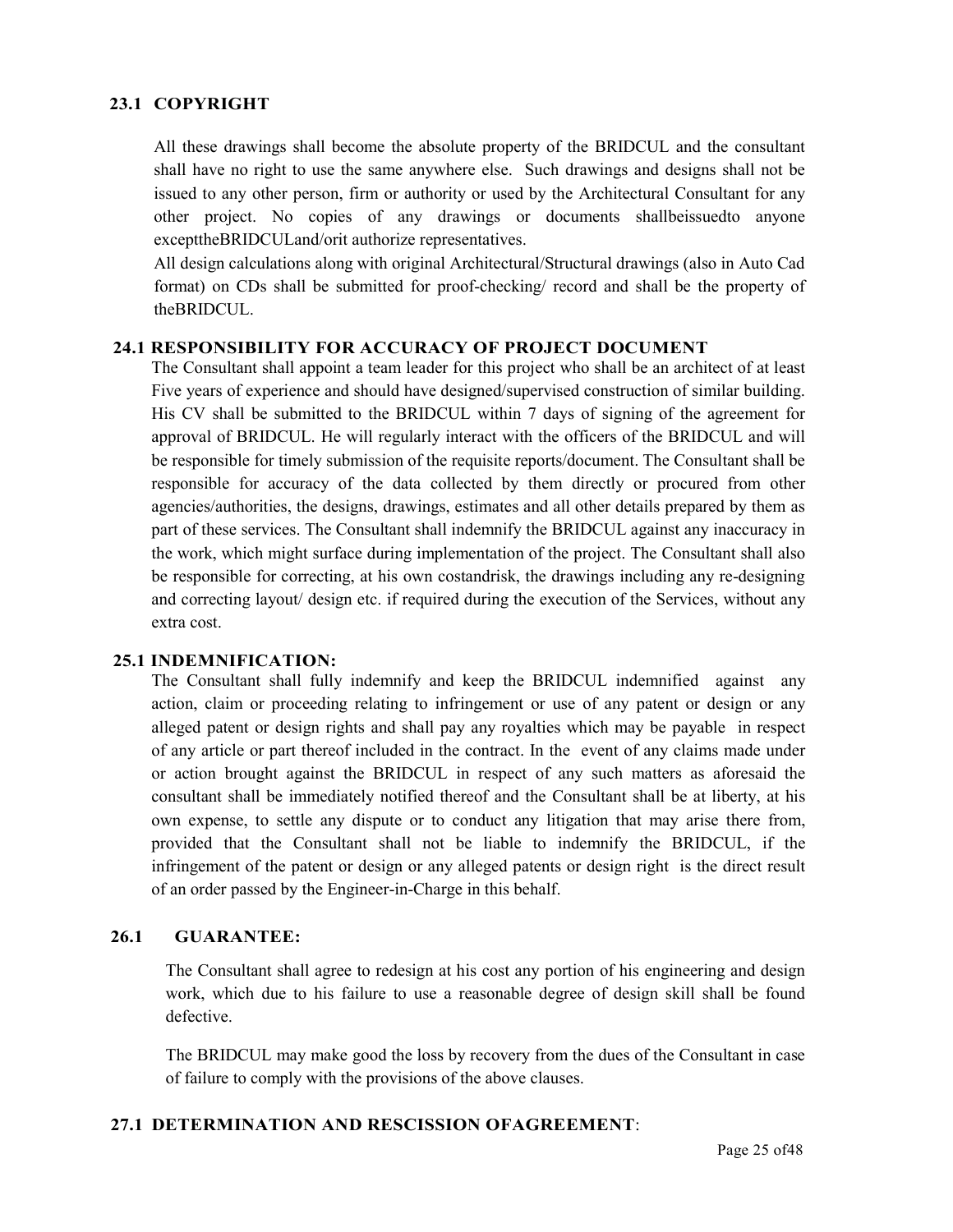The BRIDCUL without any prejudice to its right against the Consultant in respect of any delay by notice in writing absolutely determine/ rescind the consultancy contract in any of the following cases:

- i) If the Consultant, being a firm/ company shall pass a resolution or the court shall make any order that the firm/ company shall be wound up or if a Receiver or a Manager on behalf of the creditor shall be appointed or if circumstances shall arise which entitle the court to appoint a Receiver or a Manager or which entitled the court to make up a winding order.
- ii) If the Consultant commits breach of any of the terms of the agreement.

 When the Consultant has made himself liable for action under any of the clauses aforesaid, the BRIDCUL shall have power:-

- a. To determine / rescind the agreement:
- b. To engage another Consultant to carry out the balance work debiting the Consultant the extra amount, if any, so spent for getting the balance work done. This amount would be in addition to the penalties imposed under clause no. 20.1.3 herein above provided further that the Architectural Consultant shall not be entitled to any difference of cost if the balance work is done at a cost less than the contract value.

 The decision of the Managing Director regarding the grounds for determination of the agreement by the Engineer- in- charge shall be final and binding.

#### 28.1 DISPUTES

If the Consultant believes that a decision taken by the Engineer was either outside of authority given to the Engineer by the Contract or that the decision was wrongly taken, the decision of the engineer shall be referred to the Dispute Review Expert (DRE) within 10 days of the notification of the Engineer's decision.

The DRE for this project will be General Manager (Civil), BRIDCUL.

### 29.1 PROCEDURE FORDISPUTES

The Dispute Review Expert shall give a decision in writing within 28 days of receipt of a notification of dispute.

- i) If the Consultant is dissatisfied with the instructions or decision of the Dispute Review Expert, the Consultant may, within 15 days of the receipt of the decision, appeal to the MD, BRIDCUL who shall afford an opportunity to the Consultant to be heard, if the latter so desires, and to offer evidence in support of his appeal. The MD, BRIDCUL shall give his decision within 30 days of receipt of Consultant's appeal. If the Consultant is dissatisfied with this decision, the Consultant shall within a period of 30 days from receipt of the decision, give notice to the MD, BRIDCUL for appointment of arbitrator failing which they said decision shall be final binding and conclusive and not refer able to adjudication by the arbitrator.
- Page 25 of48 ii) Except where the decision has become final, binding and conclusive in terms of Sub Para (i) above, disputes or difference shall be referred for adjudication through arbitration by a sole arbitrator appointed by the MD, BRIDCUL. If the arbitrator so appointed is unable or unwilling to act or resigns his appointment or vacates his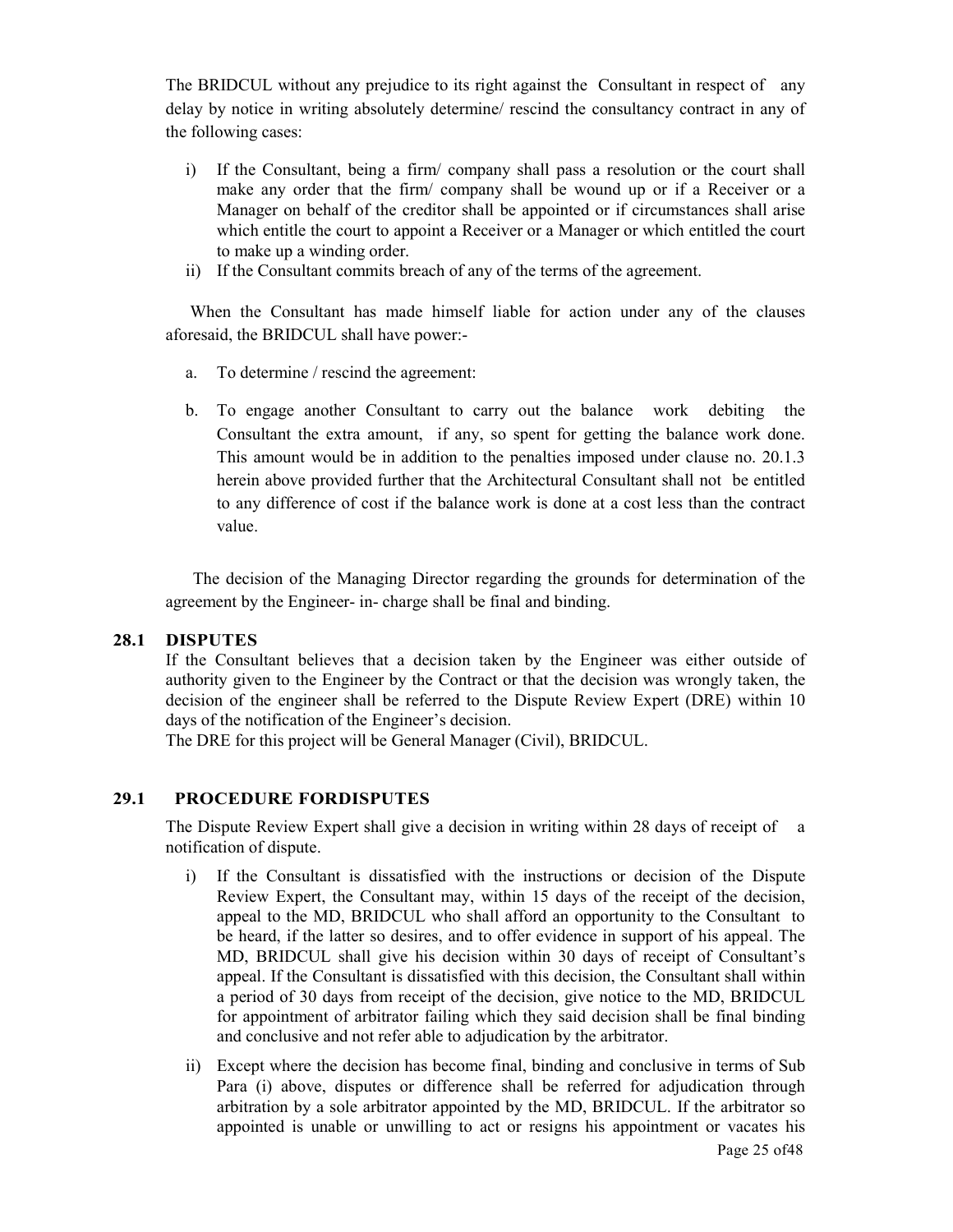office due to any reason whatsoever, another sole arbitrator shall be appointed in the manner aforesaid. Such person shall be entitled to proceed with the reference from the stage at which it was left by his predecessor.

- iii) It is a term of this contract that the party invoking arbitration shall give a list of disputes with amounts claimed in respect of each such dispute along with the notice for appointment of arbitrator and giving reference to the rejection by the MD, BRIDCUL of the appeal.
- iv) It is also a term of this contract that no person, other than a person appointed by MD, BRIDCUL as aforesaid should act as arbitrator.
- v) It is also a term of this contract that if the Consultant does not make any demand for appointment of arbitrator in respect of any claims in writing as aforesaid within 115 days of receiving the intimation from the Engineer-in-charge that the final bill is ready for payment, the claim of the Consultant shall be deemed to have been waived and absolutely barred and the BRIDCUL shall be discharged and released of all liabilities under the contract in respect of these claims.
- vi) The arbitration shall be conducted in accordance with the provisions of the Arbitration and Conciliation Act, 1996 (26 of 1996) or any statutory modifications or re-enactment thereof and the rules made there under and for the time being in force shall apply to the arbitration proceeding under this clause.
- vii) It is also a term of this contract that the arbitrator shall adjudicate on only such disputes as are referred to him by the appointing authority and give separate award against each dispute and claim referred to him and in all cases where thetotalAmount of the claims by any party exceeds Rs. 1, 00,000/- the arbitrator shall give reasons for the award.
- viii) It is also a term of the contract that if any fees are payable to the arbitrator, these shall be paid equally by both the parties.
- ix) It is also a term of the contract that the arbitrator shall be deemed to have entered on the reference on the date he issues notice to both the parties calling them to submit their statement of claims and counter statement of claims. The venue of the arbitration shall be such place as may be fixed by the arbitrator in his sole discretion. The fees, if any, of the arbitrator shall if required to be paid before the award is made and published, be paid half and half by each of the parties. The cost of the reference and of the award (including the fees, if any, of the arbitrator) shall be in the discretion of the arbitrator who may direct to any by whom and in what manner, such costs or any part thereof shall be paid and fix or settle the amount of costs to be so paid.
- x) The arbitration shall be conducted in accordance with the arbitration procedure stated in the Clause no. 3.19below.

### 30.1 REPLACEMENT OF DISPUTE REVIEWEXPERT.

Should the Dispute Review Expert resign or die, or should the Employer and the Consultant agree that the Dispute Review Expert is not fulfilling his functions in accordance with the provisions of the Contract; a new Dispute Review Expert will be appointed by the Managing Director,BRIDCUL.

### 31.1 ARBITRATION:

 Excepting the decisions taken by the Managing Director, BRIDCUL, all disputes or differences whatsoever arising between the parties out of or relating to the construction, meaning and operation or effect of this contract or the breach thereof shall be settled by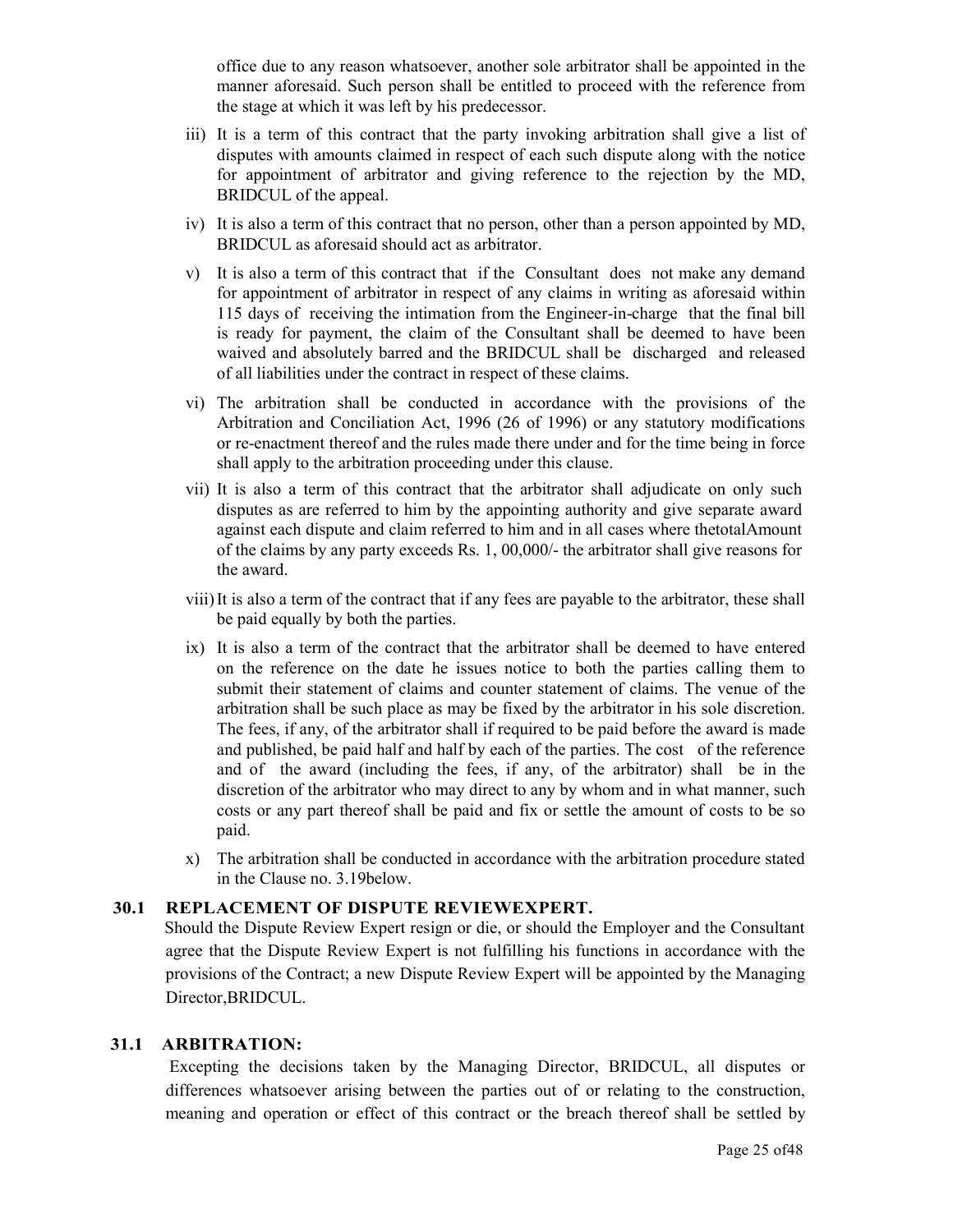arbitration by a reference to the sole arbitrator or the person appointed by the Managing Director, BRIDCUL and the award made in pursuance thereof shall be binding on the parties. Such arbitration shall be governed by the Indian Arbitration and Conciliation Act, 1996.

It is also the term of this agreement that consultant shall have no objection whatsoever, in the appointment of an officer of the BRIDCUL as the sole Arbitrator by the Managing Director.

### 32.1 FORECLOSURE OF CONTRACT DUE TO ABANDONMENT OR REDUCTION INSCOPE OFWORK.

If at any time after acceptance of the consultancy tender, the BRIDCUL decides to abandon or reduce the scope of the work for any reason, the Engineer- in- charge shall give notice in writing to that effect to the consultant and the consultant shall act accordingly in the matter. The consultant shall have no claim to any payment of compensation or otherwise whatsoever, on account of any profit or advantage which he might have derived from the execution of the work. Further, the consultant shall not have any claim for compensation by reasons of an alteration having made in the scope of work which shall involve any curtailment of work as originally contemplated. However, the consultant shall be paid at contract rates full amount for works executed to the extent and accepted by the Engineer-in- charge.

### 33.1 MODIFICATION

Modification of the terms and conditions of this contract, including any modification of the scope of the Services, may only be made by written agreement between the Parties. Pursuant to Clause 34.1 hereof, however, each party shall give due consideration to any proposals for modification made by the other Party.

In case scope of work is increased on account of requirement of additional facilities, the consultant shall be paid for additional DPR in the same proportion as their quoted fee for the present scope of work with respect to the sanction amount of DPR excluding centage&contingency.

### 34.1OPERATION

The parties recognize that it is impractical in this Contract to provide for every contingency which may arise during the life of the Contract, and the Parties hereby agree that it is their intention that this contract shall operate fairly as between them, and without detriment to the interest of either of them, and that, if during the term of this Contract either Party believes that this Contract is operating unfairly, the Parties will use their best efforts to agree on such action as may be necessary to remove the cause shall or causes of such unfairness, but no failure to agree on any action pursuant to this Clause shall give rise to a dispute to arbitration in accordance with Clause 3.16, Section3.

### 35.1 KEY PERSONNEL

Key personnel for this project shall be as specified below:

| S.No |           | <b>Minimum Qualification &amp; Experience</b><br><b>Position Held</b> |            |        |                                     |  |  |
|------|-----------|-----------------------------------------------------------------------|------------|--------|-------------------------------------|--|--|
|      | Team      | Leader/                                                               | Structural | 11 No. | M.E/M.Tech with 05 Years experience |  |  |
|      | Engineer  |                                                                       |            |        |                                     |  |  |
|      | Architect |                                                                       |            | l No.  | B. Arch with 2 years experience     |  |  |
|      |           |                                                                       |            |        |                                     |  |  |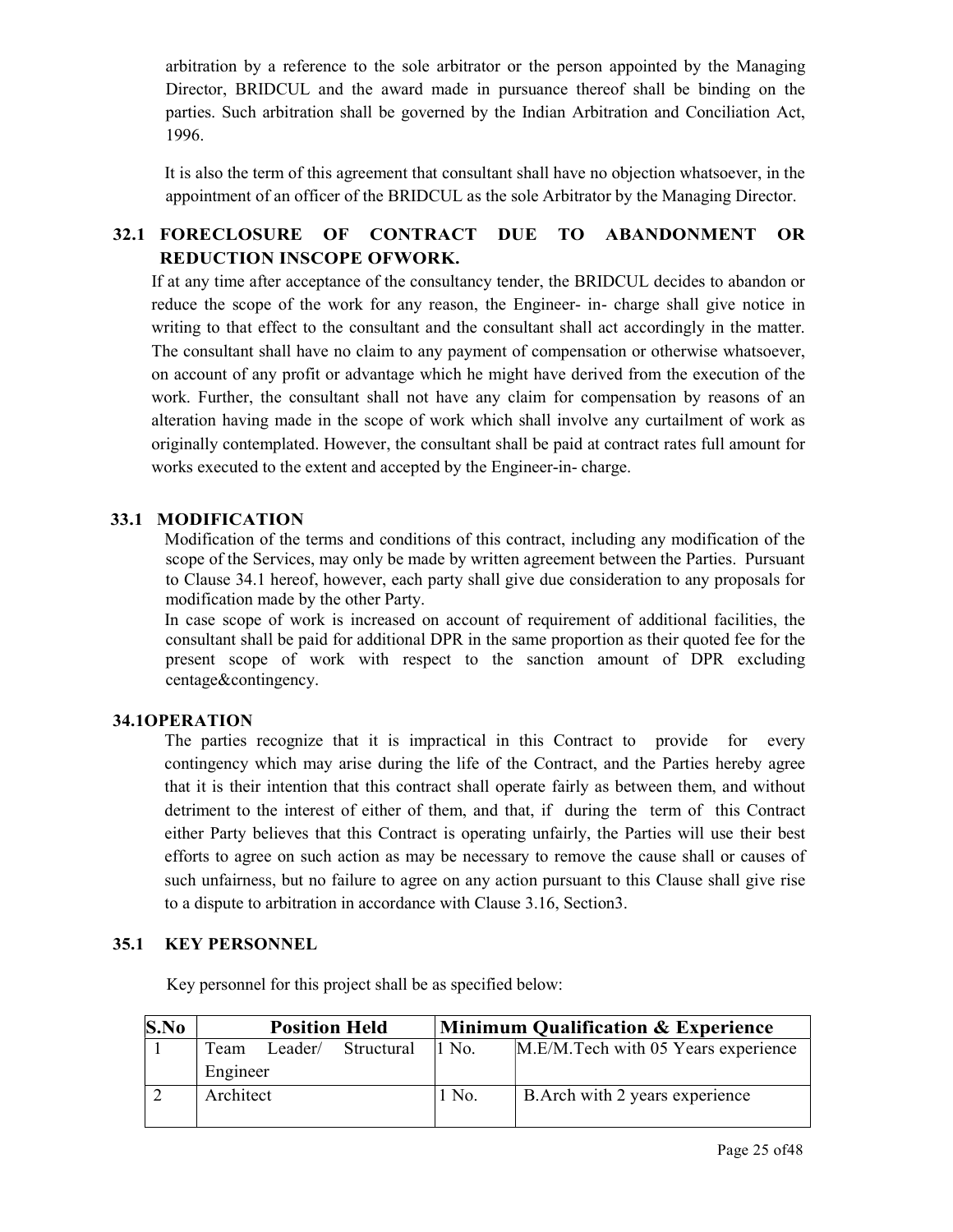| Civil Engineer         | 1 No. | B. Tech/ B. E with 2 years experience | Details of |
|------------------------|-------|---------------------------------------|------------|
| Surveyor               | 1No.  | Diploma with 2 Years experience       |            |
| CAD Operator/Draftsman | 2 No. | Diploma with 3 years experience       |            |

qualification and experience of key staff must be submitted in the format given at Annexure- XIII.

### 36.1 PENALTY

Penalty shall be imposed on the consultants for poor performance/deficiency in service as expected from the consultant and as stated in General Conditions of contract. The Architect/Design Consultancy Firm is required to submit the report as perschedule that will be given in the RFP document for the assigned project. The Architect/Design Consultancy firm is supposed to pay the site visit as per schedule to be given in RFP document. If the Architect/Design Consultancy Firm fails to adhere to the schedule, apenalty of Rs. 10,000.00 (Rupees Ten Thousand Only) per visit/per week delay of submission of reports/documents may be imposed.

### 37.1 APPLICATION FORM

Application for empanelment of architectural and design consultancy firms duly filled with relevant details is required to be submitted.

### 38.1 ELIGIBILITY

The architectural and design consultancy firms must have completed similar type of at leastone project.

- 38.1.1 "ARCHITECTURAL AND DESIGN CONSULTANCY FIRMS" should have a valid registration with the Council of Architecture for their architects under the Architects Act-1973 and valid registration of firms with the appropriate authorities. Either sole owner (in case of proprietary firm) or one of the partners (in case of partnership firm) should be a Senior Architect who can represent his firm during interaction with and presentation of the plan to theclient.
- 38.1.2 Annual Average Turnover: The firm must have annual average turnover of at leastRs8 Lacs in the last five year. (Annexure VII)
- 38.1.3 Experience: The firm must have experience in similar nature of worki.e designing of Hospital preferably for Cancer patients in the last five years of at least either

#### One work worth Rs120 Lac

or

### Two works each of at leastRs80 Lac

#### or

### Three works each of at leastRs60 Lacs. (Annexure VII)

The firm must submit the experience certificate duly signed and stamped by the client in support of the above.

The Architectural Consultants must be conversant with the heritage architecture and designs of hilly region/terrain matching with the topography and environment of UttarakhandState.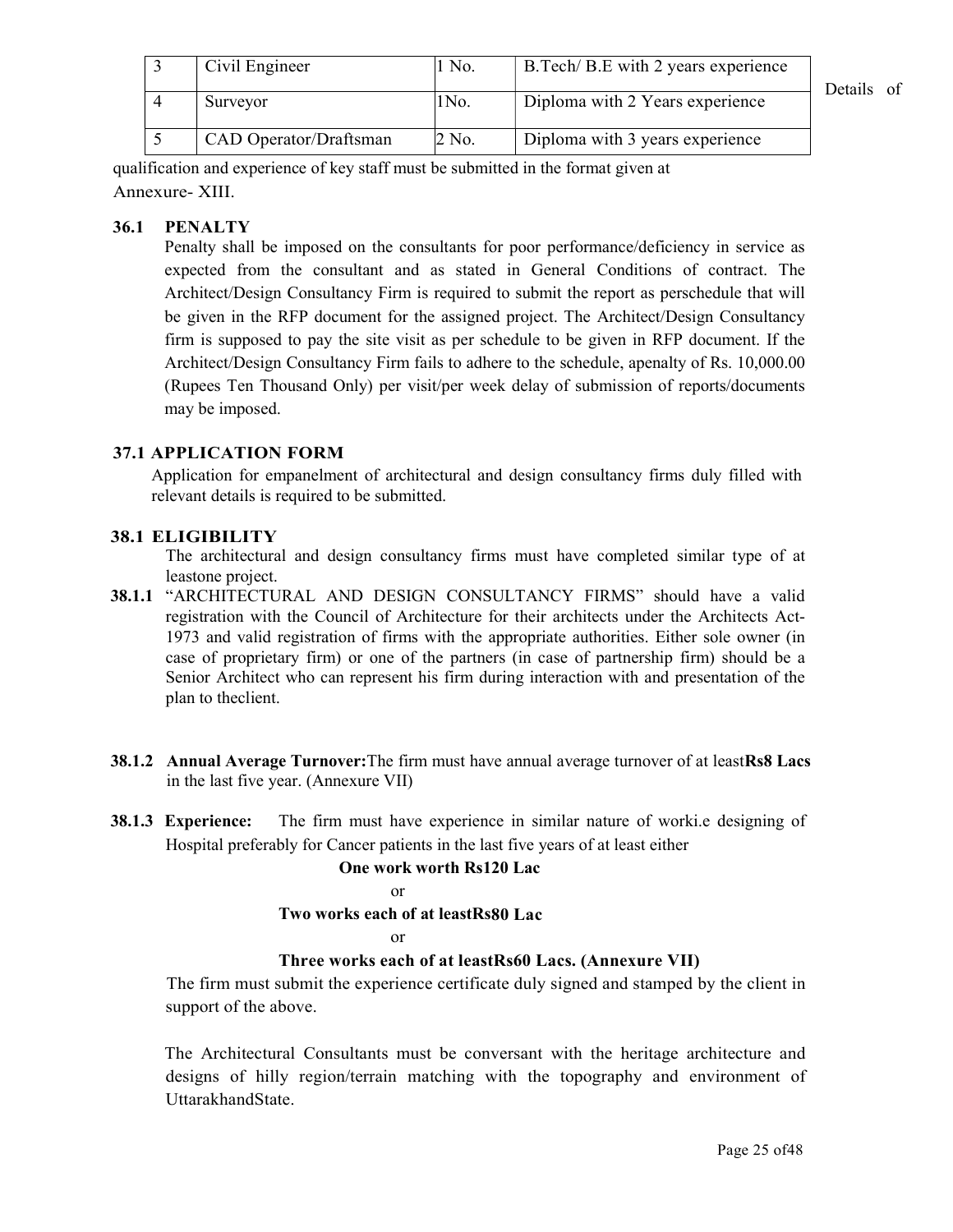The Architectural Consultants must have the knowledge of requirements of cancer hospitals/ research institutes conforming to seismic norms and guidelines.

The Architectural Consultants must have specialization and adequate experience in latest technological innovations and trends using latest cost-effective materials, green building concept, earthquake proof designed.

Software based designing, Auto CAD drawings, 3D modeling and presentation ability will be essential part of the qualification criteria for which the consultant should submit the list of software on the basis of which they will prepare the Architectural and Structural designs, the working 3D drawing, cost estimates, the models of presentation.

### 39.1 ASSOCIATED CONSULTANTS

The architectural and design consultancy firms should have sufficient number of technical staff (Clause-39.1.) and associated consultants for the proper execution of the contract with irrevocable letter of association for sufficient period. The applicant should submit a list of these staff and consultants stating clearly how these would be involved in planning and execution. Details of associated consultants should be furnished as per Annexure-XIV.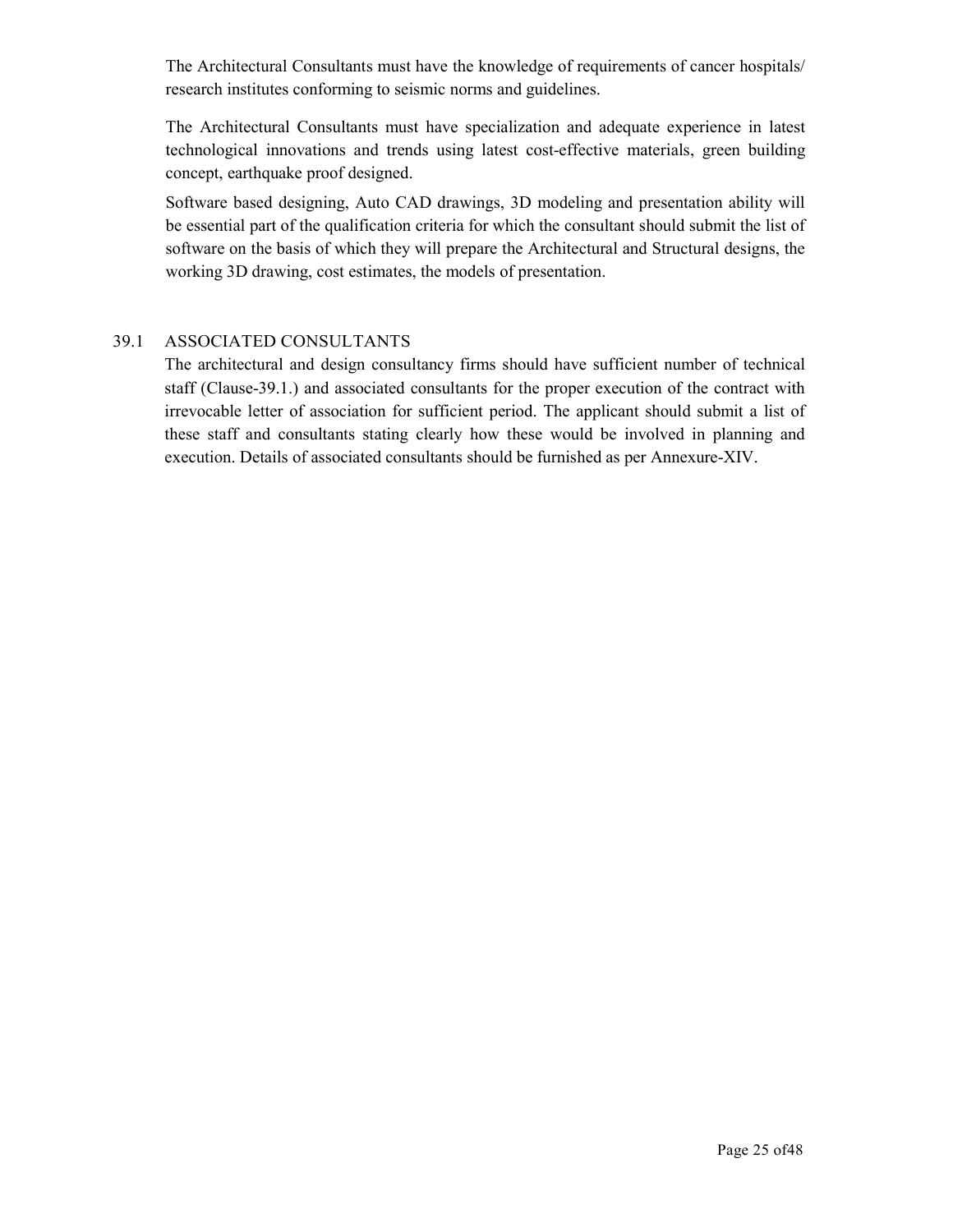### ANNEXURE-I

### Part-I

LOCATION: The site is at Barechhina Road Almora, district Almora,

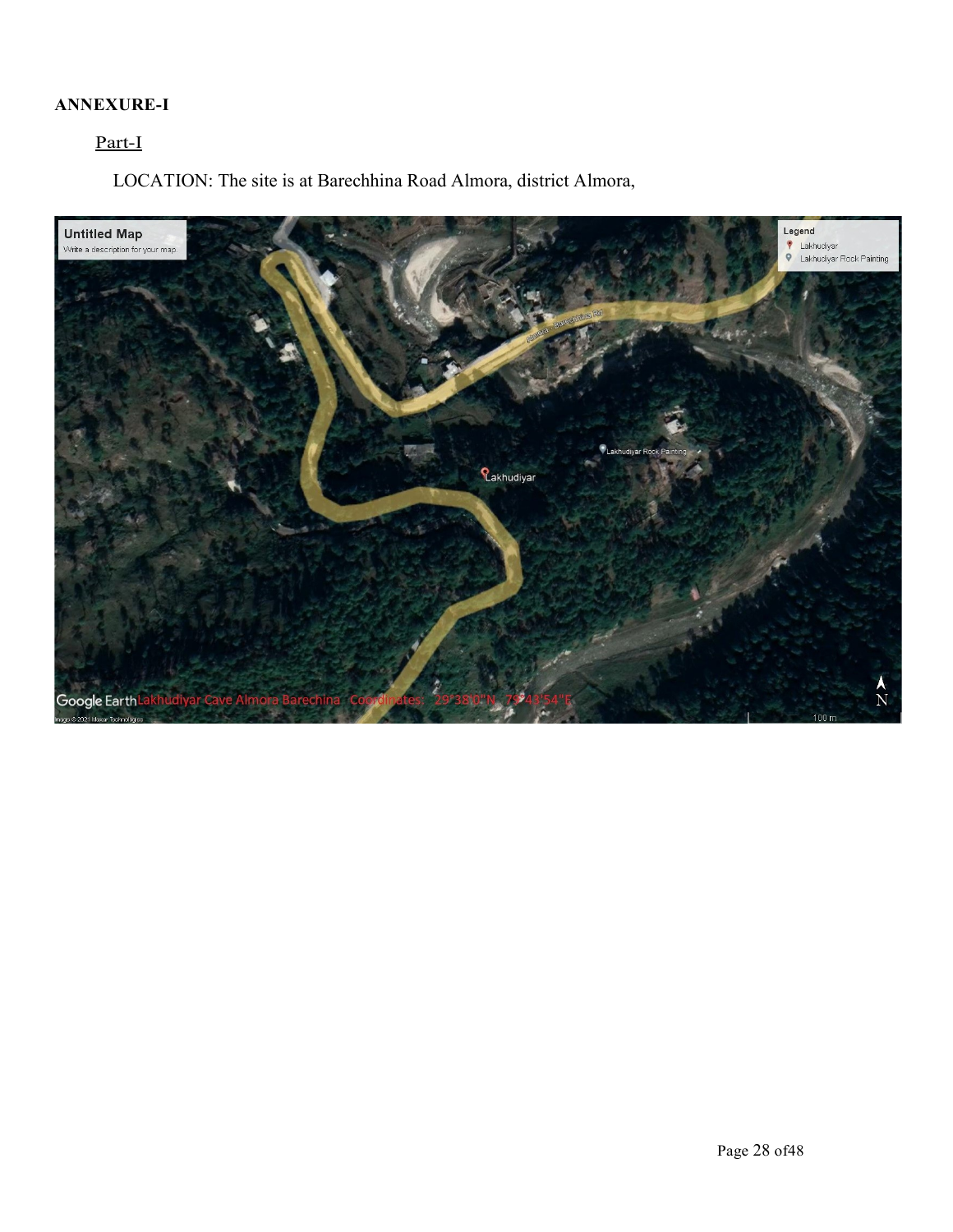### ANNEXURE-I (Contd.)

### Part-II

### Project detail and requirements

- Land available at Lakhudiyar cave.
- In addition the Construction of proposed Lakhudiyar Cave Glass Dome Structure at AlmoraUttarakhand other building works will also given in future.
- The Glass dome must be 18 meter diameter.
- The dome shall be open for air circulation from its outer periphery along the surrounding ground level. There shall be an additional Elevated Glass walkway underneath this large Dome which shall provide clear access for the visitors to watch the paintings closely. This Walkway shall be having railings all around its periphery

TIME FRAME & PAYMENT SCHEDULE FOR DELIVERABLES AT VARIOUSSTAGES

### A) PAYMENT AT DPRSTAGE

### Payable fee =70% of amount arrived at Para 14.1.1. to 14.1.9

| S1.            | <b>Stages</b>                                                                                     |           | Deliverables(No. ofSets) |      | Payment TimeSche |
|----------------|---------------------------------------------------------------------------------------------------|-----------|--------------------------|------|------------------|
| No             |                                                                                                   | Hard Copy | Soft Copy                | ( %) | dule             |
|                | Concept Planning and Master Plan                                                                  |           |                          |      |                  |
|                | Concept of proposed work/ green architectural feature and As reqdby                               |           | As reqdby                | 10   | 01 week          |
|                | work methodology, preliminary master plan, specifications client deptt                            |           | client deptt             |      |                  |
|                | and rough estimates etc.                                                                          |           |                          |      |                  |
| $\overline{2}$ | Approval of Architectural Drawings and Design from the client department                          |           |                          |      |                  |
|                | Submission of site layout plan duly signed by the                                                 | 6 sets    | 1 copy                   | 10   | 01 week          |
|                | authorised signatory from the client/ user department                                             |           |                          |      |                  |
|                |                                                                                                   |           |                          |      |                  |
| 3              | Approval of Architectural Drawings and Design and approval of documents from statutory bodies (if |           |                          |      |                  |
|                | any)                                                                                              |           |                          |      |                  |
|                | Architectural Drawings showing sections and detail of                                             | As regd   | As reqd                  | 10   | 01 weeks         |
|                | structure.                                                                                        |           |                          |      |                  |
| 4              | Submission of Preliminary Reports                                                                 |           |                          |      |                  |
|                | Detail Dome and walkway plan, elevations, section, details 4 sets                                 |           | 2copies                  | 15   | 01 week          |
|                | of site development, material/ make list, BOQ, detail of                                          |           |                          |      |                  |
|                | measurement, etc.                                                                                 |           |                          |      |                  |
| 5              | Submission of Design Reports                                                                      |           |                          |      |                  |
|                | On submission of Detailed Design Report including                                                 |           |                          |      | 01 week          |
|                | Detailed Structural Drawings including proof checking                                             | 4 sets    | 2 copies                 | 10   |                  |
|                |                                                                                                   |           |                          |      |                  |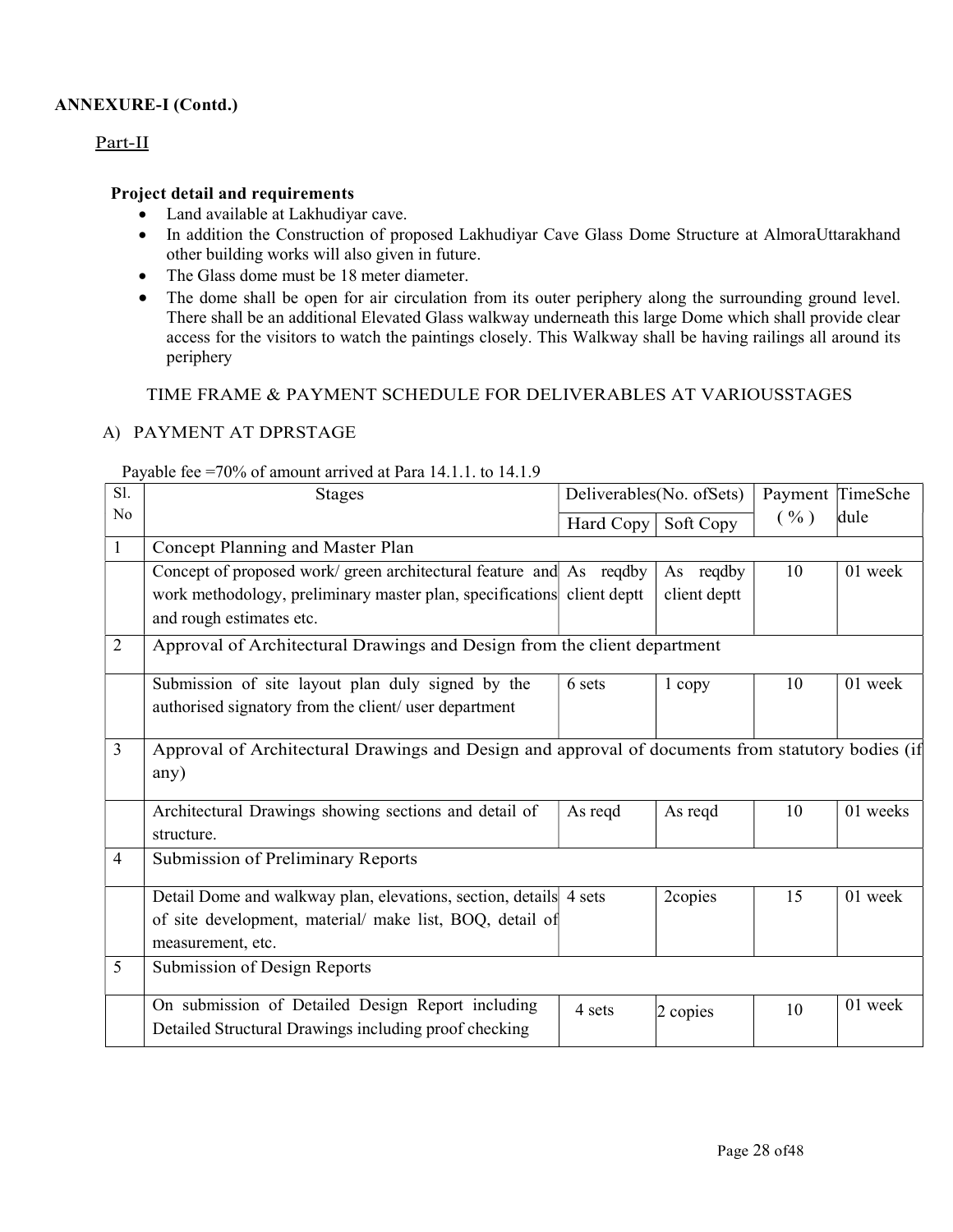| 6              | Submission of final DPR                                                                                                                     |        |                          |    |          |
|----------------|---------------------------------------------------------------------------------------------------------------------------------------------|--------|--------------------------|----|----------|
|                | Final DPR containing all reports, documents,<br>estimates, drawings, designs etc as mentioned in<br>"Clause no. 6.1, Scope of Consultancy". | 6 sets | 4<br>copies              | 15 | 01 week  |
|                | <b>Total time-line for DPR submission</b>                                                                                                   |        |                          |    | 06 weeks |
| $\overline{7}$ | Submission of GFC Drawings                                                                                                                  |        |                          |    |          |
|                | On submission of Detailed Working Drawings for all asets<br>stages of construction                                                          |        | copies                   | 10 | 01 week  |
| 8              | Submission of proof checked Drawings                                                                                                        |        |                          |    |          |
|                | On submission of Detailed Design Report including<br>Proof checked Detailed Structural Drawings                                             | 4 sets | 2<br>copies              | 10 | 01 week  |
| 9              | Submission of working Drawings                                                                                                              |        |                          |    |          |
|                | On submission of Detailed Working Drawings for all a sets<br>stages of construction                                                         |        | $\overline{c}$<br>copies | 10 | 01 week  |

Note: 5% Security Deposit will be deducted from each running bill, which shallbe released after two months of completion of the complete project (Civil Work) and shall work as Performance Guarantee during the construction stage.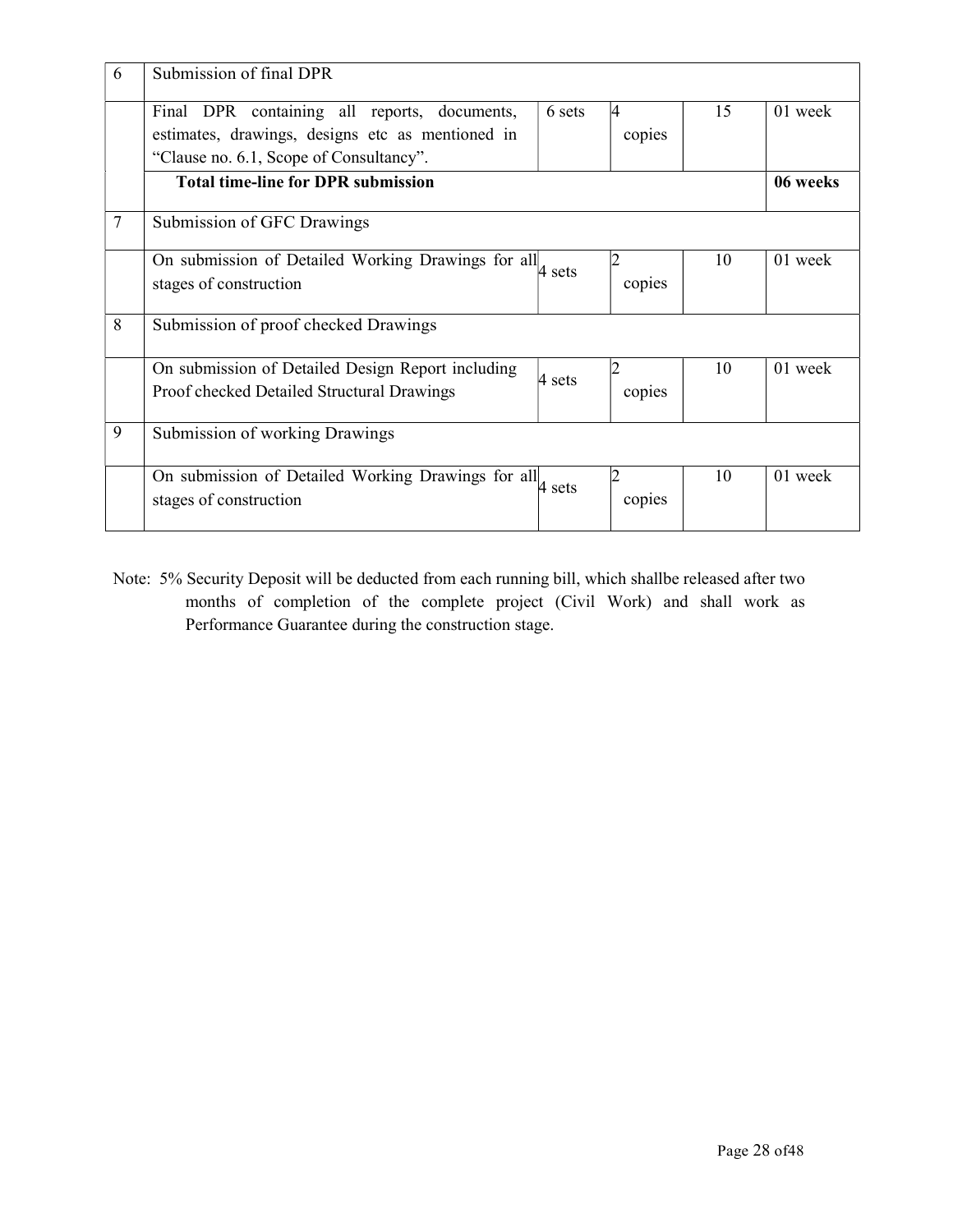#### ANNEXURE-III

#### AGREEMENT

#### (ON NON-JUDICIAL STAMP PAPER OF APPROPRIATE VALUE)

This agreement made on this day of between BRIDCUL, a Corporation incorporated under the Companies Act, 1956 and having its Office at Opposite ITI Majra, Saharanpur Road Dehradun. (Hereinafter referred to as 'BRIDCUL') which expression unless excluded by or repugnant to the context shall include their successors and assigns of the one part and M/s. having their Registered office at (hereinafter referred to as 'Architectural consultant') which expression, unless excluded by or repugnant to the context, shall include their successors and assigns of the other part.

Whereas the BRIDCUL is desirous of obtaining the consultancy for Architectural Structural and Interior design with Engineering Design of specified services for Preparation of DPR for "PREPARATION OF DPR FORCONSTRUCTION OF PROPOSED LAKHUDIYAR CAVE GLASS DOME STRUCTURE AT ALMORA UTTARAKHAND.". in accordance with the general requirements and conditions hereinafter appearing and whereas theArchitecturalconsultanthasagreedtoprovidethesame.

The following documents attached hereto shall be deemed to form an integral part of this Contract

a. RFP document containing Schedule of Financial Quote.

b. The following appendices:-

Appendix A: Minutes of pre-bid meeting.

Appendix B: Copy of letter of acceptance.

Appendix C: Performance Guarantee in the form of Bank Guarantee.

The contract is subject to the jurisdiction of Court at Dehradun only."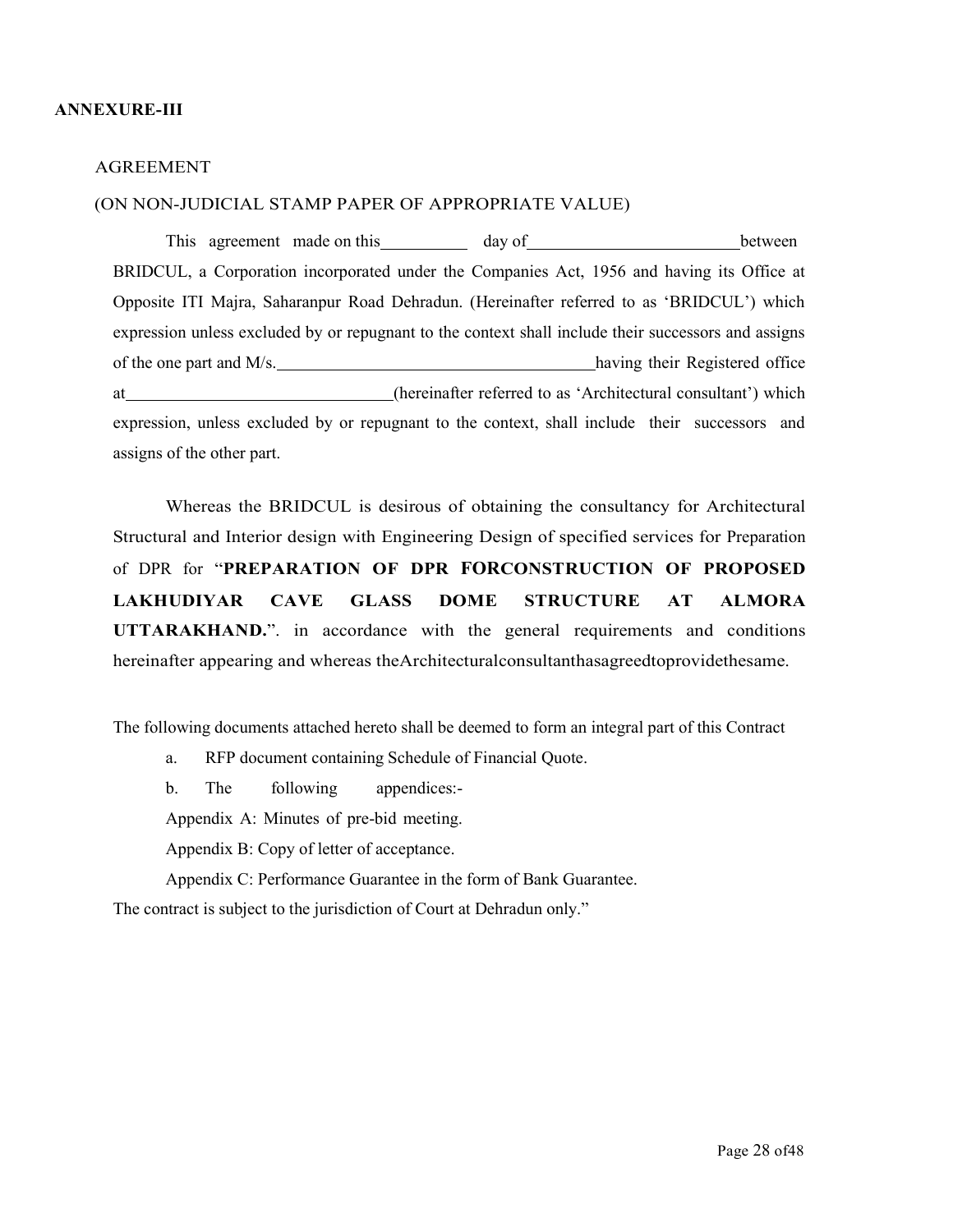In Witness whereof the parties hereto have set their respective hands and seals in the day and the year first above written.

Signature anddeliveredby Signed and deliveryby

------------------------------------- -------------------------------

Architectural consultant For and on behalf of theBRIDCUL

General Manager, BRIDCUL, Dehradun

In presence of

-

1.-------------------------------------------- 1.------------------------------------------

2.-------------------------------------------- 2.-----------------------------------------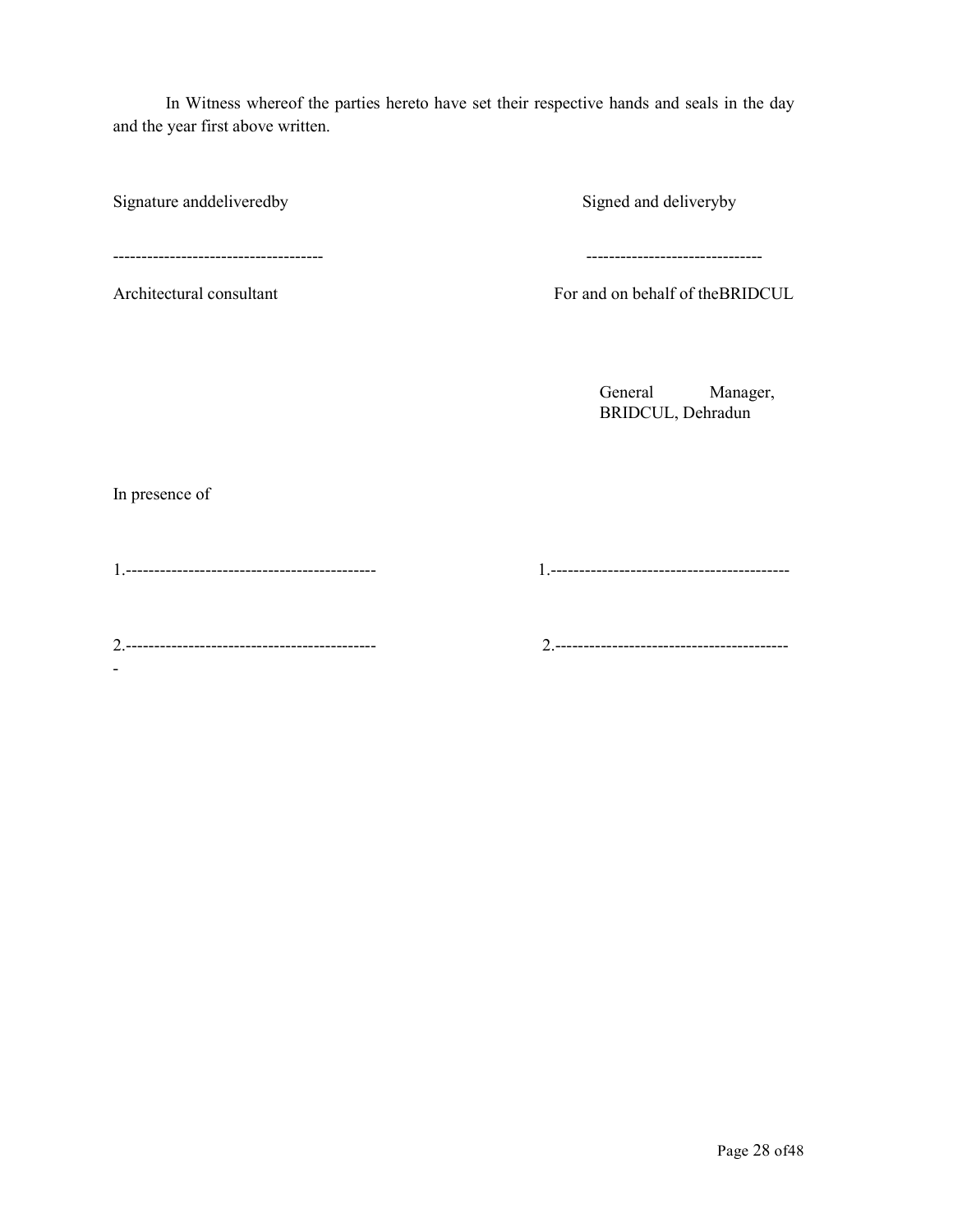## Annexure-IV

### APPLICATION FORM

(The applicant should study carefully the RFP and the list of documents to be annexedwiththeproposalbeforefillingtheform.Proposalfounddeficientinanyrespectisliable Tobe rejected without anyfurthercorrespondence)

| 2. Address of the firm:                         |                                                                              |            |                                            |  |
|-------------------------------------------------|------------------------------------------------------------------------------|------------|--------------------------------------------|--|
| (b)                                             |                                                                              |            |                                            |  |
|                                                 | (Attach separate paper for addresses of other offices)                       |            |                                            |  |
|                                                 |                                                                              |            |                                            |  |
|                                                 |                                                                              |            |                                            |  |
| 4. Constitution:                                | SoleProprietorshipConcern<br>PublicLtd.Company                               |            | Partnership<br>Firm<br>Private Ltd.Company |  |
|                                                 | 5. If partnership firm, names of the partners/ If Company, name of directors |            |                                            |  |
|                                                 |                                                                              |            |                                            |  |
|                                                 |                                                                              |            |                                            |  |
|                                                 |                                                                              |            |                                            |  |
|                                                 | 6. Furnish the following details and enclose copies of each document:        |            |                                            |  |
| $(a)$ PAN                                       |                                                                              |            |                                            |  |
| $(b)$ GST No.                                   |                                                                              |            |                                            |  |
|                                                 | (b) Corporate Identity No. as given byrelevantROC                            |            |                                            |  |
| (if applicable)                                 |                                                                              |            |                                            |  |
|                                                 | 7. Is the sole proprietor/any partner/director of company:                   |            |                                            |  |
| DismissedGovernmentServant<br>$\left( a\right)$ |                                                                              | $Yes \Box$ | No                                         |  |
| (b)                                             | Removed from approved listofcontractors                                      | $Yes \Box$ | No                                         |  |
| Demotedtoalowerclassofconsultant<br>(c)         |                                                                              | $Yes \Box$ | No                                         |  |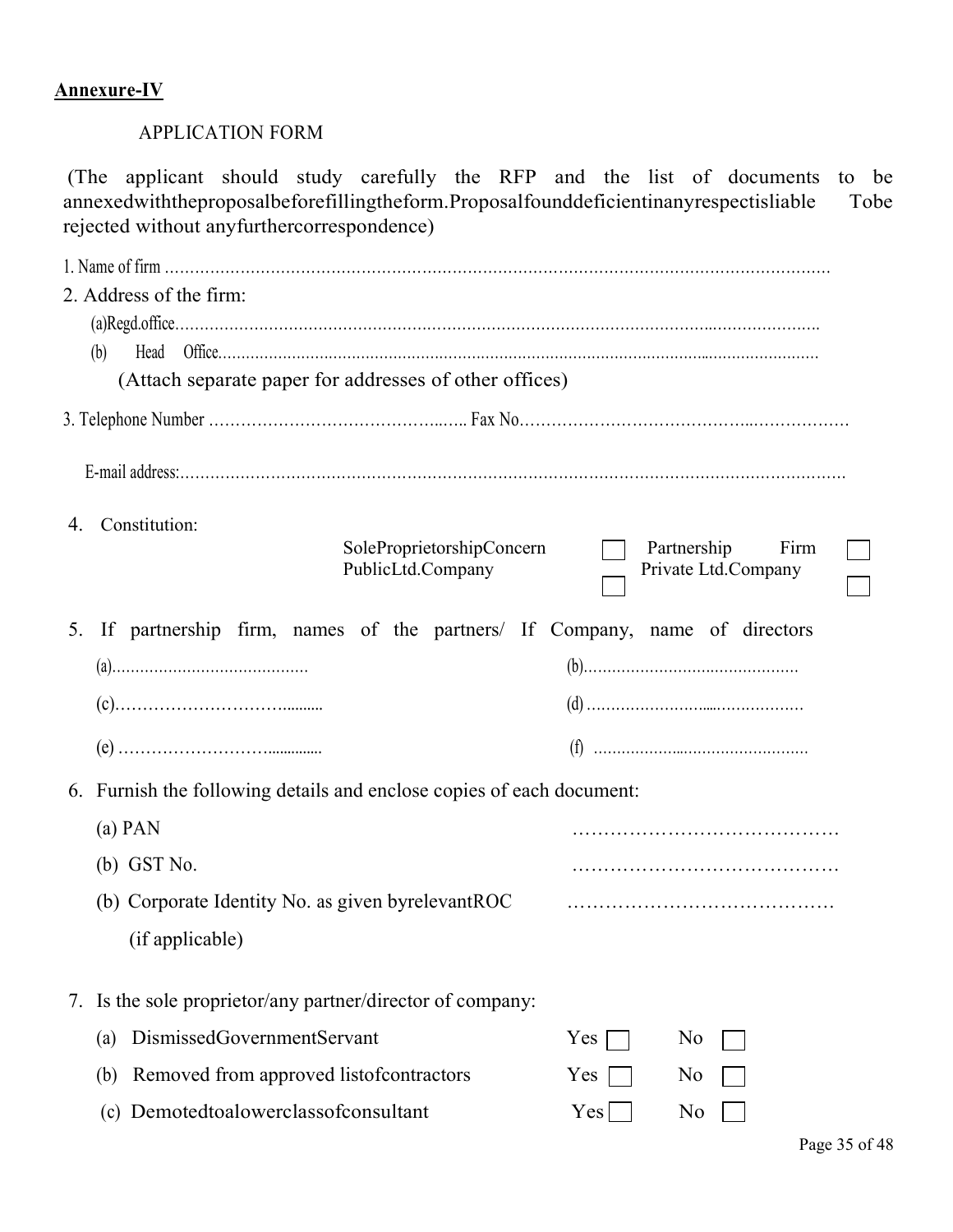| (d) Having business banned/suspendedby                                                                         |                                                                                               |              |                |
|----------------------------------------------------------------------------------------------------------------|-----------------------------------------------------------------------------------------------|--------------|----------------|
| any government inthepast                                                                                       |                                                                                               | $Yes$ $\Box$ | N <sub>o</sub> |
| (e) Convicted by a court of law                                                                                |                                                                                               | Yes $\Box$   | No             |
|                                                                                                                | If answer to any of the above is 'Yes', furnish details on a separate sheet                   |              |                |
| Nameofpersonholdingpowerofattorney<br>8.                                                                       |                                                                                               |              |                |
| 9.                                                                                                             |                                                                                               |              |                |
|                                                                                                                |                                                                                               |              |                |
| 11. (a) Whether already enlisted with BRIDCUL or any other department Yes $\Box$                               |                                                                                               |              | $\rm{No}$      |
| If yes, givedetails:<br>(b)                                                                                    |                                                                                               |              |                |
|                                                                                                                |                                                                                               |              |                |
|                                                                                                                |                                                                                               |              |                |
|                                                                                                                | (ii) Class                                                                                    |              |                |
| (iii)                                                                                                          |                                                                                               |              |                |
|                                                                                                                |                                                                                               |              |                |
| (v) Date of validity                                                                                           |                                                                                               |              |                |
| 12. Certificates:                                                                                              |                                                                                               |              |                |
| for Architectural and Design of Building Projects" in BRIDCUL as amended upto-date and shall<br>abide by them. | I/We (including all partners) certify that I/We have read "RFP for Empanelment of Consultants |              |                |
| Signature(s) of applicant(s):                                                                                  |                                                                                               |              |                |
| Name                                                                                                           | Signature                                                                                     |              | Address        |
|                                                                                                                |                                                                                               |              |                |
|                                                                                                                |                                                                                               |              |                |
|                                                                                                                |                                                                                               |              |                |
|                                                                                                                |                                                                                               |              |                |
|                                                                                                                |                                                                                               |              |                |
| Date:                                                                                                          |                                                                                               |              |                |
| No. of Documents attached                                                                                      |                                                                                               |              |                |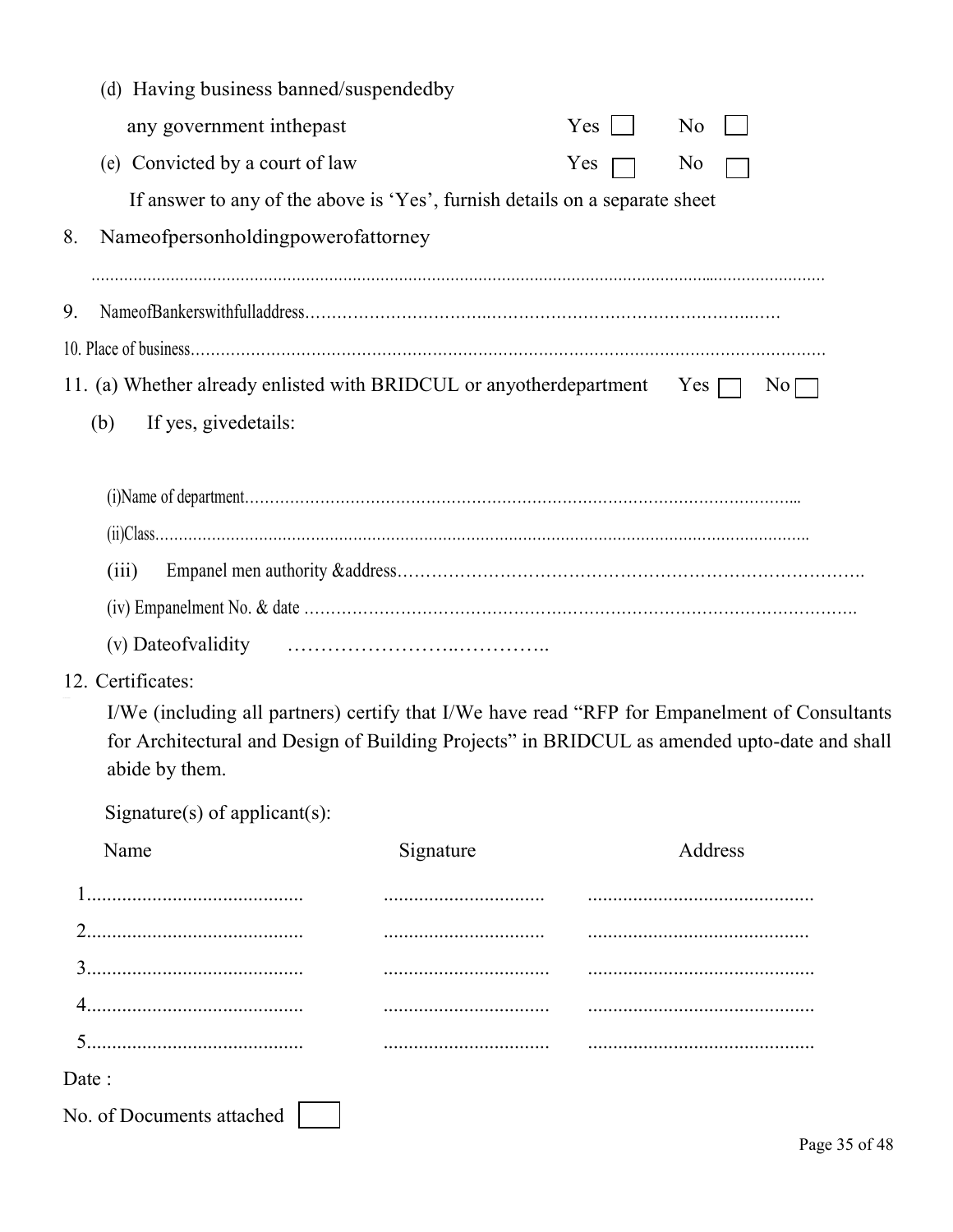## Annexure-V

## Details of Technical & Administrative personnel employed with the Firm.

| S.<br>No.        | Designation                           | Total<br>No. | Name | Qualification | Professional Experience<br>and Details of work<br>carried out | Field of<br>Expertise | since<br>Date<br>employed with<br>the firm | Remarks |
|------------------|---------------------------------------|--------------|------|---------------|---------------------------------------------------------------|-----------------------|--------------------------------------------|---------|
|                  |                                       |              |      |               |                                                               |                       |                                            |         |
| 1.               | Chief Architect/ Team Leader          |              |      |               |                                                               |                       |                                            |         |
| $\overline{2}$ . | Architects                            |              |      |               |                                                               |                       |                                            |         |
| $\beta$ .        | Civil Engineers (E.g. Structural,     |              |      |               |                                                               |                       |                                            |         |
|                  | Pavement, Geotech,                    |              |      |               |                                                               |                       |                                            |         |
|                  | <b>Environment, Service Engineers</b> |              |      |               |                                                               |                       |                                            |         |
|                  | $etc.$ )                              |              |      |               |                                                               |                       |                                            |         |
| 4.               | <b>Electrical Engineers</b>           |              |      |               |                                                               |                       |                                            |         |
| $\vert 5. \vert$ | Site Engineers etc.                   |              |      |               |                                                               |                       |                                            |         |
| 6.               | Any other specialist/expert etc.      |              |      |               |                                                               |                       |                                            |         |
|                  |                                       |              |      |               |                                                               |                       |                                            |         |
|                  |                                       |              |      |               |                                                               |                       |                                            |         |
|                  |                                       |              |      |               |                                                               |                       |                                            |         |
|                  |                                       |              |      |               |                                                               |                       |                                            |         |

Note: (i)Proofofregistration of all ArchitectswithCouncilofArchitectureshallbeenclosed.

(ii) CVsofeachpersonnel/expertshallbeattachedwiththeirsignaturesandcountersignedbytheauthorized representative of thefirm.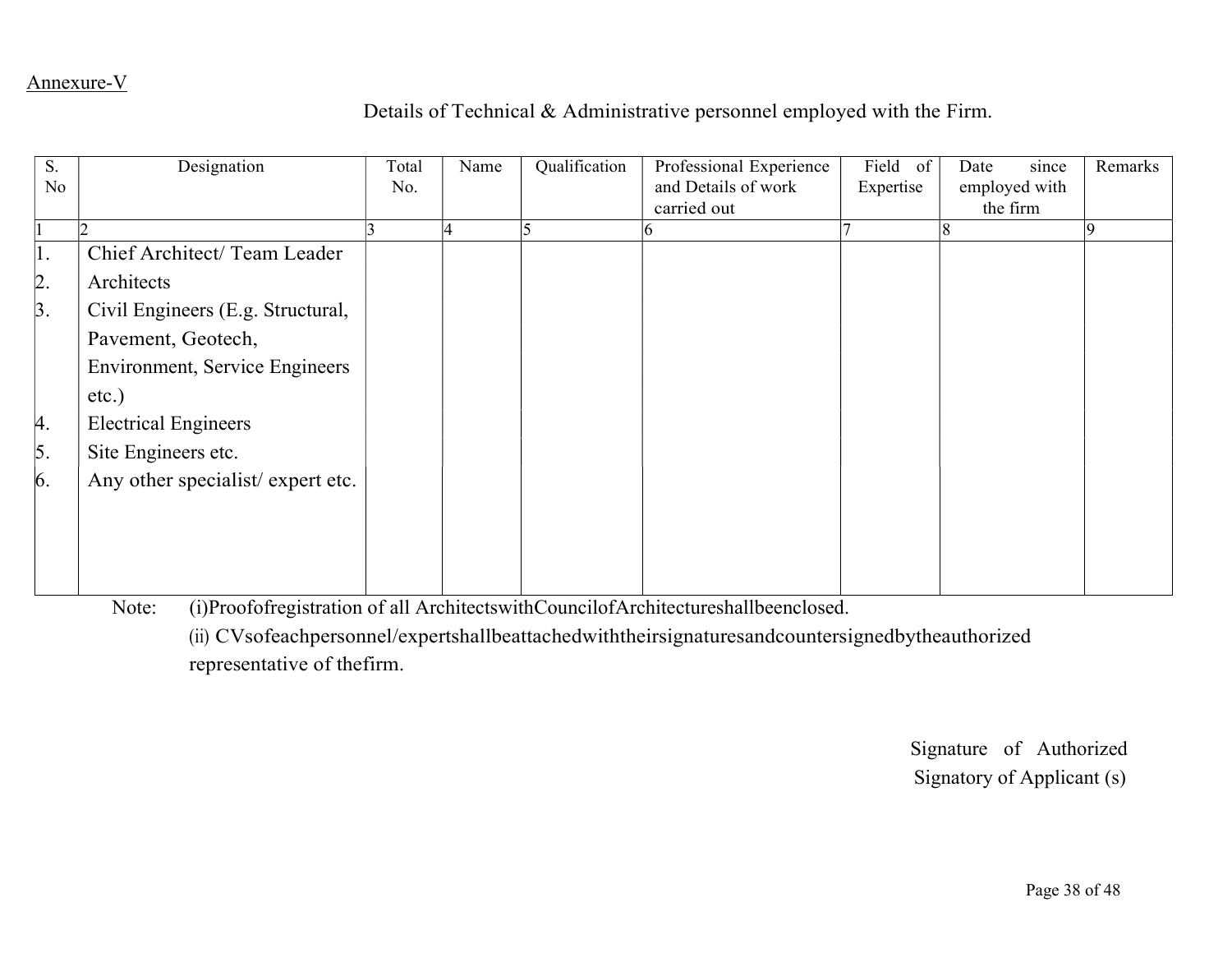## Annexure- VI

### List of Associated Consultants

| S.<br>No.      | Nature of Consultancy                   | Name & Address of<br>Consultants | Name, Qualification &<br><b>Experience of Staff</b> | <b>Important Projects</b><br>Handled | Since When Associated<br>with the firm |
|----------------|-----------------------------------------|----------------------------------|-----------------------------------------------------|--------------------------------------|----------------------------------------|
| $\mathbf{I}$ . | <b>Architect Consultant</b>             |                                  |                                                     |                                      |                                        |
| 2.             | <b>Structural Consultant</b>            |                                  |                                                     |                                      |                                        |
| 3.             | Quantity/estimation Consultant          |                                  |                                                     |                                      |                                        |
| 4.             | <b>Geotech Consultant</b>               |                                  |                                                     |                                      |                                        |
| 5.             | Hospital Design Consultant              |                                  |                                                     |                                      |                                        |
| 6.             | Landscape & Horticulture<br>Consultants |                                  |                                                     |                                      |                                        |
| 7.             | E & M Consultant                        |                                  |                                                     |                                      |                                        |
| 8              | Any other relevant consultants          |                                  |                                                     |                                      |                                        |

Note: (i)CVsofeachpersonnel/expertshallbeattachedwiththeirsignatureandcountersignedbytheauthorizedrepresentativeofthe

firm.AffidavitonRs.100stamppapershallbesubmittedforproofofassociationforexternalexperts.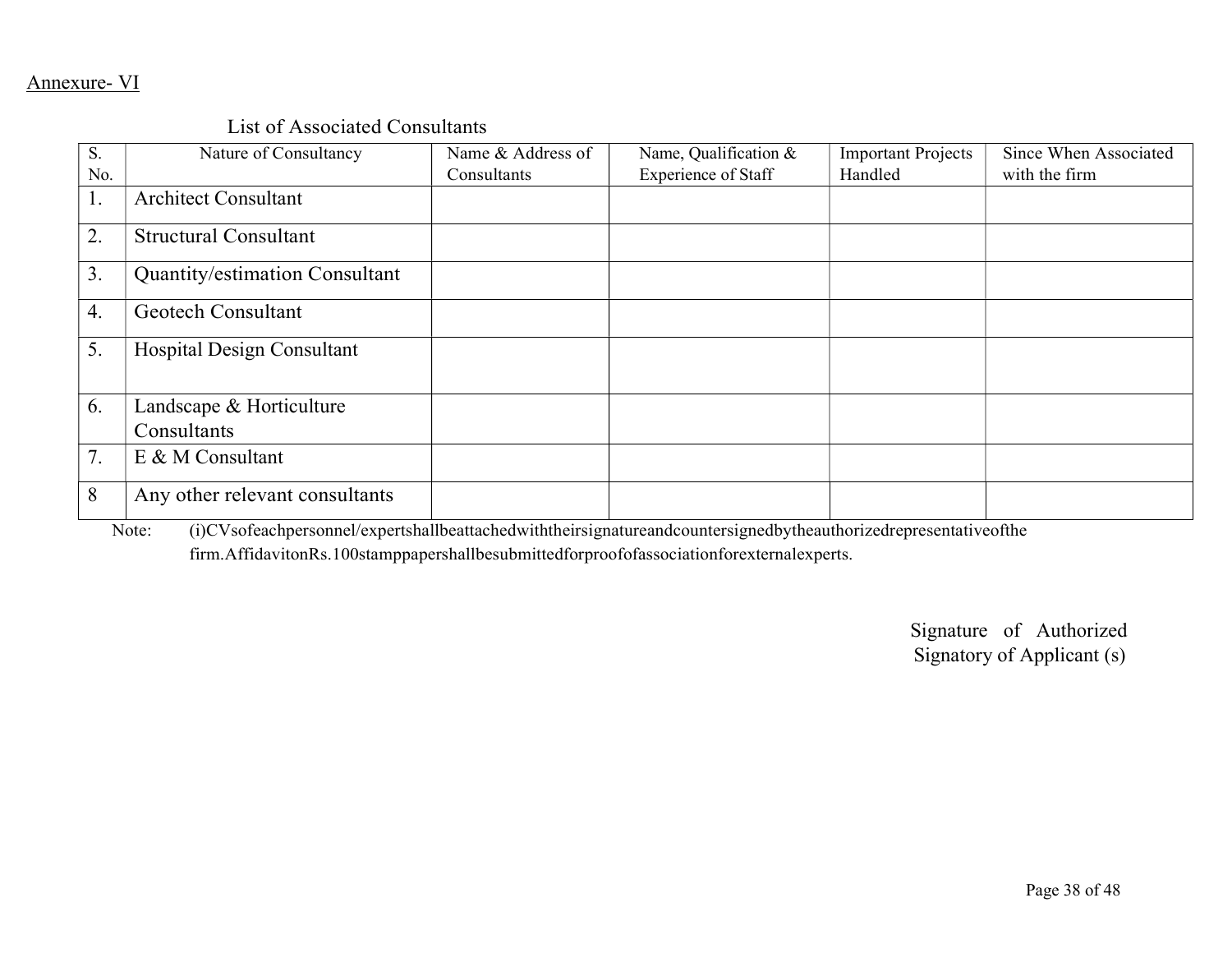### Annexure- VII

### FINANCIAL INFORMATION

1. Financial Analysis-Details to be furnished duly supported by figures in balance sheet/profit & loss account for the last five years (refer clause no. 38.1.2 of this document) duly certified by the Chartered Accountant, as submitted by the applicant to the Income Tax Department (Copies to beattached).

Years

| GrossAnnualturnover | $2016 - 2017$ | $ 2017-2018 2018-2019$ | $ 2019 - 2020 $ | $ 2020 - 2021 $ |
|---------------------|---------------|------------------------|-----------------|-----------------|
|                     |               |                        |                 |                 |

Note: In case the consultancy firm is unable to submit the turn over for the year 2020-2021 due to any reason, they should submit a certificate from a Chartered Accountant duly citing the reasons for non-submission of the turnover.

II. Solvency Certificatefrom Bankers of Applicant. (To be attached on bank's letter head)

> Signature of Authorized Signatory of Applicant (s)

Signature of Charted Accountant with seal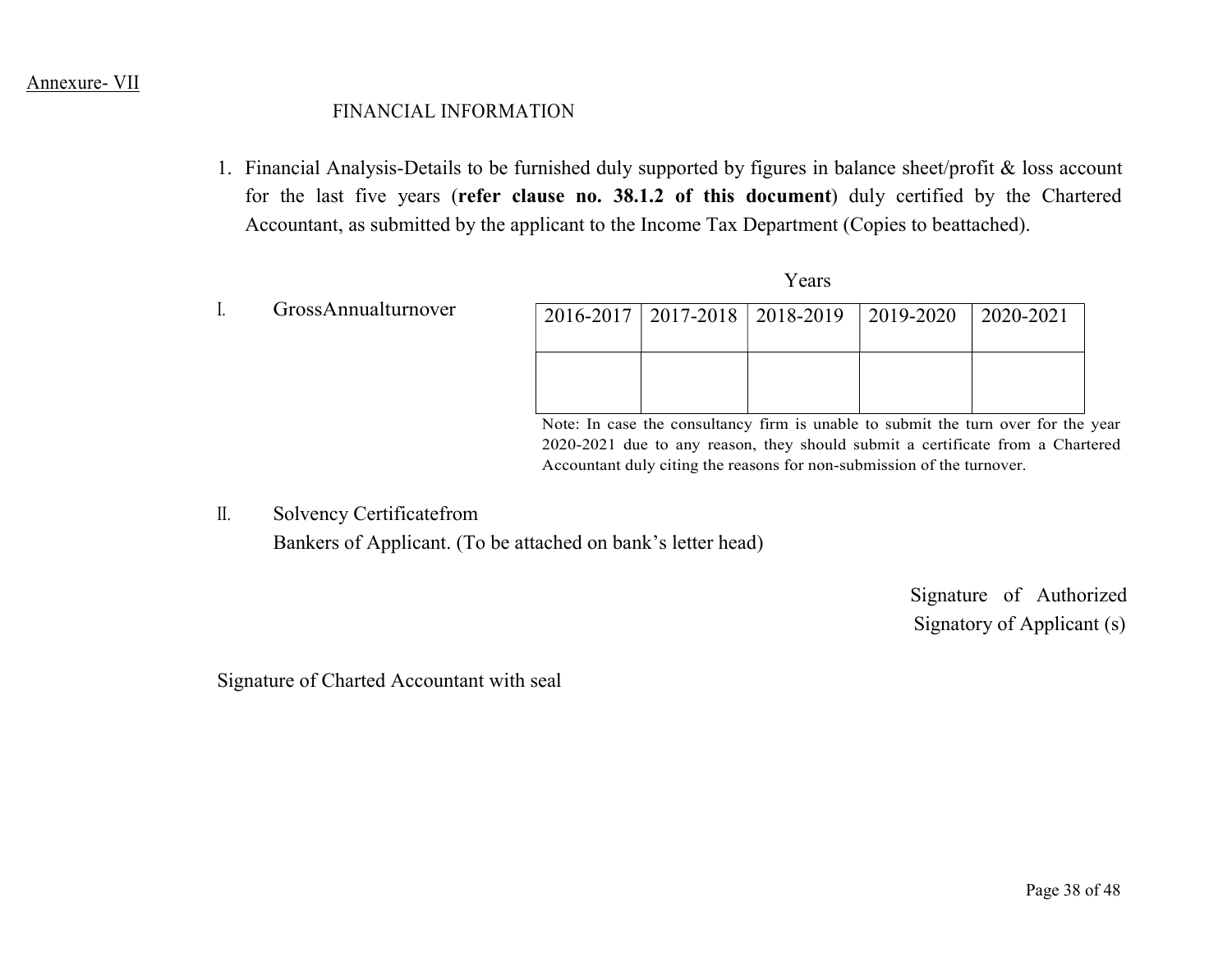### LIST OF CONSULTANCY WORKS COMPLETED DURING THE LAST 5 YEARS(Refer Clause no. 38.1.3 of this document)

| $\overline{\mathsf{S}}$ .<br>No. | Name of Project | Name<br>of | Brief Scope  <br>of<br>the $\vert$ | Cost of<br>Project | of<br>Cost<br>Consultancy | Name<br>$\sigma$ f<br>Client |          | Date of start of | Date of completion of |           | Remark |  |
|----------------------------------|-----------------|------------|------------------------------------|--------------------|---------------------------|------------------------------|----------|------------------|-----------------------|-----------|--------|--|
|                                  |                 | Project    | Consultancy                        |                    | Work                      | Department                   | Consult- | Civil            | Consultancy           | Civil     |        |  |
|                                  |                 |            | work                               |                    |                           |                              | ancy     | Work             | Work                  | Work      |        |  |
|                                  |                 |            |                                    |                    |                           |                              | Work     | (Project)        |                       | (Project) |        |  |
|                                  |                 |            |                                    |                    |                           |                              |          |                  |                       |           |        |  |
|                                  |                 |            |                                    |                    |                           |                              |          |                  |                       |           |        |  |
|                                  |                 |            |                                    |                    |                           |                              |          |                  |                       |           |        |  |
|                                  |                 |            |                                    |                    |                           |                              |          |                  |                       |           |        |  |
|                                  |                 |            |                                    |                    |                           |                              |          |                  |                       |           |        |  |
|                                  |                 |            |                                    |                    |                           |                              |          |                  |                       |           |        |  |
|                                  |                 |            |                                    |                    |                           |                              |          |                  |                       |           |        |  |
|                                  |                 |            |                                    |                    |                           |                              |          |                  |                       |           |        |  |
|                                  |                 |            |                                    |                    |                           |                              |          |                  |                       |           |        |  |
|                                  |                 |            |                                    |                    |                           |                              |          |                  |                       |           |        |  |
|                                  |                 |            |                                    |                    |                           |                              |          |                  |                       |           |        |  |
|                                  |                 |            |                                    |                    |                           |                              |          |                  |                       |           |        |  |
|                                  |                 |            |                                    |                    |                           |                              |          |                  |                       |           |        |  |
|                                  |                 |            |                                    |                    |                           |                              |          |                  |                       |           |        |  |
|                                  |                 |            |                                    |                    |                           |                              |          |                  |                       |           |        |  |

Note: Only top 5-10 high value and important works be given of each type of work.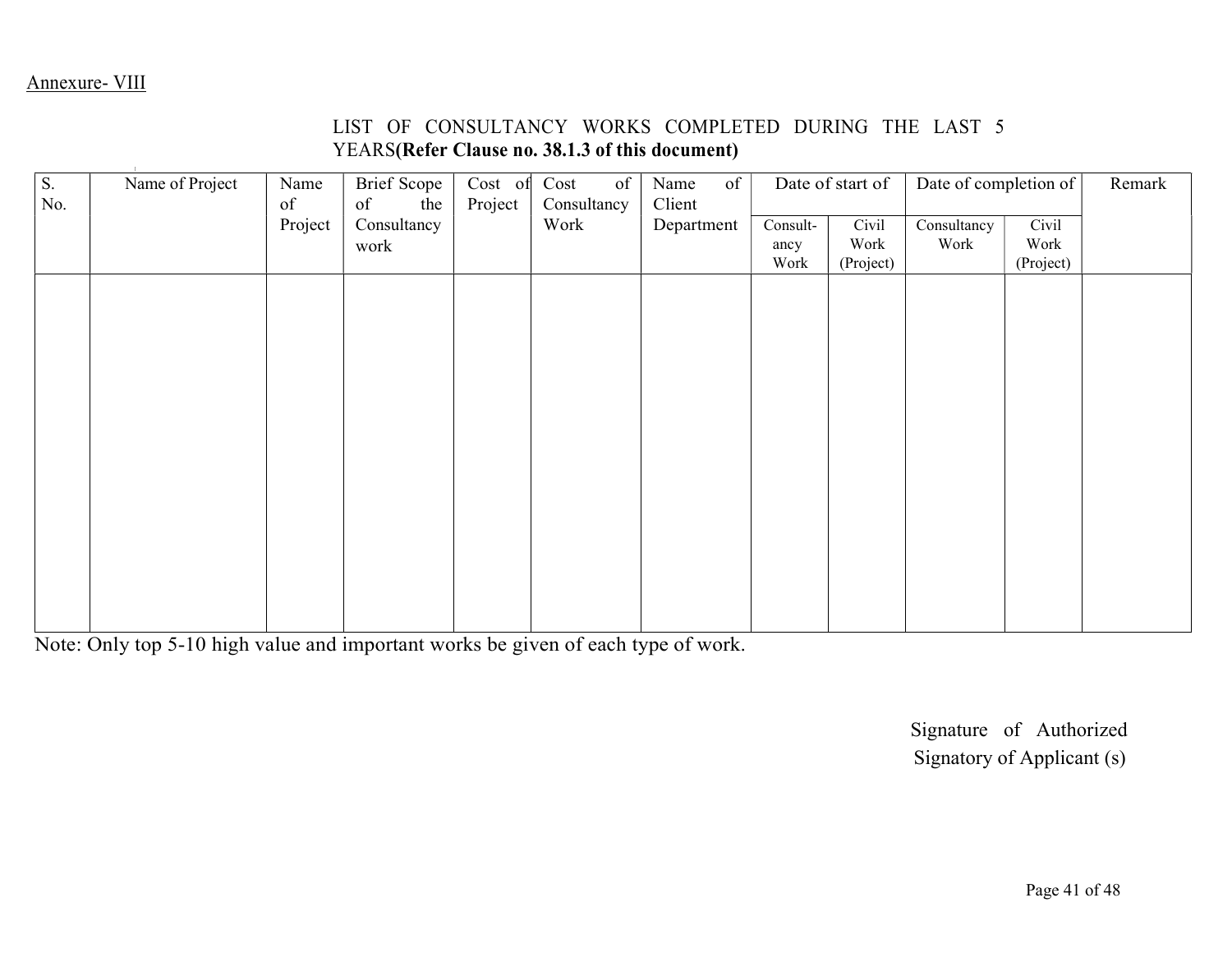### Annexure-IX

## LIST OF CONSULTANCY WORKS IN HAND

| S.No. | Name of Project | Client | Brief    | Cost of Cost    | $\sigma$ f  | Name<br>of | Date of start | Period<br>of | Special  | Remark |  |
|-------|-----------------|--------|----------|-----------------|-------------|------------|---------------|--------------|----------|--------|--|
|       |                 |        | Scope of | Project $\vert$ | Consultancy | client     | of            | Consultancy  | Features |        |  |
|       |                 |        | the work |                 | Work        | Department | Consultancy   | Work         | of the   |        |  |
|       |                 |        |          |                 |             |            | Work          |              | Projects |        |  |
|       |                 |        |          |                 |             |            |               |              |          |        |  |
|       |                 |        |          |                 |             |            |               |              |          |        |  |
|       |                 |        |          |                 |             |            |               |              |          |        |  |
|       |                 |        |          |                 |             |            |               |              |          |        |  |
|       |                 |        |          |                 |             |            |               |              |          |        |  |
|       |                 |        |          |                 |             |            |               |              |          |        |  |
|       |                 |        |          |                 |             |            |               |              |          |        |  |
|       |                 |        |          |                 |             |            |               |              |          |        |  |
|       |                 |        |          |                 |             |            |               |              |          |        |  |
|       |                 |        |          |                 |             |            |               |              |          |        |  |
|       |                 |        |          |                 |             |            |               |              |          |        |  |
|       |                 |        |          |                 |             |            |               |              |          |        |  |
|       |                 |        |          |                 |             |            |               |              |          |        |  |
|       |                 |        |          |                 |             |            |               |              |          |        |  |
|       |                 |        |          |                 |             |            |               |              |          |        |  |
|       |                 |        |          |                 |             |            |               |              |          |        |  |
|       |                 |        |          |                 |             |            |               |              |          |        |  |
|       |                 |        |          |                 |             |            |               |              |          |        |  |

Note: Only top 5-10 high value and important works be given of each type of work.

f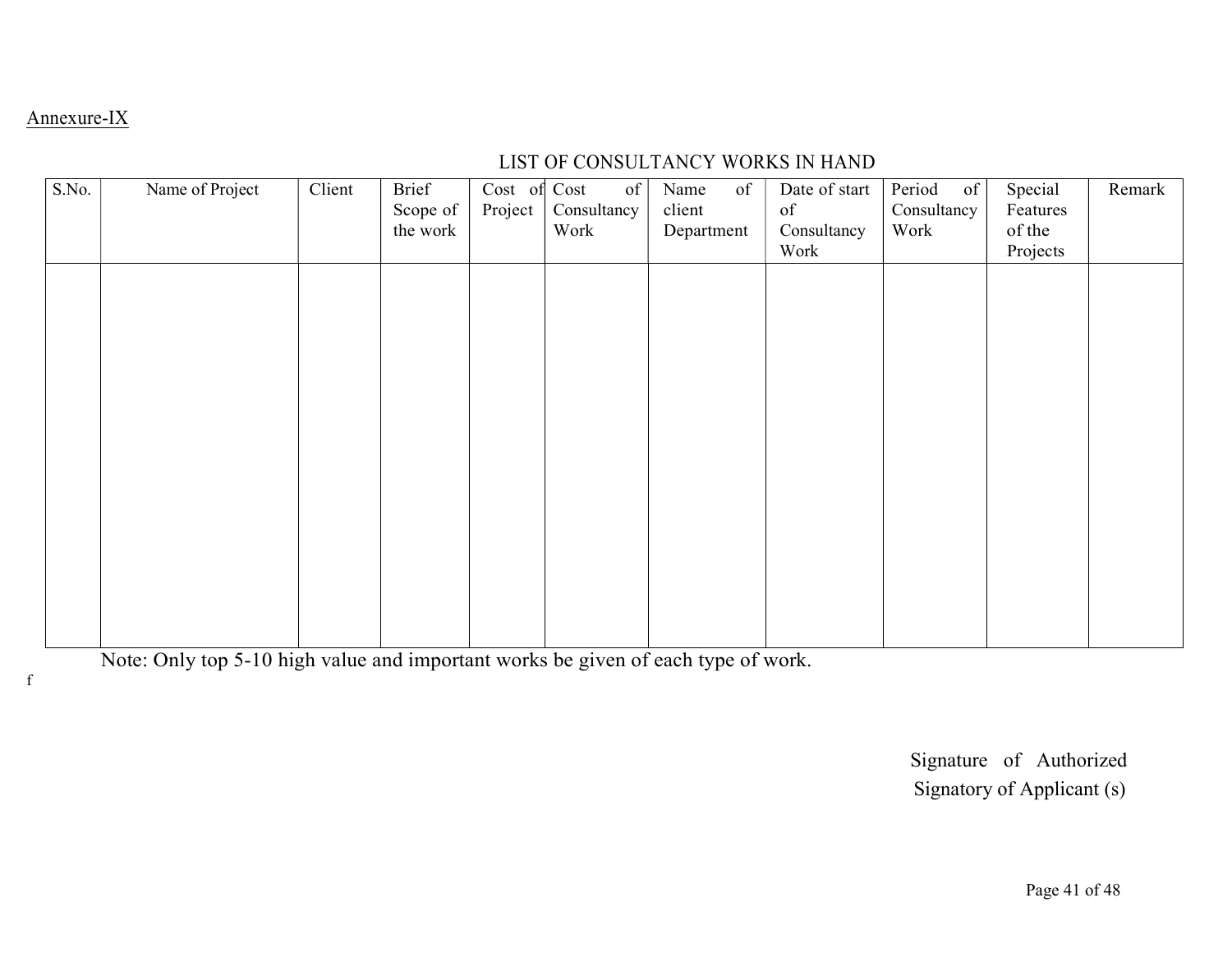## Annexure-X

## LIST OF RELEVANT SOFTWARE AND EQUIPMENT AVAILABLE WITH THE FIRM

| S.No. | Name of Equipment/ Software            | Type | Nos. | Year of purchase | Remarks |
|-------|----------------------------------------|------|------|------------------|---------|
| 1.    | Computers                              |      |      |                  |         |
|       | a) Desktops                            |      |      |                  |         |
|       | b) Laptops                             |      |      |                  |         |
| 2.    | Printers/Scanner/Plottersetc           |      |      |                  |         |
| 3.    | Software                               |      |      |                  |         |
|       | Auto CADetc.<br>(1)                    |      |      |                  |         |
|       | STAAD Proetc.<br>(11)                  |      |      |                  |         |
|       | (iii) Revitetc.                        |      |      |                  |         |
|       | (iv) ProjectManagementSoftwareetc.     |      |      |                  |         |
| 4.    | SurveyEquipment                        |      |      |                  |         |
| 5.    | Field Investigation Equipment          |      |      |                  |         |
| 6.    | Lab Equipment                          |      |      |                  |         |
| 7.    | Any other relevant equipment/ software |      |      |                  |         |
|       |                                        |      |      |                  |         |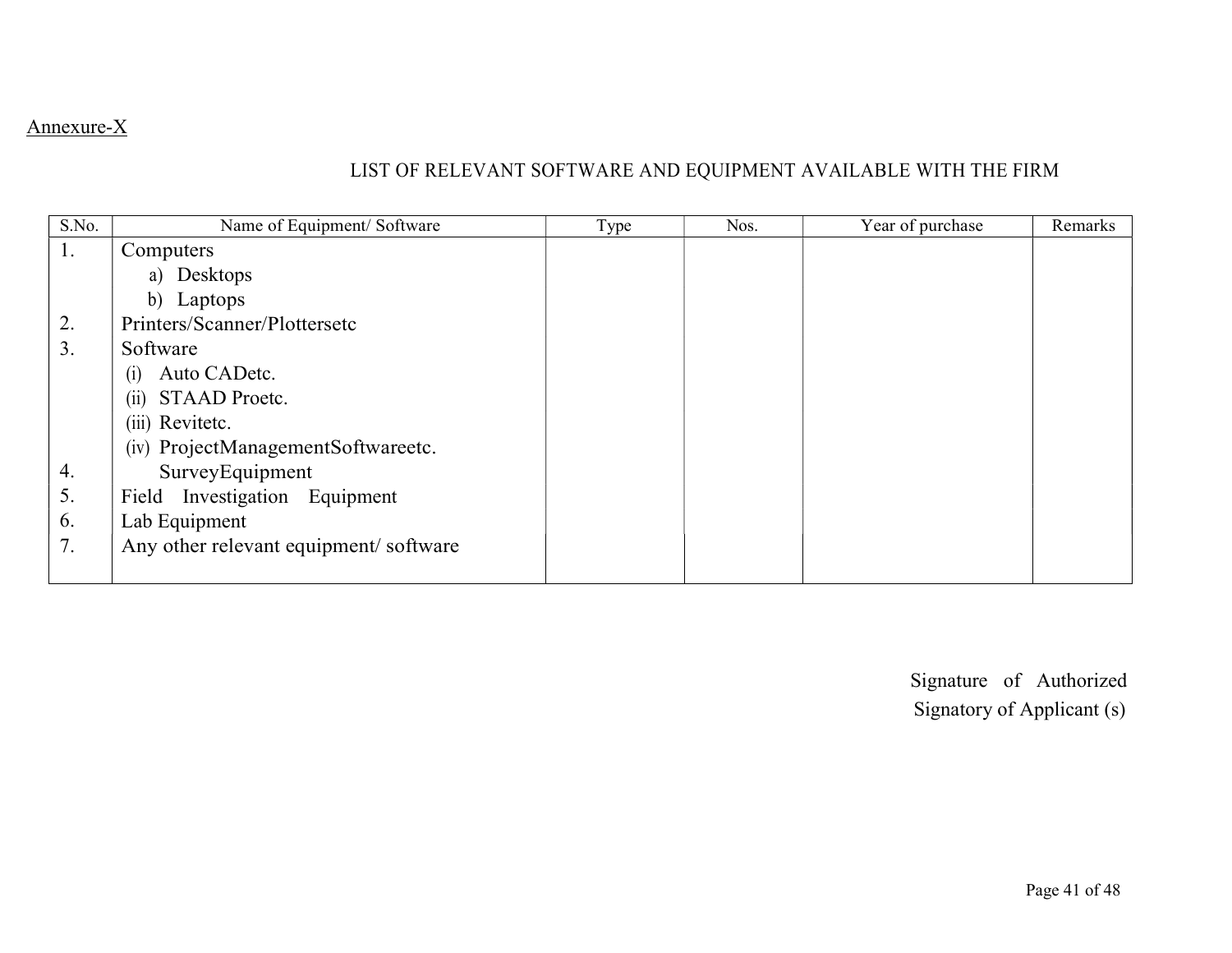## ANNEXURE – XI

| $\overline{\mathbf{S}}$ . | Name of the   | Name of Client | Amount            | Period of  | Outcome of Arbitration/ Remarks |  |
|---------------------------|---------------|----------------|-------------------|------------|---------------------------------|--|
| No.                       | project under |                | $\mathop{\rm of}$ | Litigation | Court                           |  |
|                           | litigation    |                | Litigation        |            |                                 |  |
|                           |               |                |                   |            |                                 |  |
|                           |               |                |                   |            |                                 |  |
|                           |               |                |                   |            |                                 |  |
|                           |               |                |                   |            |                                 |  |
|                           |               |                |                   |            |                                 |  |
|                           |               |                |                   |            |                                 |  |
|                           |               |                |                   |            |                                 |  |
|                           |               |                |                   |            |                                 |  |
|                           |               |                |                   |            |                                 |  |
|                           |               |                |                   |            |                                 |  |
|                           |               |                |                   |            |                                 |  |
|                           |               |                |                   |            |                                 |  |
|                           |               |                |                   |            |                                 |  |
|                           |               |                |                   |            |                                 |  |
|                           |               |                |                   |            |                                 |  |
|                           |               |                |                   |            |                                 |  |
|                           |               |                |                   |            |                                 |  |
|                           |               |                |                   |            |                                 |  |
|                           |               |                |                   |            |                                 |  |
|                           |               |                |                   |            |                                 |  |
|                           |               |                |                   |            |                                 |  |
|                           |               |                |                   |            |                                 |  |
|                           |               |                |                   |            |                                 |  |
|                           |               |                |                   |            |                                 |  |

## PARTICULARSOFLITIGATION/ARBITRATIONCASES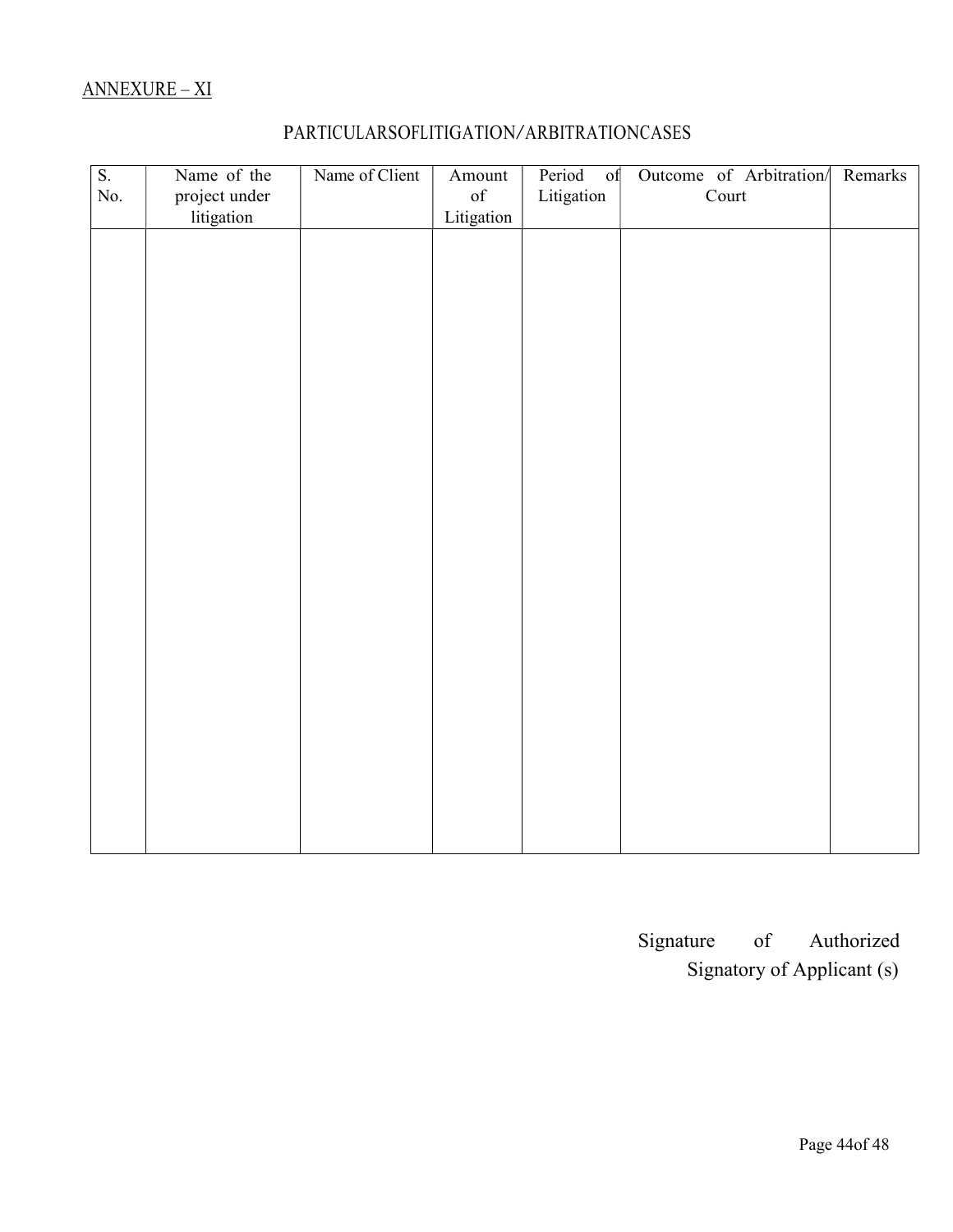### PROFORMA FOR PERFORMANCE GUARANTEE

### (ON NON-JUDICIAL STAMP PAPER OF APPROPRIATE VALUE) B.G No.: DATE:

### To, Project Manager (BRIDCUL) Dehradun.

1. In consideration of you, "BRIDCUL" having its head office at Opposite ITI Majra, Saharanpur Road Dehradun.-248001, (hereinafter referred as the "Corporation", which expression shall, unless it be repugnant to the subject or context thereof include its, successors and assigns) having agreed to receive the Bid of Rs. …………. (Rupees …………………….. only) from M/s ……………………….., …………………….. (hereinafter referred to as the "Bidder" which expression shall, unless it be repugnant to the subject or context thereof include its, successorsandassigns)forProvidingConsultancyServicesforPlanning&Designof ………………………………. (hereinafter referred to as "the Project") pursuant to the RFP

Document dated ……………… issued in respect to the Project and other related documents hereinafter collectively referred to as "Bidding Documents"),

We,(NameoftheBank)havingitsregisteredofficeat..........................................,andoneof Its branches at ........................................... (hereinafterreferredtoastheBank) at the requestof the Bidder do hereby in terms of clause 5.5 of the RFP Document, irrevocably, unconditionally and without reservation guarantee the due and faithful fulfillment and compliance of the terms and conditions of the Bidding Documents (i.e. the RFP Document) by the said Bidder and unconditionally and irrevocably undertake to pay forthwith to the Corporation an amount of Rs. ……………… (Rupees. …………………only) as performance guarantee (hereinafter referred to as the "Performance Guarantee") as our primary obligation without any demur, reservation, recourse, contest or protest and without reference to the Bidder if the Bidder shall fail to fulfill or comply with all or any of the terms and conditions contained in the said Bidding Documents.

- 2. Any such written demand made by the Corporation stating that the Bidder is in default of the due and faithful fulfillment and compliance with the terms and conditions contained in the Bidding Documents shall be final, conclusive and binding on the Bank.
- 3. We, the Bank, do hereby unconditionally undertake to pay the amounts due and payable under this Guarantee without any demur, reservation, recourse, contest or protest and without any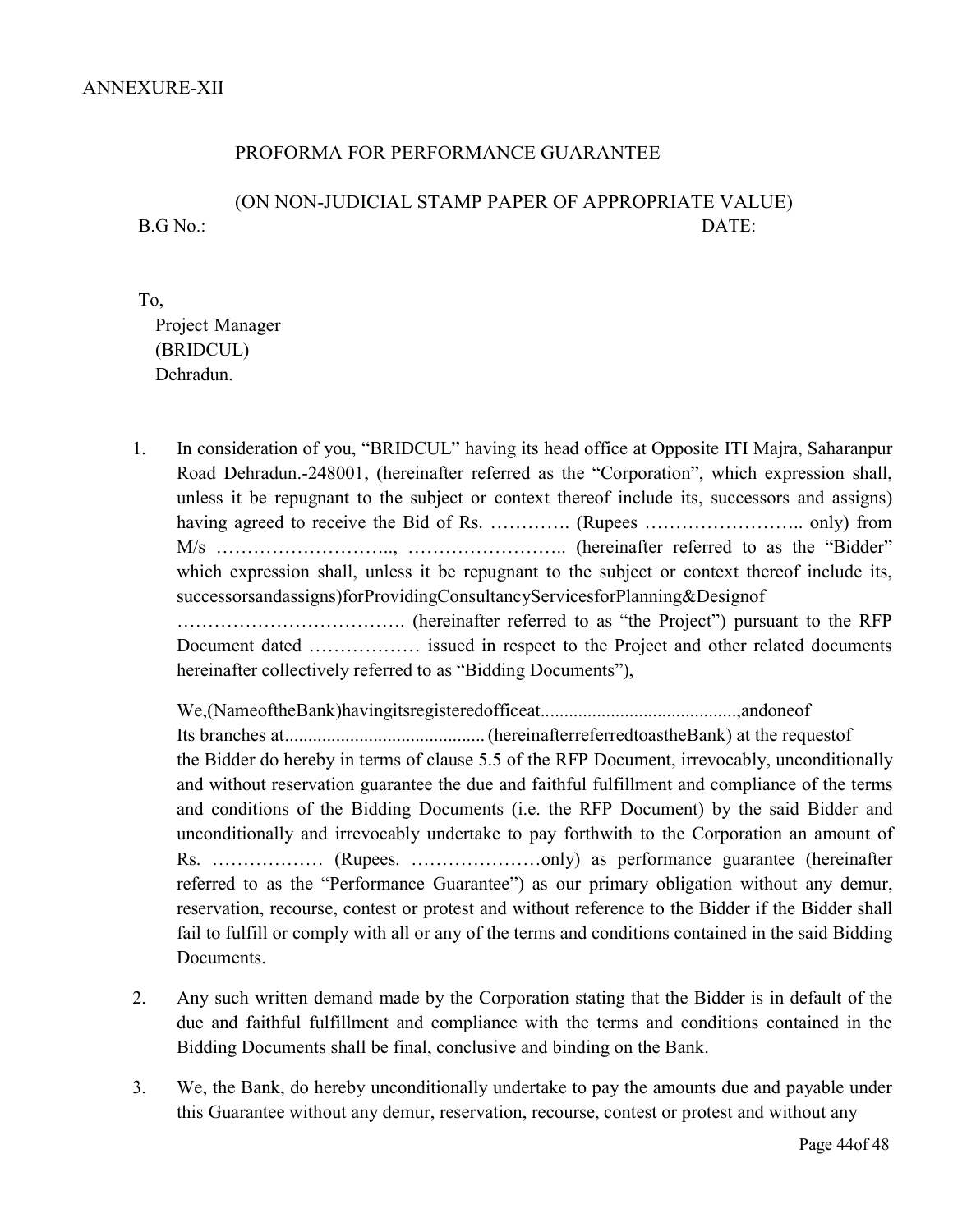reference to the Bidder or any other person and irrespective of whether the claim of the Corporation is disputed by the Bidder or not, merely on the first demand from the Corporation stating that the amount claimed is due to the Corporation by reason of failure of the Bidder to fulfill and comply with the terms and conditions contained in the Bidding Documents. Any such demand made on the Bank shall be conclusive as regards amount due and payable by the Bank under this Guarantee. However, our liability under this Guarantee shall be restricted to an amount not exceeding Rs.………………...(Rupees ........................... only).

- 4. This Guarantee shall be irrevocable and remain in full force for a period of …..( .......... )months from the date of signing of the contract agreement inclusive of a claim period of 60 (sixty) days or for such extended period as may be mutually agreed between the Corporation and the Bidder, and agreed to by the Bank, and shall continue to be enforceable till all amounts under this Guarantee have been paid.
- 5. We, the Bank, further agree that the Corporation shall be the sole judge to decide as to whether the Bidder is in default of due and faithful fulfillment and compliance with the terms and conditions contained in the Bidding Documents and the decision of the Corporation that the Bidder is in default as aforesaid shall be final and binding on us, notwithstanding any differences between the Corporation and the Bidder or any dispute pending before any Court, Tribunal, Arbitrator or any other Authority.
- 6. The Guarantee shall not be affected by any change in the constitution or winding up of the Bidder or the Bank or any absorption, merger or amalgamation of the Bidder or the Bank with any other person.
- 7. In order to give full effect to this Guarantee, the Corporation shall be entitled to treat the Bank as the principal debtor. The Corporation shall have the fullest liberty without affecting in any way the liability of the Bank under this Guarantee from time to time to vary any of the terms and conditions contained in the said Bidding Documents.
- 8. Any notice by way of request, demand or otherwise hereunder shall be sufficiently given or made if addressed to the Bank and sent by courier or by registered mail to the Bank at the address set for therein.
- 9. We undertake to make the payment on receipt of your notice of claim on us addressed to name of Bank along with branch address and delivered at our above branch which shall be deemed to have been duly authorized to receive the said notice of claim.
- 10. It shall not be necessary for the Corporation to proceed against the said Bidder before proceeding against the Bank and the guarantee herein contained shall be enforceable against the Bank, notwithstanding any other security which the Corporation may have obtained from the said Bidder or any other person and which shall, at the time when proceedings are taken against the Bank hereunder, be outstanding or unrealized.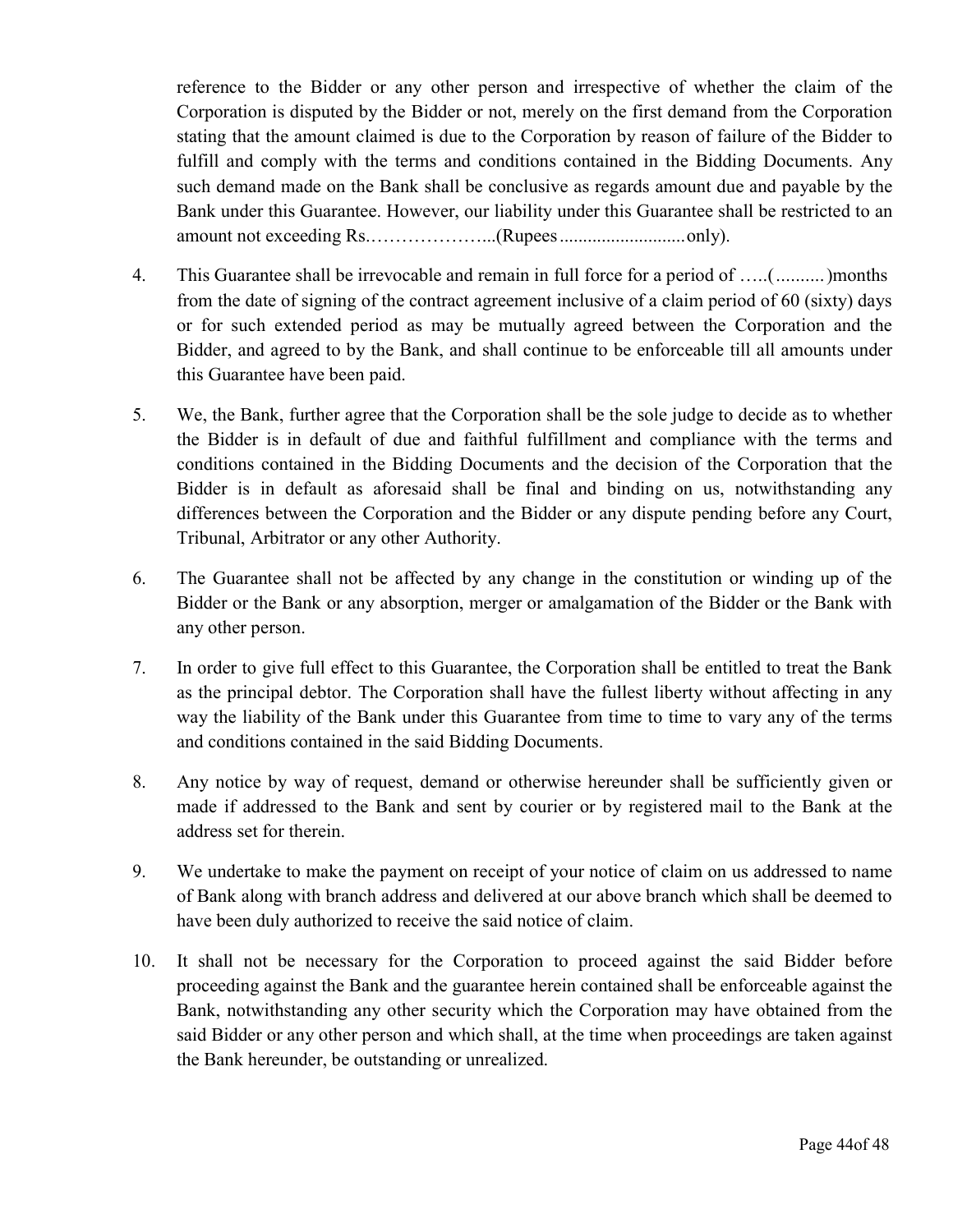- 11. We, the Bank, further undertake not to revoke this Guarantee during its currency except with the previous express consent of the Corporation in writing.
- 12. The Bank declares that it has power to issue this Guarantee and discharge the obligations contemplated herein, the undersigned is duly authorized and has full power to execute this Guarantee for and on behalf of the Bank.

(SignatureoftheAuthorizedSignatory) (Official)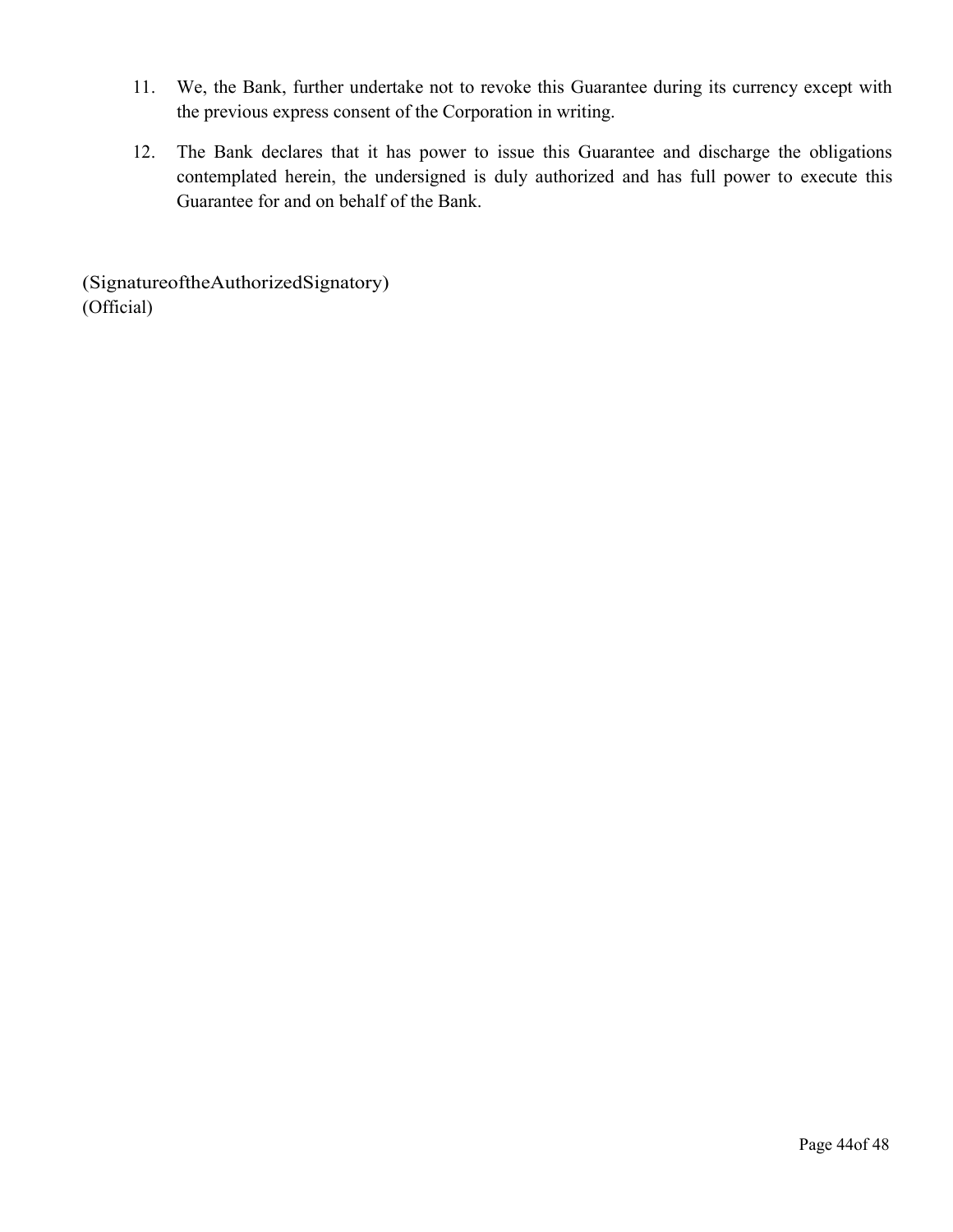### ANNEXURE-XIII

Details of proposed Technical & Administrative personnel deployed for this project.

| S.             | Designation                                 | Total | Name | Qualification | Professional      | Field of  | Date     | since         | Remark |  |
|----------------|---------------------------------------------|-------|------|---------------|-------------------|-----------|----------|---------------|--------|--|
| N <sub>o</sub> |                                             | No.   |      |               | Experience<br>and | Expertise |          | employed with | S      |  |
|                |                                             |       |      |               | Details of work   |           | the firm |               |        |  |
|                |                                             |       |      |               | carried out       |           |          |               |        |  |
|                |                                             |       |      |               |                   |           |          |               |        |  |
| 1.             | Chief Architect/ Team Leader                |       |      |               |                   |           |          |               |        |  |
| 2.             | Architects                                  |       |      |               |                   |           |          |               |        |  |
| 3.             | Civil Engineers (E.g. Structural, Pavement, |       |      |               |                   |           |          |               |        |  |
|                | Geotech, Environment, Service Engineers     |       |      |               |                   |           |          |               |        |  |
|                | $etc.$ )                                    |       |      |               |                   |           |          |               |        |  |
| 4.             | <b>Electrical Engineers</b>                 |       |      |               |                   |           |          |               |        |  |
| 5.             | CAD Operator/Draftsman                      |       |      |               |                   |           |          |               |        |  |
| 6.             | Site Engineers etc.                         |       |      |               |                   |           |          |               |        |  |
| 7.             | Any other specialist/expert etc.            |       |      |               |                   |           |          |               |        |  |
|                |                                             |       |      |               |                   |           |          |               |        |  |

Note: (i) Proof of registration of all Architects with Council of Architecture shall been closed.

(ii) CVs of each personnel/expert shall be attached with their signatures and counter signed by the authorized representative of the firm.

Signature of Authorized Signatory of Applicant (s)

Page 46 of48